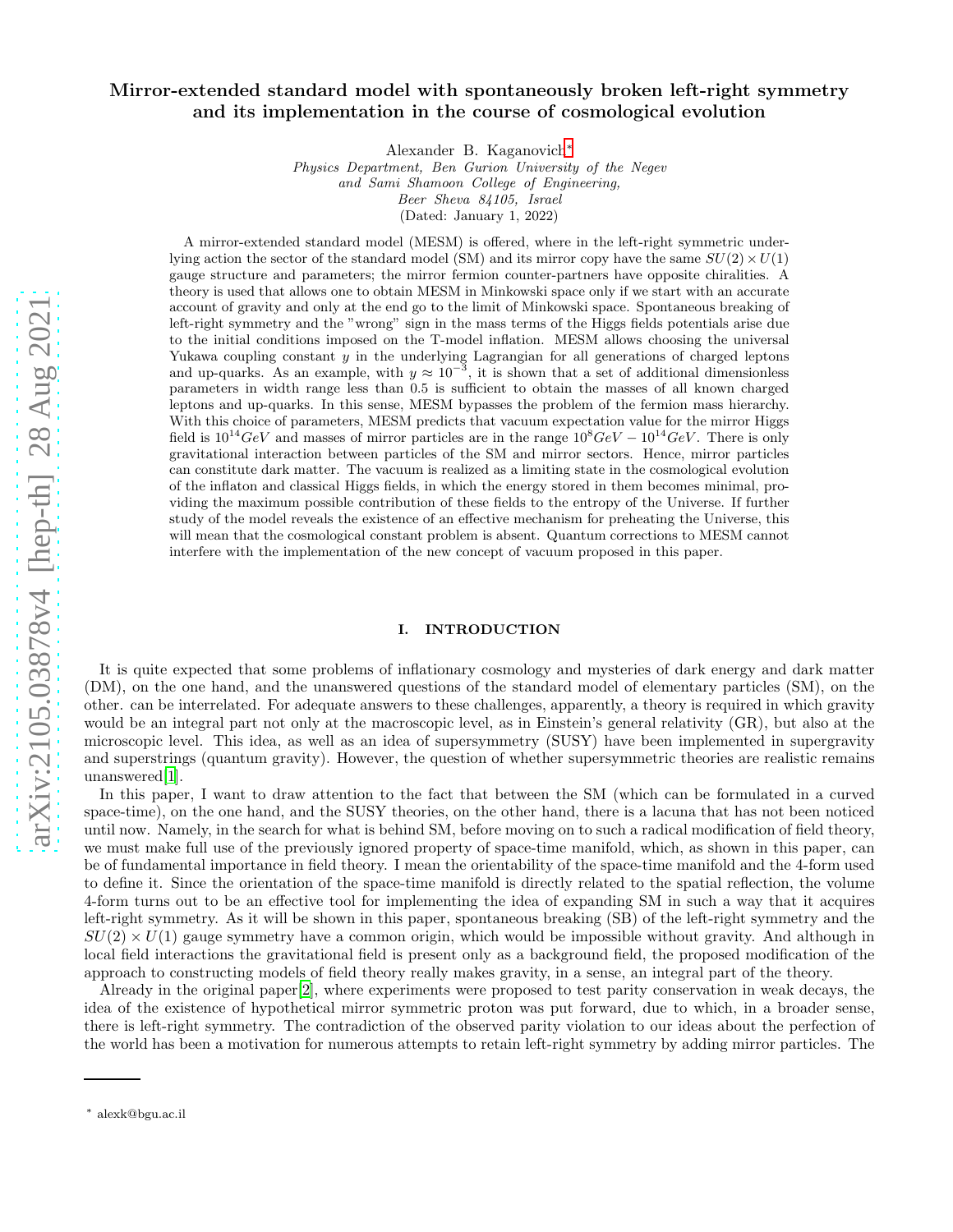2

development of the idea of a mirror world began in the pioneering paper[\[3\]](#page-41-2) and has a long history, the drama of which is described in detail in the review paper[\[4\]](#page-41-3). This paper also contains an exhaustive list of literature on this topic.

The lack of any evidence to support the existence of mirror particles means that they can interact with visible matter only through gravity or some very weak interactions. Hence, mirror particles constitute a hidden sector and may be suitable candidates for  $DM[5]-[9]$  $DM[5]-[9]$  $DM[5]-[9]$ . For a list of publications on this topic, see, for example, the reviews [10]-[13].

When studying possible extensions of the SM particle sector by adding a mirror sector, the question arises of what mirror symmetry should be and how it can be broken. The first question has been considered in Refs.[\[14](#page-42-0)] and [15]. As for the second question, there are several models in the literature in which left-right symmetry is broken spontaneously. In the series of works[16]-[20], cosmological and astrophysical implications were studied in models where the Lagrangian includes mixing of the mirror counter-partners of the gauge fields and/or the Higgs fields, so that all symmetries of the theory are preserved. In the case of the Higgs fields mixing, depending on the parameter space, the left-right symmetry remains exact or is broken spontaneously. Another mechanism of SB of left-right symmetry was realized in papers [21]-[25] where an additional pseudoscalar field is incorporated, so that all symmetries of the theory are also preserved. In these models, the left-right symmetry is spontaneously broken when this pseudoscalar develops a nonzero vacuum expectation value (VEV).

In this paper, I propose a mirror-extended SM (MESM), where the mirror sector consists of mirror partners of all SM particles with quantum numbers identical to the quantum numbers of the SM particles; fermions that are mirror counter-partners have opposite chiralities. Using the orientation-related attribute of a spacetime manifold mentioned above, the requirement of left-right symmetry is imposed on the Lagrangian density of the MESM which does not contain any additional dynamical degree of freedom or interaction term. SB of left-right symmetry occurs due to the scalar, which has a geometric nature and does not carry a dynamical degree of freedom. To simplify the presentation of the basic ideas of the theory in this paper, I restrict myself to the electroweak  $SU(2) \times U(1)$  gauge-invariant model.

The organization of the paper is as follows. Section II presents the reasons for using two volume measures in the action principle. Particular attention is paid to how this makes it possible to construct a Lagrangian density for particle fields with left-right symmetry, and also to the fact that in such a theory parity should be considered in combination with the orientation of the space-time manifold. Using a toy model that includes gravity and a scalar field as an example, in Sec.III we explore the general features of TMT. From what we learned in Sec.III, it becomes clear that the presence of two volume elements in the underlying action dictates the need to take into account gravity without assuming its weakness. Consequently, MESM, like the values of all parameters in the modern cosmological epoch, can only be discovered as a result of a detailed study of cosmological evolution, starting with inflation. The need to describe all aspects of the proposed model has led to a significant increase in the volume of the paper. So that at each stage of reading the proposed paper the general idea is not lost, I was forced to divide its main content into two parts. The first part (Secs.IV, V, VI) describes the MESM as a model of particle physics beyond the SM. This takes into account some of the results that will be obtained in the second part (Secs.VII, VIII), which studies cosmological evolution and related effects, such as SB of model symmetries, the formation of a vacuum, etc. In more detail, in Secs.IV and V, the bosonic and fermionic sectors of the MESM are constructed. In Sec.VI, MESM in Minkowski space is studied as the theory beyond the SM with predictions of possible masses and coupling constants for mirror particles. In Sec.VII, the inflaton field is added so as to provide T-model inflation and we are conducting a preliminary study of a new approach to understanding what a vacuum state is. Sec.VIII is devoted to the study of the cosmological evolution of the Higgs fields, the result of which is the understanding that vacuum is a state, the transition to which is accompanied by the maximum possible increase in the entropy of the Universe by the time the vacuum is reached. In Sec.IX the most important results are summarized and some of open questions are discussed. The purpose of Appendix is to help the reader better understand how the volume 4-form allows one to construct the Lagrangian density for fermions with left-right symmetry. Therefore, I would recommend reading this appendix before reading Sec.V.

## II. MOTIVATION FOR TMT AND SYMMETRIES OF MESM

#### A. Two volume elements and orientation of the space-time manifold

It is well known[\[26](#page-42-1)], [\[27\]](#page-42-2) that the construction of the space-time manifold is carried out step by step by equipping the corresponding topological space with a number of additional structures: 1) a differential structure that turns a topological space into a differentiable manifold; 2) an affine connection structure (with affine connection coefficients  $(\Gamma^{\mu}_{\alpha\beta})$ ; 3) a metric structure (with a metric tensor  $g_{\alpha\beta}$ ). Note that generically the affine and metric structures are independent of each other. In my opinion, the generally accepted approach to the application of this branch of mathematics in field theory ignores some important aspects of the construction procedure described above, which, apparently, leads to the loss of very important physical consequences. This statement requires argumentation, to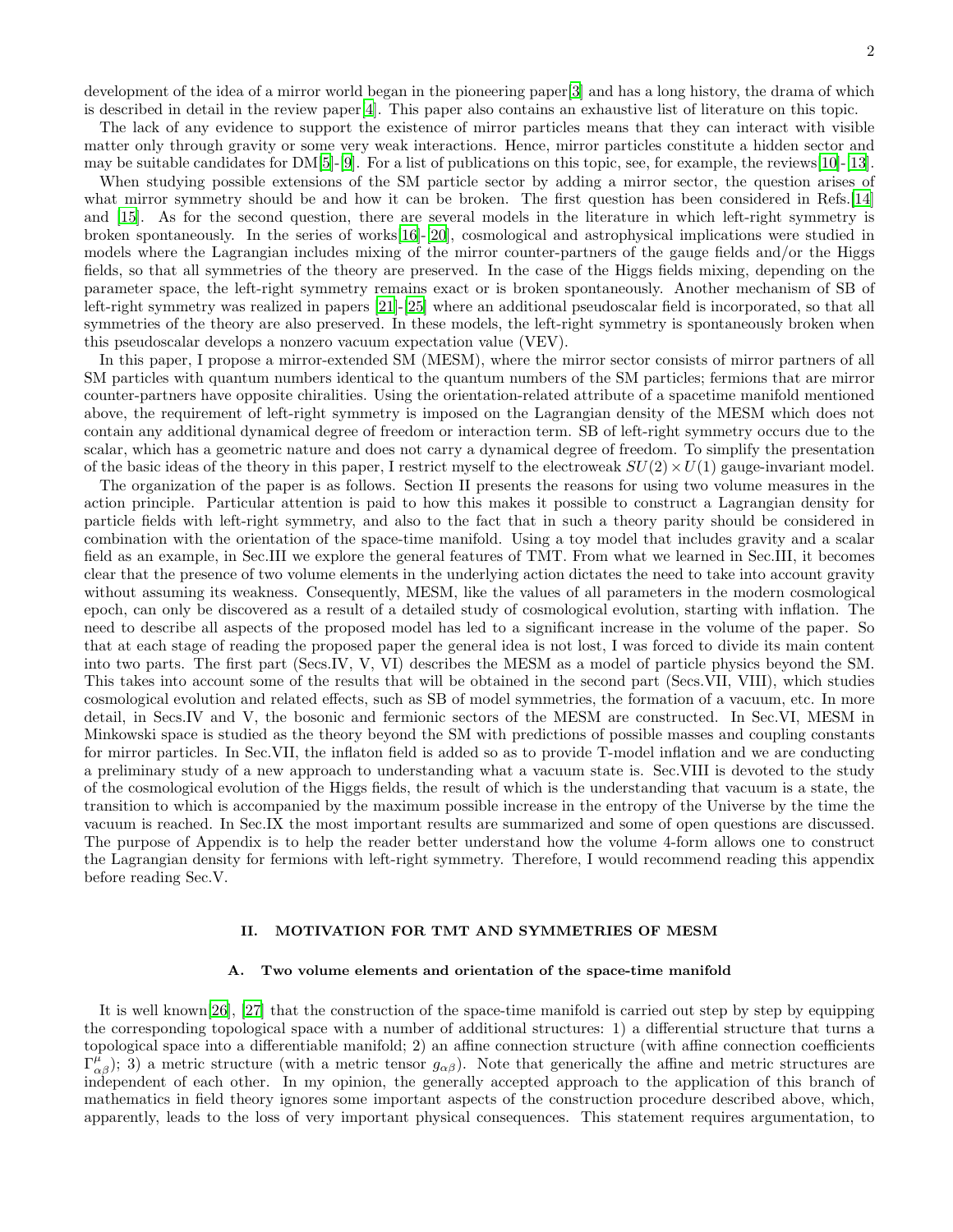which I immediately turn.

Each field theory model in curved space-time implies the use of the action principle where a volume element (the measure of integration in the action) has to be chosen. The standard choice for the volume element on orientable 4D space-time manifold is  $dV_g = \sqrt{-g}d^4x$ . But it is well known (see e.g. [\[26\]](#page-42-1),[\[27](#page-42-2)]) that already at the first of the three steps described above, using the differential form, one can define an alternative, metric independent volume element. In the series of papers with E. Guendelman (see e.g. [\[28](#page-42-3)]-[\[37\]](#page-42-4)) we have studied some consequences of using an alternative, metric independent volume element  $dV_{\Upsilon} = \Upsilon d^4x$ , for example defined by a 4-form with the help of 4 scalar functions  $\varphi_a$   $(a = 1, ..., 4)$  on the space-time manifold

<span id="page-2-3"></span>
$$
dV_{\Upsilon} = \Upsilon d^4 x \equiv \varepsilon^{\mu\nu\gamma\beta} \varepsilon_{abcd} \partial_{\mu} \varphi_a \partial_{\nu} \varphi_b \partial_{\gamma} \varphi_c \partial_{\beta} \varphi_d d^4 x
$$
  
= 4!d\varphi\_1 \wedge d\varphi\_2 \wedge d\varphi\_3 \wedge d\varphi\_4 (1)

Here Υ is a scalar density, that is under general coordinate transformations with positive Jacobian it has the same transformation law as  $\sqrt{-g}$ . This is usually considered a good enough reason to only use the volume element  $dV_g$  and ignore  $dV_{\Upsilon}$ .

The use of the volume element  $dV_{\Upsilon}$  in the action integral along with  $dV_g$  means that we are expanding the arena on which the field theory is built. If an action contains both measures of integration  $dV_q$  and  $dV_\tau$ , we call such a theory the Two Measures Theory (TMT). There are two fundamental differences between the two measures of integration:

• I. The first difference is that in the context of the action principle, contributions of  $\sqrt{-g}$  and  $\Upsilon$  to the variation of the action have different dynamical effects. The general coordinate-invariant TMT action can be represented in the following general form

<span id="page-2-2"></span>
$$
S = \int \left( L_1 \sqrt{-g} + L_2 \Upsilon \right) d^4 x \tag{2}
$$

where two Lagrangian densities  $\mathcal{L}_1 = L_1 \sqrt{-g}$  and  $\mathcal{L}_2 = L_2 \Upsilon$  present. As a preliminary illustration of what this change in the form of the action leads to, let's write down the result of the variation of the action (2) with respect to scalar functions  $\varphi_a$  of which  $\Upsilon$  is built:

$$
B_a^{\mu} \partial_{\mu} L_2 = 0 \quad \text{where} \quad B_a^{\mu} = \varepsilon^{\mu \nu \alpha \beta} \varepsilon_{abcd} \partial_{\nu} \varphi_b \partial_{\alpha} \varphi_c \partial_{\beta} \varphi_d. \tag{3}
$$

Since  $Det(B_a^{\mu}) = \frac{4^{-4}}{4!} \Upsilon^3$  it follows that if

<span id="page-2-4"></span>
$$
everywhere \t\Upsilon \neq 0,
$$
\t(4)

the equality

<span id="page-2-0"></span>
$$
L_2 = sM^4 = const.
$$
\n<sup>(5)</sup>

must be satisfied, where  $s = \pm 1$  and M is a constant of integration with the dimension of mass. It is assumed that, along with matter fields,  $L_1$  and  $L_2$  involve the scalar curvature in the form  $\propto (16\pi G)^{-1}R$ . Following a rigorous mathematical approach to constructing a space-time manifold, of which the three steps listed above are a necessary part, the affine connection and the metric should be treated as independent dynamical variables. Then variation of  $g^{\mu\nu}$  gives

<span id="page-2-1"></span>
$$
\zeta \frac{\partial L_2}{\partial g^{\mu\nu}} + \frac{\partial L_1}{\partial g^{\mu\nu}} - \frac{1}{2} g_{\mu\nu} L_1 = 0, \tag{6}
$$

where

<span id="page-2-5"></span>
$$
\zeta(x) \stackrel{\text{def}}{=} \frac{dV_{\Upsilon}}{dV_g} \equiv \frac{\Upsilon}{\sqrt{-g}}\tag{7}
$$

is the scalar field build of the scalar densities  $\Upsilon$  and  $\sqrt{-g}$ . As we will see later, the consistency of Eqs.[\(5\)](#page-2-0) and [\(6\)](#page-2-1) has a form of the constraint which determines  $\zeta(x)$  as a local function of matter fields.

• II. The second difference is that the volume elements  $dV_g$  and  $dV_{\Upsilon}$ , being scalars with respect to general coordinate transformations with positive Jacobian, have opposite transformation law under space reflection (parity). Here it is important to pay attention to the distinction from spatial reflection in field theory in Minkowski space. Generally speaking, it is impossible to introduce a global coordinate system on a manifold.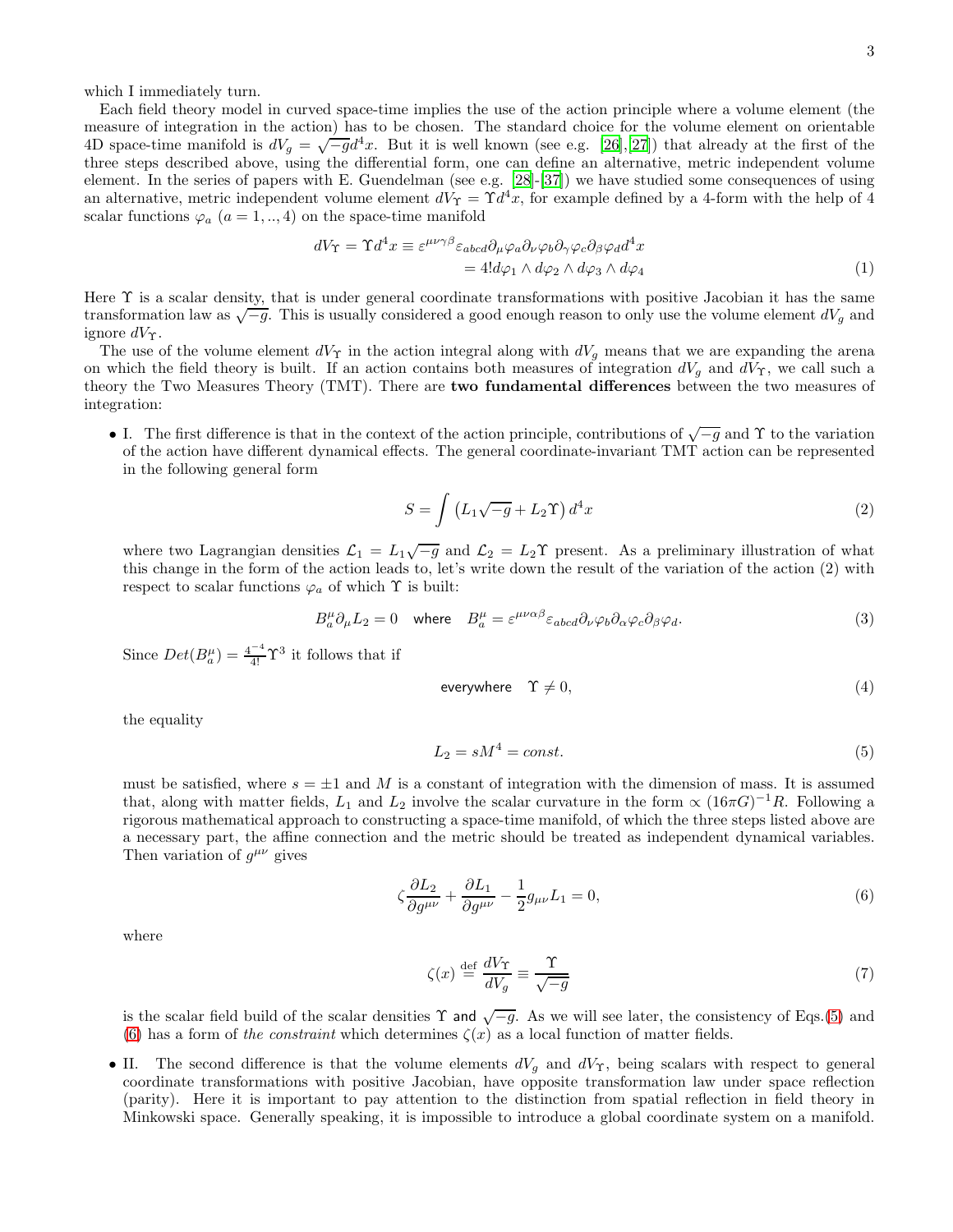In order to apply the term "parity" in the context of manifold one should note that in an orientable space-time manifold there is an oriented atlas (a collection of local coordinates (charts)  $x^{\mu} = (x^0, x^i), i = 1, 2, 3$ ). Then by reflection  $x^i \to -x^i$ ,  $i = 1, 2, 3$  in all charts of the oriented atlas we change both the space orientation and the space-time orientation to the opposite (the orientation inversion). With this understanding of the space reflection operation  $P$  and taking into account that  $\varphi_a$  are scalars, we conclude that  $dV_g$  and  $dV_\Upsilon$  have opposite parity since  $\hat{\mathcal{P}}\sqrt{-g(x)} = \sqrt{-g(x)}$  while

<span id="page-3-0"></span>
$$
\hat{\mathcal{P}}\Upsilon(x) = -\Upsilon(x) \qquad \text{and} \qquad \hat{\mathcal{P}}\zeta(x) = -\zeta(x). \tag{8}
$$

Therefore, in TMT, the standard action of the  $P$ -reflection on the field theory operators has to be accompanied by the change of the sign of  $\zeta$ , which actually means the orientation inversion.

Already at this initial stage of acquaintance with theory, it is appropriate to note the following significant differences of TMT from scalar-tensor theories with nonminimal coupling:

- In general, the Lagrangian  $L_2$  in Eq.[\(2\)](#page-2-2) may contain not only the scalar curvature term (or more general gravity terms) but also all possible matter field terms. This means that TMT can modify in general both the gravitational sector and the matter sector in the similar fashion;
- If  $\Upsilon$  were the fundamental (non composite) one then the variation of  $\Upsilon$  would result in the equation  $L_2 = 0$ instead of  $(5)$ , and therefore the dimensionful parameter M would not appear.

For a better understanding of the special role that the scalar density  $\Upsilon$  and the (pseudo) scalar  $\zeta$  have in TMT, it is necessary to pay attention to the following three very important points:

1) Due to the structure of the scalar density  $\Upsilon$ , Eq.[\(1\)](#page-2-3), variation of scalar functions  $\varphi_a(x)$  does not lead to a dynamical equation for  $\varphi_a(x)$ . Thus, functions  $\varphi_a(x)$  are not dynamical variables, but are auxiliary fields in relation to other fields of the model. All their dynamical effect is displayed only in the following two ways: a) in generating the constraint that determines  $\zeta(x)$  as a local function of matter fields; b) in possible appearance of the scalar  $\zeta(x)$ and its gradient in equations of motion.

2) The existence of the volume element  $dV_{\Upsilon}$  satisfying the condition [\(4\)](#page-2-4) means that the space-time manifold is orientable. Assuming in what follows orientability of the space-time manifold we conclude that the matter field dynamics has to provide that the scalar function  $\zeta(x)$  do not vanish at any space-time point. Therefore  $\zeta(x)$  and  $\Upsilon(x)$  are positive everywhere or both of them are negative everywhere, depending on the choice of the integration constant  $sM<sup>4</sup>$  and the initial conditions. Accordingly, the space-time manifold get a positive or negative orientation. Originally, on the level of the action [\(2\)](#page-2-2), none of the two possible orientations has preference over the other, both from a mathematical and physical point of view. But due to the constraint which follows from equations of motion, the sign of  $\zeta$  and hence the orientation of the space-time manifold is spontaneously fixed by choosing the integration constant in Eq.[\(5\)](#page-2-0) and initial conditions imposed on matter fields.

3) As we will see in the next section, the function  $\zeta(x) = const$  and therefore the volume elements  $dV_g$  and  $dV_f$ differ by a "nonessential" constant factor  $\zeta$  only when matter fields are in a vacuum state or if the matter is a free massless scalar field with a fine tuned parameter in the action. In particular, in the empty space-time the volume elements  $dV_g$  and  $dV_{\Upsilon}$  coincide.

#### B. Role of orientation inversion in left-right symmetry of MESM

We are going to build a model beyond the SM, in which a) there are two copies of particles with identical quantum numbers of the  $SU(2) \times U(1)$  gauge symmetry; b) the model possesses a left-right symmetry. To implement the leftright symmetry in MESM, the spatial reflection operation described above, must be supplemented by the interchange of the mirror counter-partners

<span id="page-3-1"></span>
$$
X \Longleftrightarrow \check{X},\tag{9}
$$

where we used the notation  $\check{X}$  for the MESM particle, which is the mirror partner of the SM particle X. In the paper[\[3\]](#page-41-2) it was called A-symmetry (A from Alice, see also[\[4\]](#page-41-3)). Thus, we will require MESM to be invariant under (mirror  $\times$  parity) transformations which consists of the usual P-reflection in field theory and the transformations [\(8\)](#page-3-0) and [\(9\)](#page-3-1).

A note should be made here of how the (mirror  $\times$  parity) symmetry works for chiral fermions, that is, for example, in the case of the mirror counter-partners  $X = \Psi_L$  and  $\tilde{X} = \Psi_R$  having opposite chirality. If one takes into account the action of the operator  $\hat{\mathcal{P}}$  on the chiral states  $\hat{\mathcal{P}} \Psi_L = \Psi_R$ ,  $\hat{\mathcal{P}} \Psi_R = \Psi_L$ ,  $\hat{\mathcal{P}} \Psi_R = \Psi_L$  and  $\hat{\mathcal{P}} \Psi_L = \Psi_R$  then the mirror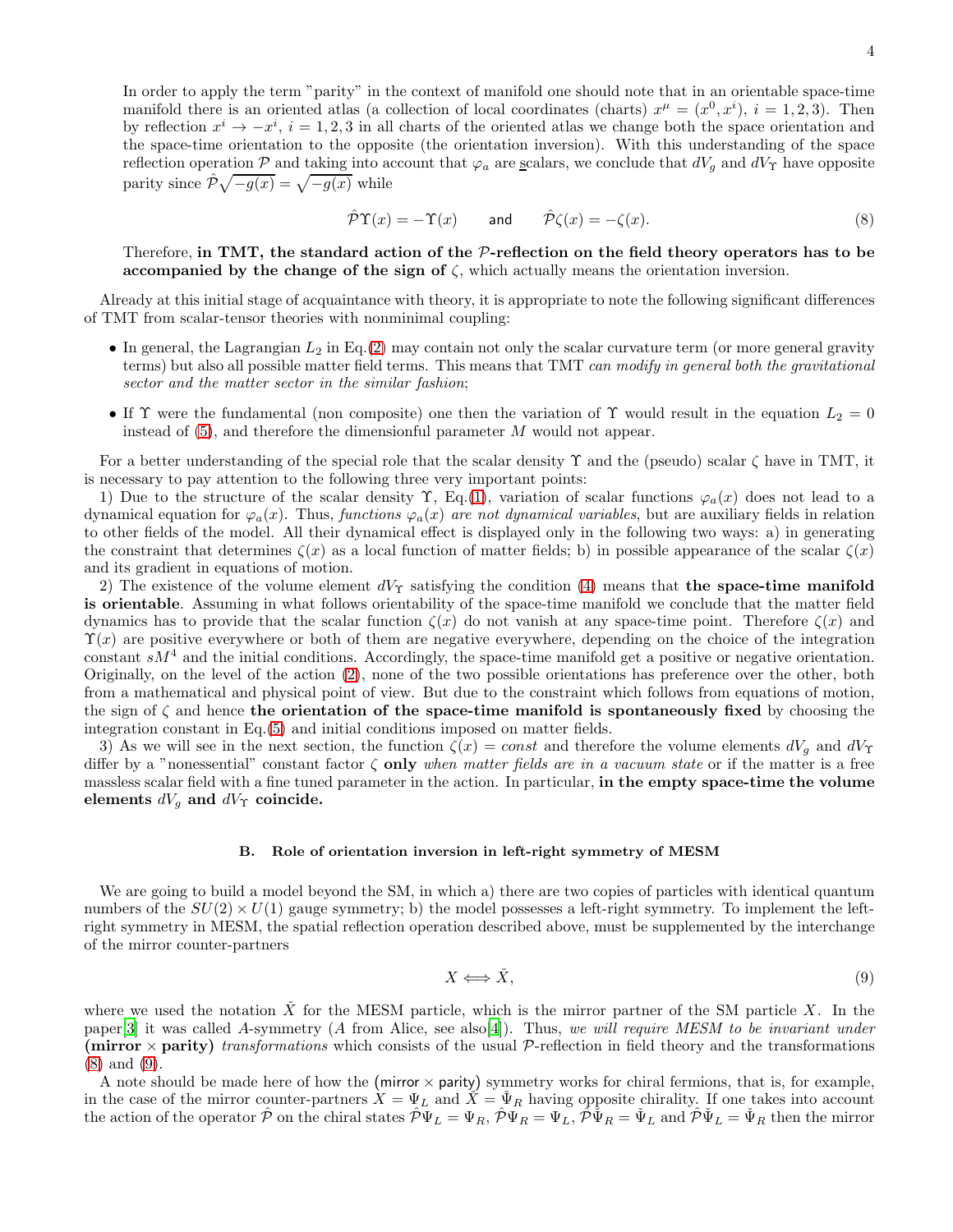reflection [\(9\)](#page-3-1) applied to chiral fermions is the result of a sequential execution of the operations  $\hat{\mathcal{P}}$  and  $\Psi_L \iff \check{\Psi}_L$ ,  $\Psi_R \Longleftrightarrow \Psi_R.$ 

Let us now turn to discribing the general prescription how one can implement MESM with spontaneously broken left-right symmetry. To avoid unnecessary complications, consider a couple of terms  $\Delta L(X)$  and  $\Delta L(X)$  describing contributions of the mirror symmetric fields X and  $\check{X}$  to the underlying MESM Lagrangians. Here and below, it is assumed that the structures of  $\Delta L(X)$  and  $\Delta L(X)$  dictated by SM are identical, that is  $\Delta L(X) \iff \Delta L(X)$  as  $X \iff X$ . Generically,  $\Delta L(X)$  can present in the action in the form  $\int (a\sqrt{-g} + b\Upsilon) \Delta L(X) d^4x$  where a, b are real parameters. If  $\Delta L(X)$  enters in the action in the form  $\int (a\sqrt{-g} - b\Upsilon) \Delta L(X)d^4x$ , then the part of the Lagrangian density  $\Delta \mathcal{L}$  defined by the equation

$$
\Delta S = \int d^4x \left[ \left( a\sqrt{-g} + b\Upsilon \right) \Delta L(X) + \left( a\sqrt{-g} - b\Upsilon \right) \Delta L(\check{X}) \right] = \int \Delta \mathcal{L} d^4x. \tag{10}
$$

is invariant under (mirror  $\times$  parity) transformations. The Lagrangian density  $\Delta\mathcal{L}$  can be represented in the form

<span id="page-4-0"></span>
$$
\Delta \mathcal{L} = \sqrt{-g} \Delta L(X, \check{X}; \zeta); \quad \Delta L(X, \check{X}; \zeta) = (a + b\zeta) \Delta L(X) + (a - b\zeta) \Delta L(\check{X}), \tag{11}
$$

where  $\Delta L(X, \check{X}; \zeta)$  is the appropriate term of the Lagrangian which is also invariant under (mirror × parity) transfor*mations.* Thus, regardless of properties of  $\Delta L(X)$  and  $\Delta L(X)$  with respect to spatial reflection, the term  $\Delta L(X, X; \zeta)$ in the Lagrangian defined by Eq.[\(11\)](#page-4-0) possesses left-right symmetry. Therefore, if the underlying MESM Lagrangian is composed of terms of a similar structure, it is invariant under  $(mirror \times parity)$  transformations. This is true as long as  $\zeta(x)$  remains arbitrary function. But, as will be clear from what follows, when choosing the initial conditions and solving the field equations, due to constraint,  $\zeta$  takes on certain numerical values. This manifests itself as *spontaneous* breaking of the (mirror  $\times$  parity) symmetry.

We are going to compose the underlying MESM Lagrangian in which the terms corresponding to the SM particles and their mirror partners will have a structure of  $\zeta$  dependence like in Eq.[\(11\)](#page-4-0). More exactly, if the terms in the Lagrangian corresponding to the SM particles will contain a set of signs  $(\pm)$  before  $\zeta$  then the terms in the Lagrangian corresponding to the mirror particles will contain an opposite set of signs, that is (∓). This is the key feature of the underlying MESM Lagrangian, which ensures (mirror×parity) -invariance and allows us to determine the new quantum number which distinguishes the SM particles and their mirror partners. Since it is related both to parity and space-time orientation let us call this new quantum number "**paritation**" (= **parity** + **orientation**) and assign paritation = 1 for the set  $(\pm)$ , that is for SM particles and paritation = -1 for the set  $(\mp)$ , that is for mirror particles. It is noteworthy that the need for such a quantum number to appear in the construction of a left-right symmetric model was predicted in the original paper[\[14](#page-42-0)], where the so-called "parameter of internal inversion" plays a role similar to that of paritation. It is important to emphasize that in the underlying MESM Lagrangian, paritation is the only quantum number that distinguishes mirror counter-partners from each other (not counting chirality). As a first step in the implementation of the described idea of constructing a (mirror×parity) invariant fermionic sector, in Appendix I consider a toy model where some technical aspects are also discussed.

# III. GENERAL VIEW OF THE STRUCTURE AND FEATURES OF TMT

#### A. A simple toy model

Before exploring the model that is the subject of this paper, it is necessary to understand how the theory works using a simple model without any connection to MESM symmetries. As an example, consider a toy model including gravity and a scalar field

<span id="page-4-2"></span>
$$
S = S_{gr} + S_{\phi};\tag{12}
$$

<span id="page-4-1"></span>
$$
S_{gr} = \int d^4x (\sqrt{-g} + \Upsilon) \left[ -\frac{1}{16\pi G} R(\Gamma, g) \right], \qquad \frac{1}{16\pi G} = \frac{M_P^2}{2}, \tag{13}
$$

<span id="page-4-3"></span>
$$
S_{\phi} = \int d^4x \left[ (b_1 \sqrt{-g} + \Upsilon) \frac{1}{2} g^{\mu \nu} \phi_{,\mu} \phi_{,\nu} - (b_2 \sqrt{-g} + \Upsilon) V(\phi) - \sqrt{-g} V_0 \right],
$$
 (14)

where  $\Gamma$  stands for affine connection;  $R(\Gamma, g) = g^{\mu\nu} R_{\mu\nu}(\Gamma), R_{\mu\nu}(\Gamma) = R^{\lambda}_{\mu\nu\lambda}(\Gamma)$  and  $R^{\lambda}_{\mu\nu\sigma}(\Gamma) \equiv \Gamma^{\lambda}_{\mu\nu,\sigma} + \Gamma^{\lambda}_{\gamma\sigma} \Gamma^{\gamma}_{\mu\nu} - (\nu \leftrightarrow \nu)$  $\sigma$ ). Generically there is no reason for coefficients in the linear combinations of  $\Upsilon$  and  $\sqrt{-g}$  in volume elements of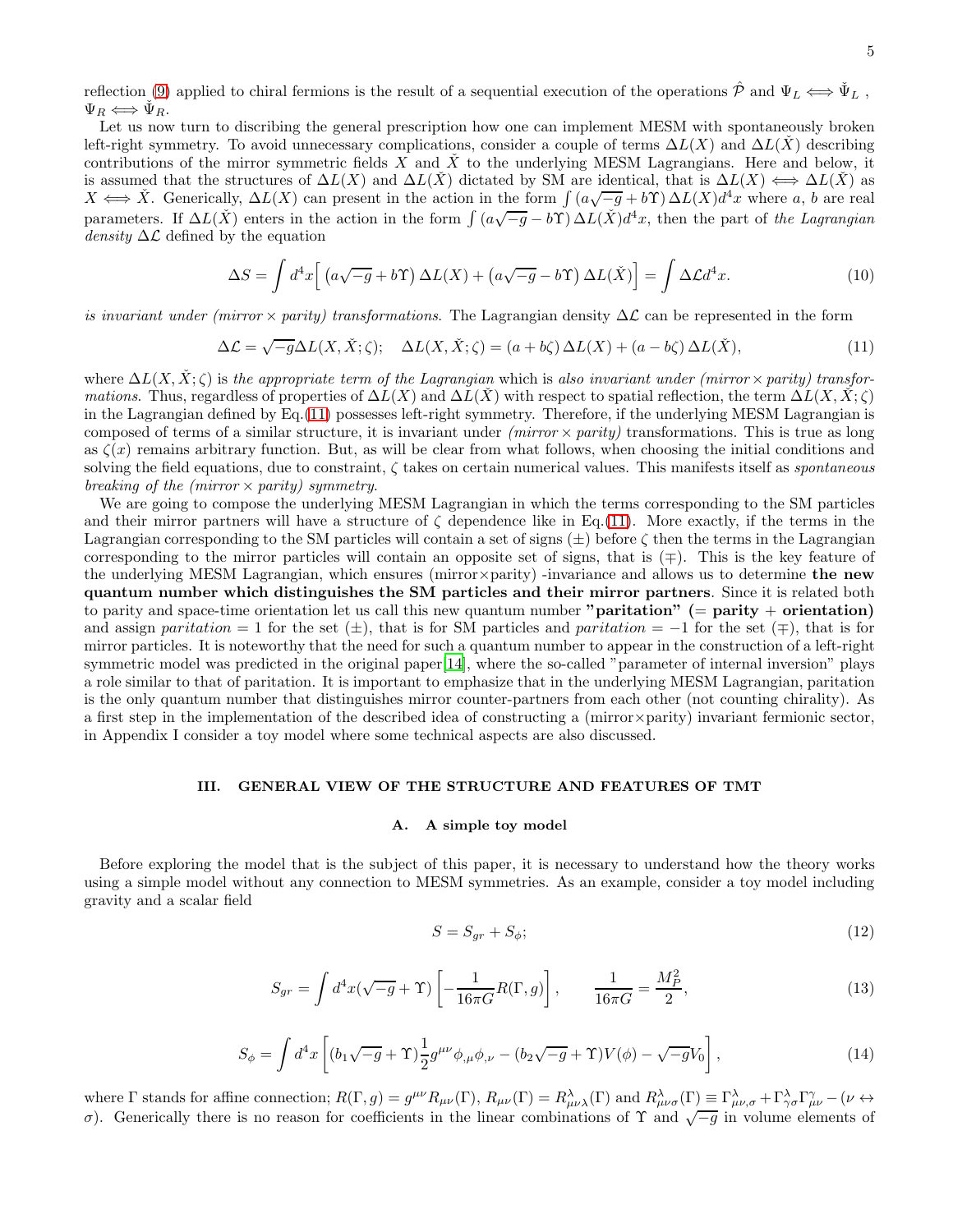Following the ideas outlined in Sec.II.A, the theory should take into account that generically the affine and metric structures are independent of each other. That is why in the action principle, the metric and the affine connection, along with all mater fields, should be considered as independent dynamical variables. All the relations between them follow from equations of motion. The independence of the metric and the connection in the action means that we proceed in the first order (Palatini) formalism and the relation between connection and metric is not necessarily according to Riemannian geometry.

Now let's look at the equations of motion in the toy model [\(12\)](#page-4-2). Variation with respect to  $\varphi_a$  results in Eq.[\(5\)](#page-2-0) which has now the form

<span id="page-5-0"></span>
$$
-\frac{M_P^2}{2}R(\Gamma,g) + \frac{1}{2}g^{\gamma\beta}\phi_{,\gamma}\phi_{,\beta} - V(\phi) = sM^4
$$
\n(15)

Varying the metric we get the gravitational equation

<span id="page-5-2"></span>
$$
- (\zeta + 1) \frac{M_P^2}{2} R_{\mu\nu}(\Gamma) + (b_1 + \zeta) \frac{1}{2} \phi_{,\mu} \phi_{,\nu} - \frac{1}{2} g_{\mu\nu} \left[ -\frac{M_P^2}{2} R(\Gamma, g) + \frac{b_1}{2} g^{\alpha\beta} \phi_{,\alpha} \phi_{,\beta} - b_2 V(\phi) - V_0 \right] = 0 \tag{16}
$$

The constraint, we have mentioned in Sec.II.A, is nothing but the consistency condition of these two equations: contraction of the last equation with  $g^{\mu\nu}$  and elimination of the scalar curvature from the system of the obtained equation and Eq.[\(15\)](#page-5-0) results in the *constraint* where  $\zeta(x)$  appears as a local function of  $\phi(x)$  (and of other matter fields in more general model)

<span id="page-5-1"></span>
$$
\zeta + 1 = 2 \frac{\left[ sM^4 + (1 - b_2)V(\phi) - V_0 \right]}{sM^4 + V(\phi) + \frac{1 - b_1}{2}g^{\alpha\beta}\phi_{,\alpha}\phi_{,\beta}}
$$
\n(17)

The surprising feature of the model is that neither Newton constant nor curvature appear in the constraint which means that the geometrical scalar field  $\zeta(x)$  is determined by the matter fields configuration locally and without gravitational interaction. Since  $\zeta(x)$  is not a dynamical variable, when we call equality [\(17\)](#page-5-1) a constraint, we must bear in mind that it differs in meaning from the usual constraint in field theory models, where it describes the relationship between dynamical degrees of freedom.

Variation of the affine connection yields the equations we have solved earlier[\[29\]](#page-42-5). The result is

<span id="page-5-3"></span>
$$
\Gamma^{\lambda}_{\mu\nu} = {\lambda \choose \mu\nu} + \frac{1}{2(\zeta + 1)} (\delta^{\lambda}_{\mu}\zeta,_{\nu} + \delta^{\lambda}_{\nu}\zeta,_{\mu} - \zeta,_{\beta} g_{\mu\nu}g^{\lambda\beta})
$$
\n(18)

where  $\{\lambda_{\mu\nu}\}\$ are the Christoffel's connection coefficients of the metric  $g_{\mu\nu}$ .

If  $\zeta(x) \neq const.$  the metricity condition does not hold (the covariant derivative of  $g_{\mu\nu}$  with this connection is nonzero) and consequently geometry of the space-time with the metric  $g_{\mu\nu}$  is generically non-Riemannian. In this paper, I will totally ignore a possibility to incorporate the torsion tensor, which could be an additional source for the space-time to be different from Riemannian.

As a special case, important for understanding the theory, let's consider a model [\(12\)](#page-4-2)-[\(14\)](#page-4-3) with  $V(\phi) \equiv 0$  and with the tuned value of the parameter  $b_1 = 1$ . Then the constraint [\(17\)](#page-5-1) takes the form

$$
\zeta = 1 - 2 \frac{V_0}{sM^4} = const.
$$
\n(19)

In this almost trivial model the affine connection coincides with the Christoffel's connection coefficients of the metric  $g_{\mu\nu}$  and the latter is the Riemannian metric. In addition, this model clearly demonstrates a situation when the sign of  $\zeta$  and its value depend on the chosen value of the integration constant  $sM^4$ , and thus the spontaneous fixation of the orientation of the space-time manifold occurs. This situation was mentioned in Sec.II.A when the motivation was discussed. Note also that if  $V_0 = 0$  then  $\zeta \equiv 1$  and therefore  $\Upsilon \equiv \sqrt{-g} > 0$  which also means that the positive orientation is spontaneously fixed. Finally, it is very important to emphasize that the change  $\Upsilon \to -\Upsilon$  in all terms of the action does not affect the physical results of the theory. Indeed, the sign of  $\Upsilon$  is associated with the sign of the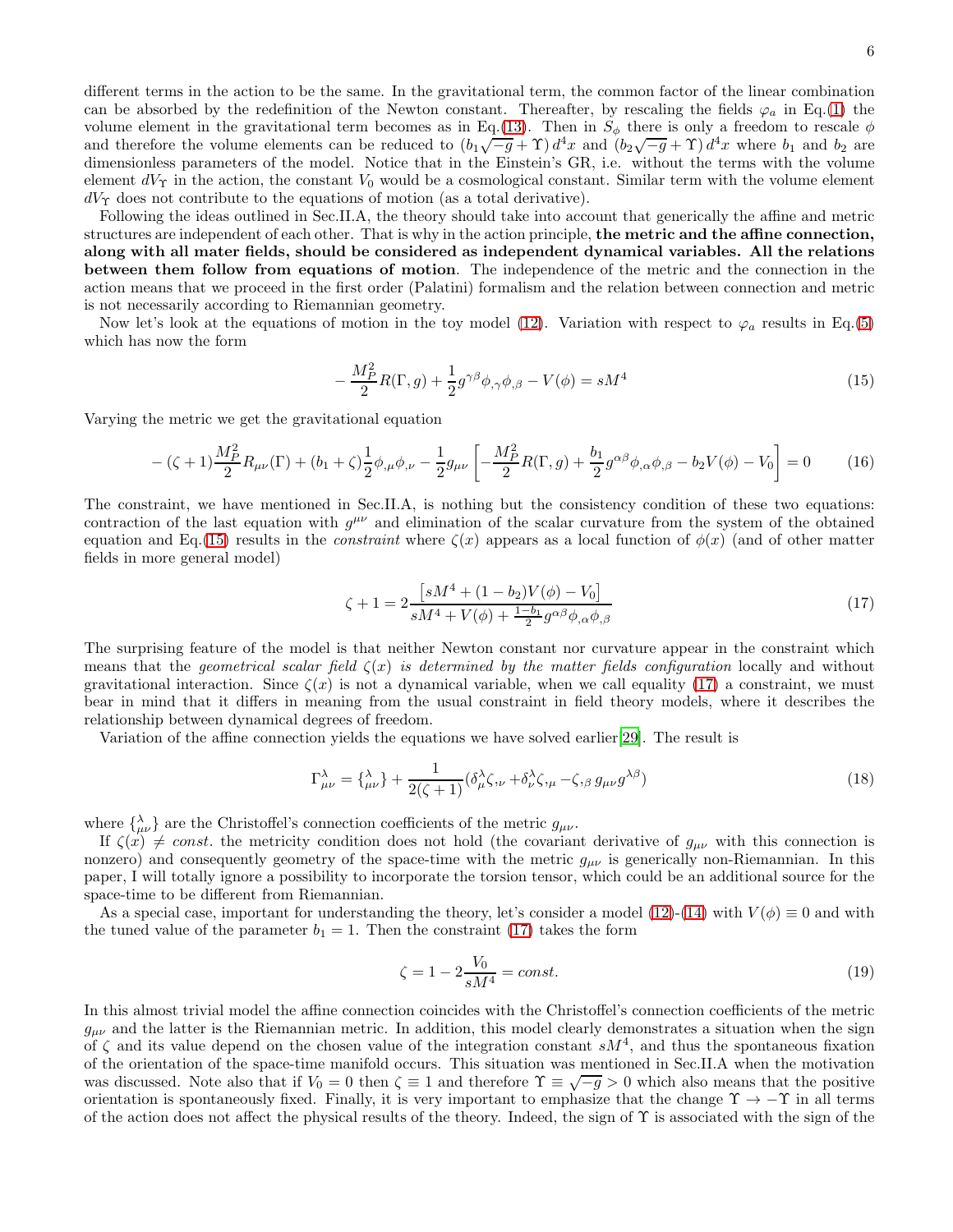space-time orientation. But if the space-time manifold is oriented, both possible orientations are indistinguishable and therefore physically equivalent.

Return to the general form of the model [\(12\)](#page-4-2)-[\(14\)](#page-4-3). The scalar field  $\phi$  equation reads

<span id="page-6-0"></span>
$$
\frac{1}{\sqrt{-g}}\partial_{\mu}\left[(b_1+\zeta)\sqrt{-g}g^{\mu\nu}\partial_{\nu}\phi\right] + (b_2+\zeta)V'(\phi) = 0\tag{20}
$$

In the case when  $\phi = const.$ , the constraint [\(17\)](#page-5-1) shows that  $\zeta = const.$  also. Then the affine connection  $\Gamma^{\lambda}_{\mu\nu}$ coincides with the Christoffel's connection coefficients of the metric  $g_{\mu\nu}$  and the space-time is Riemannian. However if  $\phi \neq const.$ , the system of equations [\(16\)](#page-5-2), [\(18\)](#page-5-3), [\(20\)](#page-6-0), together with the constraint [\(17\)](#page-5-1) describe the dynamics of the model in a non-Riemannian space-time. It is easy to see that in such a case, the transformation of the metric

<span id="page-6-6"></span>
$$
\tilde{g}_{\mu\nu} = (\zeta + 1)g_{\mu\nu} \tag{21}
$$

turns the connection  $\Gamma^{\lambda}_{\mu\nu}$  into the Christoffel connection coefficients of the metric  $\tilde{g}_{\mu\nu}$  and the space-time turns into (pseudo) Riemannian. The set of dynamical variables using the metric  $\tilde{g}_{\mu\nu}$  we call the Einstein frame. It is important to note here that since this transformation should not be singular, it is necessary to require that

<span id="page-6-8"></span>
$$
everywhere \quad \zeta + 1 > 0. \tag{22}
$$

Therefore, the model that we are going to build must ensure that this condition is met.

Gravitational equations [\(16\)](#page-5-2) in the Einstein frame take canonical GR form with the same Newton constant as in the original frame

<span id="page-6-7"></span>
$$
R_{\mu\nu}(\tilde{g}) - \frac{1}{2}\tilde{g}_{\mu\nu}R(\tilde{g}) = 8\pi GT_{\mu\nu}
$$
\n(23)

where the energy-momentum tensor reads

<span id="page-6-1"></span>
$$
T_{\mu\nu} = \frac{b_1 + \zeta}{\zeta + 1} \phi_{,\mu} \phi_{,\nu} - \tilde{g}_{\mu\nu} X_{\phi} + \tilde{g}_{\mu\nu} U(\phi, \zeta; M); \qquad X_{\phi} \equiv \frac{1}{2} \tilde{g}^{\gamma\beta} \phi_{,\gamma} \phi_{,\beta}
$$
(24)

and the function  $U(\phi, \zeta; M)$  is defined as following:

<span id="page-6-3"></span>
$$
U(\phi, \zeta; M) = \frac{sM^4 + (1 - b_2)V(\phi) - V_0}{(\zeta + 1)^2}.
$$
\n(25)

The scalar  $\phi$  field Eq.[\(20\)](#page-6-0) rewritten in the Einstein frame reads

<span id="page-6-2"></span>
$$
\tilde{\Box}\phi + \frac{1-b_1}{(\zeta+1)(b_1+\zeta)}\tilde{g}^{\alpha\beta}\partial_{\alpha}\zeta\partial_{\beta}\phi + \frac{b_2+\zeta}{(\zeta+1)(b_1+\zeta)}V'(\phi) = 0
$$
\n(26)

where

$$
\tilde{\Box}\phi \stackrel{\text{def}}{=} \frac{1}{\sqrt{-\tilde{g}}}\partial_{\mu}\left[\sqrt{-\tilde{g}}\tilde{g}^{\mu\nu}\partial_{\nu}\phi\right],\tag{27}
$$

prime stands for derivative with respect to  $\phi$ , and  $\zeta$  is determined by the constraint [\(17\)](#page-5-1) which in the Einstein frame takes the form

<span id="page-6-4"></span>
$$
\zeta + 1 = 2 \frac{sM^4 + (1 - b_2)V(\phi) - V_0}{sM^4 + V(\phi) + (1 - b_1)X_\phi}.
$$
\n(28)

In the Friedman-Robertson-Walker (FRW) universe, where the homogeneous scalar field  $\phi$  is a function of cosmic time only, it follows from Eq.[\(24\)](#page-6-1) that the equation-of-state is

$$
p + \rho = \frac{b_1 + \zeta}{1 + \zeta} \dot{\phi}^2 \tag{29}
$$

where dot stands for derivative with respect to cosmic time. In the FRW universe, Eq.[\(26\)](#page-6-2) reads

<span id="page-6-5"></span>
$$
\ddot{\phi} + \left[3H + \frac{1 - b_1}{(\zeta + 1)(b_1 + \zeta)}\dot{\zeta}\right]\dot{\phi} + \frac{b_2 + \zeta}{(\zeta + 1)(b_1 + \zeta)}V'(\phi) = 0,
$$
\n(30)

where H is the Hubble parameter. By direct bulky calculation, it can be shown that from Eqs.[\(24\)](#page-6-1), [\(25\)](#page-6-3), [\(28\)](#page-6-4), [\(30\)](#page-6-5) and the Einstein equations follows the covariant law of energy conservation

$$
\dot{\rho} + 3H(\rho + p) = 0\tag{31}
$$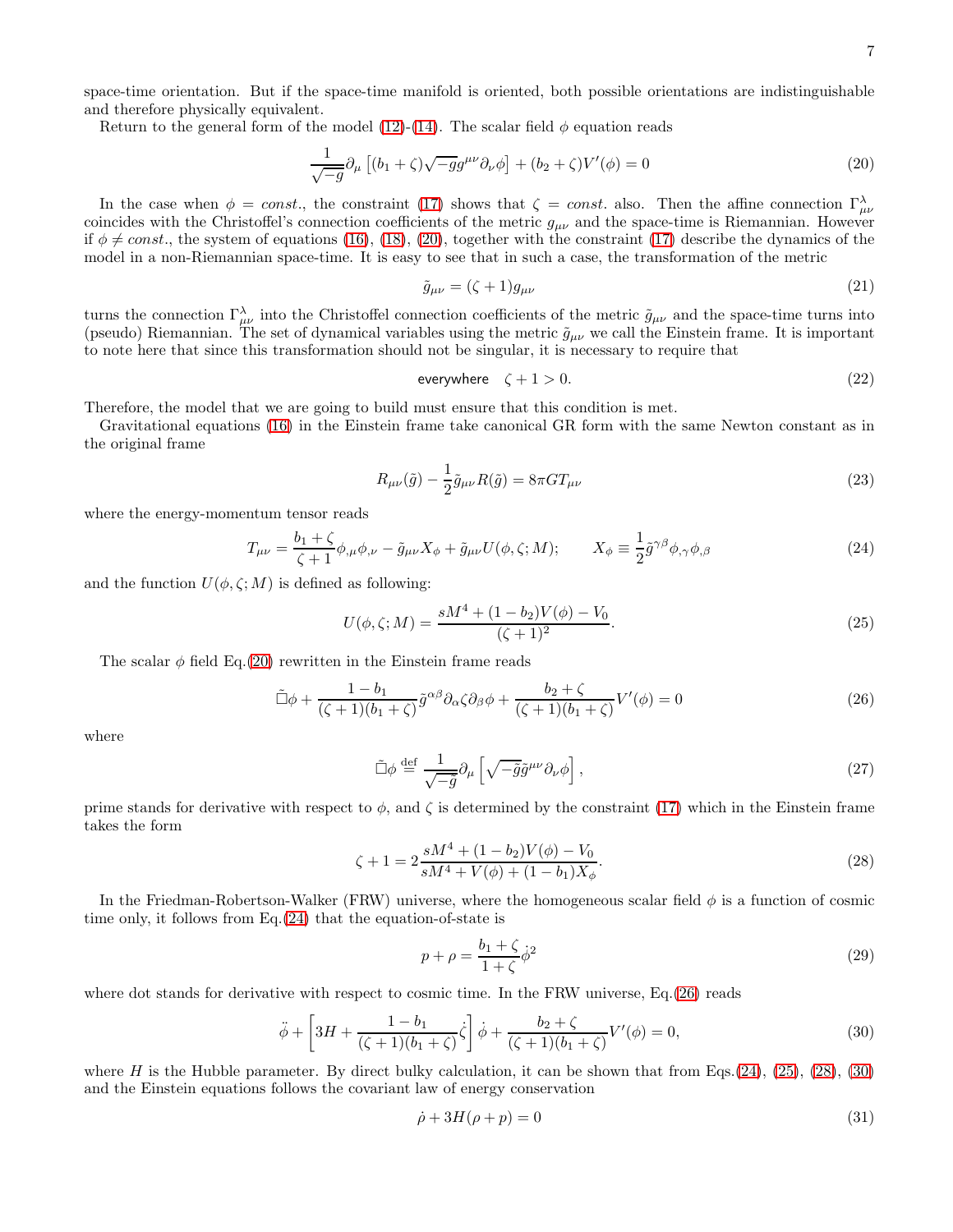### B. The TMT effective action of gravity and mater fields and the TMT procedure

With the help of a toy model, we got an idea of how TMT works. Now we need to understand how to obtain physical results in more realistic models without violating the principles of TMT. It turns out that this is not a trivial question that requires a special discussion.

Let's start with a closer look at the principles of TMT. In TMT, the following four independent structures are defined on the space-time manifold: 1) the differentiable structure and the associated volume measure  $dV_\Upsilon$ ; 2) the affine connection; 3) the metric and the associated volume measure  $dV_g$ ; 4) matter (scalar, vector and fermionic fields). The last three of them are present in models describing gravity and matter in the Palatini formalism, and they have been studied in numerous papers. When we apply to TMT the requirement that the relationship between all variables in the underlying action be determined by equations arising from the variational principle, the volume measure  $dV_{\Upsilon}$  leads to fundamental changes in the structure of the equations describing physical reality.

1. The main new result is the appearance of a constraint defining the scalar  $\zeta(x)$  as a function, in general, of all mater fields. Conversely, all field equations obtained from the variational principle contain  $\zeta(x)$ .

2. The constraint only occurs if the underlying action contains a gravity term, as in Eq.[\(13\)](#page-4-1). But the form of the constraint in the Einstein frame does not depend on how strong the gravitational field (produced by matter and obtained by solving Einstein's equations) is. Moreover, even in the limit of Minkowski space, the constraint does not change its form, and  $\zeta$  is present in all equations of matter fields. However, if one to start with the underlying action in the limit of the Minkowski space, then the constraint does not appear at all. The constraint also does not appear if the transition to the Einstein frame is performed in the underlying action before the application of the variational principle.

3. In the toy model, we saw that in the  $\phi$ -equation in the Einstein frame, Eq.[\(26\)](#page-6-2), a term with a gradient of  $\zeta(x)$ appears, and this is typical for all field equations in TMT. As we will see later, these terms are eliminated from the equations for fermions if the transition to the Einstein's frame in addition to [\(21\)](#page-6-6) also includes redefining the spinors by multiplying them by a ζ-dependent factor. In the equations of scalar and vector fields, these terms are preserved. But in states in which  $\zeta = const$ , and in particular in a vacuum, they obviously disappear.

4. Another interesting and typical effect is the appearance of a ζ-dependent factor, as in the last term of Eq.[\(26\)](#page-6-2). This means that instead of the original scalar field potential  $V(\phi)$ , the new potential appears as a result of a kind of screening effect, which, for example, when  $\zeta = const$ , has the form

<span id="page-7-0"></span>
$$
V_{eff}(\phi) = \frac{b_2 + \zeta}{(\zeta + 1)(b_1 + \zeta)} V(\phi)
$$
\n(32)

As we will see, this type of effect turns out to be very important in many aspects of the model: a) in the appearance of "incorrect" sign mass terms in the potentials of the Higgs fields and, therefore, in SSB; b) for solving the problem of the mass hierarchy of SM fermions; c) for obtaining a giant splitting between VEV's of the SM and mirror Higgs fields and between masses of SM particles and their mirror partners. The potential [\(32\)](#page-7-0) is reconstructed on the basis of the equation of motion written in the Einstein frame, and it is natural to call it "the TMT effective potential". It is evident that, when  $\zeta = const$ , the corresponding TMT effective action of the scalar field whose variation gives the  $\phi$ -equation [\(26\)](#page-6-2) has the standard form of the scalar field action with the potential  $V_{eff}(\phi)$ 

$$
S_{eff}(\phi)|_{\zeta=const} = \int \sqrt{-\tilde{g}}d^4x \left[ \frac{1}{2}\tilde{g}^{\mu\nu}\phi_{,\mu}\phi_{,\nu} - V_{eff}(\phi) \right]
$$
(33)

In what follows, we will use the terms TMT effective potential, TMT effective Lagrangian and TMT effective action in this sense. In this connection, it should be noted that the term 'TMT effective potential' must be distinguished from the effective potential obtained as a result of taking into account quantum corrections. In fact, the TMT effective potential can be regarded as the effective potential at the tree level, and the quantum corrections can be calculated. For  $\zeta = const$  the TMT effective actions for all matter fields can be obtained similarly. When  $\zeta$ , being a local function of all matter fields, is not a constant the problem becomes much more complicated, since all field equations acquire additional nonlinearities. Fortunately, as we will see later, in cases of physical interest,  $\zeta = const$ , or a very high precision constant.

It is very important that regardless of the discussed role of  $\zeta$ , the TMT effective gravitational action is the standard action of the Einstein's gravity with the metric tensor  $\tilde{g}_{\mu\nu}$ 

$$
S_{gr,eff} = -\frac{1}{16\pi G} \int \sqrt{-\tilde{g}} d^4x R(\tilde{g}_{\mu\nu}). \tag{34}
$$

This statement follows immediately from the fact that the gravitational equations in the Einstein frame [\(23\)](#page-6-7) coincide with equations of the Einstein's GR. Following the terminology described in the previous paragraph, for the energy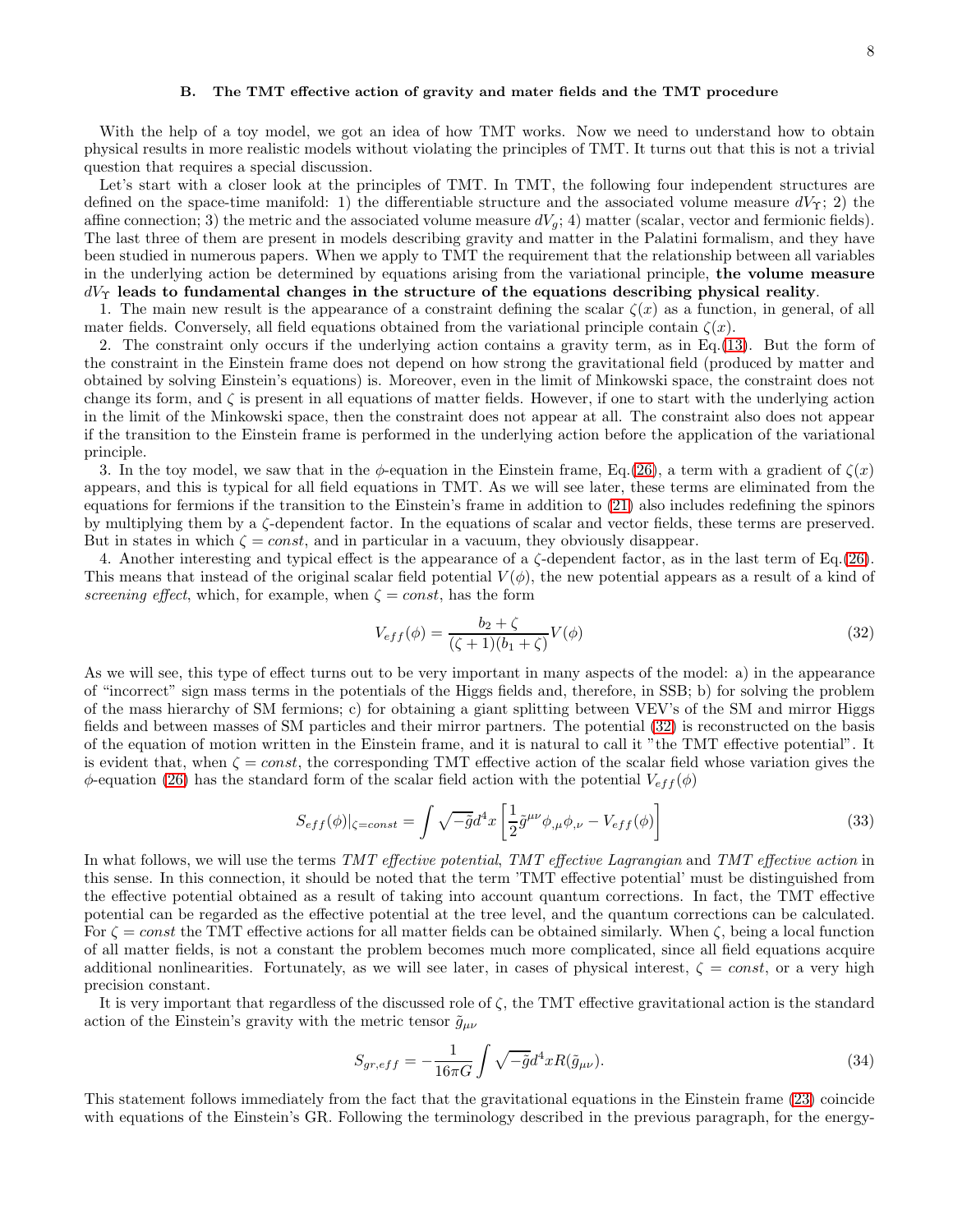momentum tensor that appears on the right hand side of these equations, we will use the term TMT effective energy-momentum tensor. For example, in the toy model under consideration, Eqs.[\(24\)](#page-6-1), [\(25\)](#page-6-3) describe the TMT effective energy-momentum tensor.

Summarizing the above, it is possible to formulate a sequence of steps that must be performed in TMT in order to obtain an adequate description of the results of the studied model. The first is variation of the underlying action with respect to  $\varphi_a$ ,  $\Gamma^{\lambda}_{\mu\nu}$ ,  $g_{\mu\nu}$  and all matter fields. The second step consists of a) solution the equation for  $\Gamma^{\lambda}_{\mu\nu}$  (like in Eq.[\(18\)](#page-5-3)); b) obtaining a constraint from the requirement of consistency of equations obtained by varying  $\varphi_a$  and  $g_{\mu\nu}$ . At the third step, in all equations and in the constraint, a transformation is performed from initial variables to variables in the Einstein frame. At the fourth step, if necessary, at  $\zeta = const$ , some results can be formulated in terms of the TMT effective potential, the TMT effective Lagrangian, and the TMT effective action. In what follows I will refer to the sequence of these steps as the TMT procedure. The key element is that deviations from the established procedure lead to different results.

## IV. BUILDING THE UNDERLYING MESM ACTION. BOSONIC SECTOR

To simplify the presentation of the MESM let us study the mirror extended SM with the  $SU(2) \times U(1)$  gauge invariant electroweak interactions. The  $SU(2) \times U(1)$  quantum numbers of all mirror particles are identical to the quantum numbers of their partners in the SM, but paritation of the mirror counter partners is opposite.

### A. Bosonic matter content and underlying action

Bosonic sector of MESM under consideration consists of the Higgs isodoublet  $\Phi$  and its mirror partner  $\Phi$ 

<span id="page-8-3"></span>
$$
\Phi = \begin{pmatrix} \phi^+ \\ \phi^0 \end{pmatrix}, \qquad \check{\Phi} = \begin{pmatrix} \check{\phi}^+ \\ \check{\phi}^0 \end{pmatrix}, \tag{35}
$$

as well as the SM gauge bosons  $\mathbf{A}_{\mu}$  and  $B_{\mu}$  and their mirror partners  $\check{\mathbf{A}}_{\mu}$  and  $\check{B}_{\mu}$ . It is postulated that, in addition to the ordinary symmetries of the standard electroweak model, the matter sector of the underlying TMT action is invariant under  $mirror \times parity$ -transformations. In the case of bosons it means that the bosonic sector of the action is invariant under transformations [\(8\)](#page-3-0) and [\(9\)](#page-3-1) where now X and  $\check{X}$  denotes  $\Phi$ ,  $\mathbf{A}_{\mu}$ ,  $B_{\mu}$  and  $\check{\Phi}$ ,  $\check{\mathbf{A}}_{\mu}$   $\check{B}_{\mu}$  respectively; of course, the usual parity transformations of the Higgs and gauge bosons are also involved into mirror  $\times$  paritytransformations.

The  $SU(2) \times U(1)$  gauge invariant and (mirror  $\times$  parity) invariant action for the Higgs fields  $\Phi$  and  $\tilde{\Phi}$  is chosen as follows:

<span id="page-8-0"></span>
$$
S_H = \int d^4x \left[ \left( b\sqrt{-g} + \Upsilon \right) \left( g^{\alpha\beta} \left( \mathcal{D}_\alpha \Phi \right)^\dagger \mathcal{D}_\beta \Phi - \lambda |\Phi|^4 \right) - \left( b\sqrt{-g} - \Upsilon \right) m^2 |\Phi|^2 \right] + \int d^4x \left[ \left( b\sqrt{-g} - \Upsilon \right) \left( g^{\alpha\beta} \left( \check{\mathcal{D}}_\alpha \check{\Phi} \right)^\dagger \check{\mathcal{D}}_\beta \check{\Phi} - \lambda |\check{\Phi}|^4 \right) - \left( b\sqrt{-g} + \Upsilon \right) m^2 |\check{\Phi}|^2 \right],
$$
(36)

where  $|\Phi|^2 = \Phi^{\dagger} \Phi$ ,  $|\check{\Phi}|^2 = \check{\Phi}^{\dagger} \check{\Phi}$ . The parameters  $b > 0$ ,  $\lambda > 0$  and  $m^2 > 0$  are chosen to be positive. It should be noted that unlike the standard "incorrect" sign of the mass term in the Higgs potential, here the mass terms included in the action with the volume element  $\sqrt{-g}d^4x$  (i.e. in the limiting case  $\gamma \to 0$ ) are selected with the "correct" sign. The standard definition for the operator

<span id="page-8-2"></span>
$$
\mathcal{D}_{\mu} = \partial_{\mu} - ig\hat{\mathbf{T}}\mathbf{A}_{\mu} - i\frac{g'}{2}\hat{Y}B_{\mu},\tag{37}
$$

is used while for the mirror sector the appropriate operator is defined similarly

<span id="page-8-1"></span>
$$
\check{\mathcal{D}}_{\mu} = \partial_{\mu} - ig\hat{\mathbf{T}}\check{\mathbf{A}}_{\mu} - i\frac{g'}{2}\hat{Y}\check{B}_{\mu}.
$$
\n(38)

with the same gauge coupling constants g and g'. Here, as usually,  $\hat{\mathbf{T}}$  stands for the three generators of the  $SU(2)$ group and  $\hat{Y}$  is the generator of the U(1) group.

With standard notations  $\mathbf{F}_{\mu\nu} = \partial_{\mu} \mathbf{A}_{\nu} - \partial_{\nu} \mathbf{A}_{\mu} + g \mathbf{A}_{\mu} \times \mathbf{A}_{\nu}$  and  $B_{\mu\nu} = \partial_{\mu} B_{\nu} - \partial_{\nu} B_{\mu}$  for the field strengths of the isovector  $\mathbf{A}_{\mu}$  and isoscalar  $B_{\mu}$ , and with similar notations for their mirror partners  $\check{\mathbf{F}}_{\mu\nu} = \partial_{\mu}\check{\mathbf{A}}_{\nu} - \partial_{\nu}\check{\mathbf{A}}_{\mu} + g\check{\mathbf{A}}_{\mu} \times \check{\mathbf{A}}_{\nu}$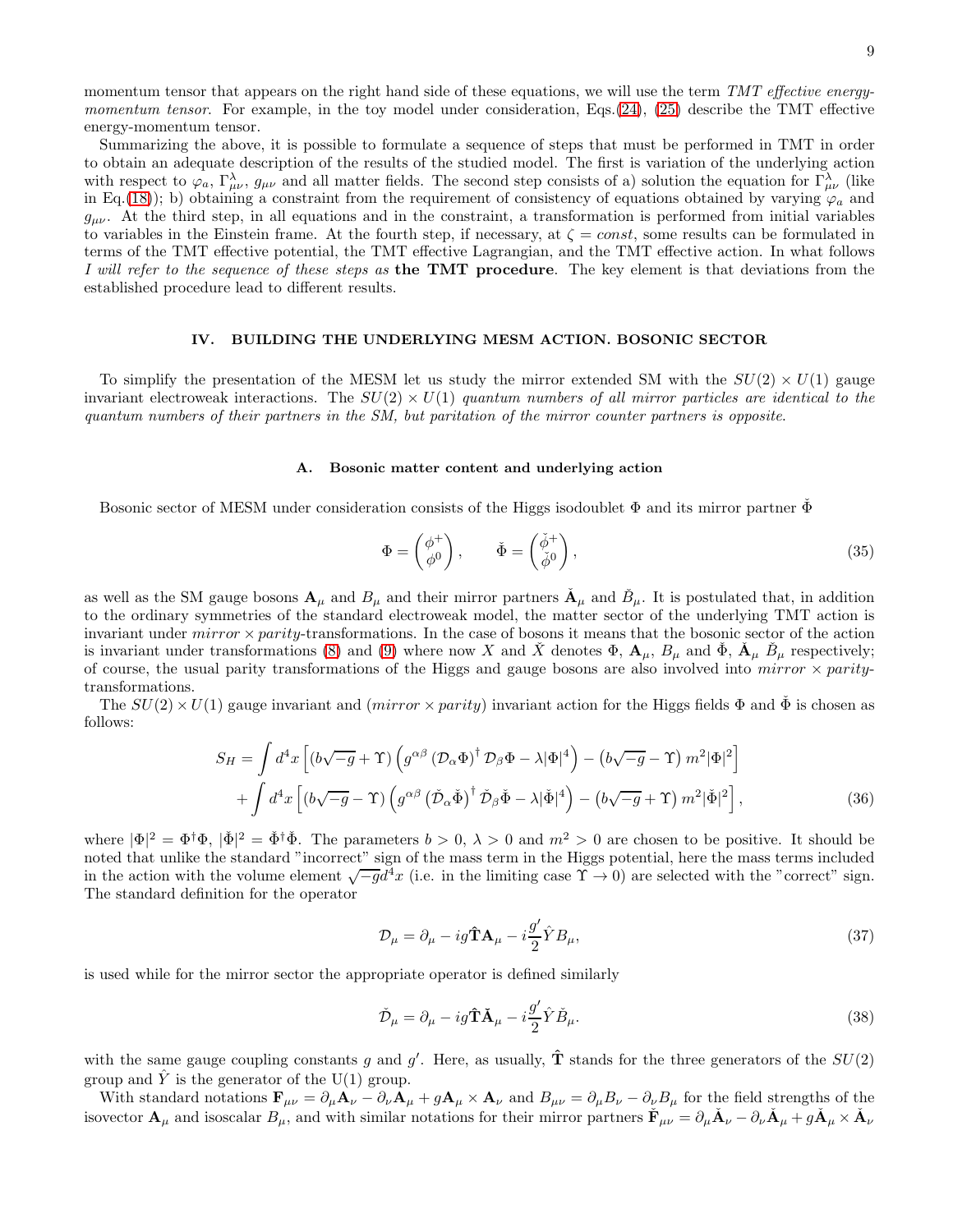and  $\check{B}_{\mu\nu} = \partial_{\mu}\check{B}_{\nu} - \partial_{\nu}\check{B}_{\mu}$ , the gauge fields action, which is also  $(mirror \times parity)$  invariant, is chosen as following

<span id="page-9-4"></span>
$$
S_{gauge} = \int d^4x \left( b\sqrt{-g} + \Upsilon \right) \left[ -\frac{1}{4} g^{\mu\alpha} g^{\nu\beta} \mathbf{F}_{\mu\nu} \mathbf{F}_{\alpha\beta} - \frac{1}{4} g^{\mu\alpha} g^{\nu\beta} B_{\mu\nu} B_{\alpha\beta} \right] + \int d^4x \left( b\sqrt{-g} - \Upsilon \right) \left[ -\frac{1}{4} g^{\mu\alpha} g^{\nu\beta} \check{\mathbf{F}}_{\mu\nu} \check{\mathbf{F}}_{\alpha\beta} - \frac{1}{4} g^{\mu\alpha} g^{\nu\beta} \check{B}_{\mu\nu} \check{B}_{\alpha\beta} \right],
$$
(39)

where the parameter b is chosen to be exactly equal to that in Eq.  $(36)$ .

An alternative (*mirror*  $\times$  *parity*) invariant electroweak model can be constructed if the same volume element  $(b\sqrt{-g} + \Upsilon)d^4x$  is selected in Eq.[\(36\)](#page-8-0) for both terms in the first line and the same volume element  $(b\sqrt{-g} - \Upsilon)d^4x$  for both terms in the second line. Then, to ensure SB of the  $SU(2) \times U(1)$  gauge symmetry, the mass terms entering the action with the volume element  $\sqrt{-g}d^4x$  should be chosen with an "incorrect" sign. The main differences between the results of such an alternative model and the model studied in this paper will be briefly described in Sec.IX.A.

# B. Higgs fields equations and their vacua

Following the TMT procedure described in detail in Sec.III.B we have to vary the action with respect to bosonic fields and represent the obtained equations in the Einstein frame. With the gravitational part of the action as in Eq.[\(13\)](#page-4-1), the transition to the Einstein frame is carried out by the transformation [\(21\)](#page-6-6). In a vacuum of gauge fields, for the Higgs doublet  $\Phi$  and for the mirror Higgs doublet  $\dot{\Phi}$  this procedure leads to the following equations

<span id="page-9-0"></span>
$$
\tilde{\Box}\Phi - \frac{1-b}{(1+\zeta)(b+\zeta)}\tilde{g}^{\alpha\beta}\partial_{\alpha}\zeta\partial_{\beta}\Phi + \frac{\partial V_{eff}^{(\Phi)}}{\partial \Phi^{\dagger}} = 0,
$$
\n(40)

where

<span id="page-9-2"></span>
$$
\frac{\partial V_{eff}^{(\Phi)}}{\partial \Phi^{\dagger}} \equiv \left[ \frac{2\lambda}{1+\zeta} |\Phi|^2 - \frac{\zeta - b}{(1+\zeta)(\zeta + b)} m^2 \right] \Phi,\tag{41}
$$

<span id="page-9-1"></span>
$$
\tilde{\Box}\check{\Phi} + \frac{1+b}{(1+\zeta)(b-\zeta)}\tilde{g}^{\alpha\beta}\partial_{\alpha}\zeta\partial_{\beta}\check{\Phi} + \frac{\partial V_{eff}^{(\check{\Phi})}}{\partial\check{\Phi}^{\dagger}} = 0
$$
\n(42)

where

<span id="page-9-3"></span>
$$
\frac{\partial V_{eff}^{(\check{\Phi})}}{\partial \check{\Phi}^{\dagger}} \equiv \left[ \frac{2\lambda}{1+\zeta} |\check{\Phi}|^2 - \frac{\zeta + b}{(1+\zeta)(\zeta - b)} m^2 \right] \check{\Phi}
$$
(43)

When deriving equations [\(40\)](#page-9-0) and [\(42\)](#page-9-1), we performed the division of the equations obtained by varying the action [\(36\)](#page-8-0) by  $\zeta + b$  and  $\zeta - b$ , respectively. This is required to provide the canonical form of the Green's functions of the Higgs fields. Therefore, in what follows, we must make sure that the model guarantees that  $\zeta \pm b \neq 0$ . The  $\zeta$  dependence in Eqs.[\(41\)](#page-9-2) and [\(43\)](#page-9-3) is a manifistation of the screening effect for TMT effective (classical) potentials in the Einstein frame which was discussed in Sec.III.B.

The dependence of the Higgs TMT effective potentials on  $\zeta$ , which changes during the entire cosmological evolution (from inflation to the transition to vacuum), as well as the definition of the vacuum state itself, are of particular importance in this paper and will be discussed in detail in Secs.VII and VIII. Here, at the stage of qualitative understanding the model, it is enough for us to take into account that, as will be shown in Secs.VII and VIII, the corresponding vacuum value  $\zeta_0$  is positive. In addition, parameter b will be chosen so that  $0 < \zeta_0 - b \sim 10^{-12}$ . Thus the mass terms acquire "wrong" signs, the potentials  $V_{eff}^{(\Phi)}$  and  $V_{eff}^{(\Phi)}$  have nonzero minima and the appropriate vacuum expectation values (VEV) can be obtained as usually. In the vicinity of vacuum, using gauge invariance, we can choose a unitary gauge in which, violating  $SU(2)$  gauge invariance, the Higgs field is presented in the well known form

$$
\Phi = \frac{1}{\sqrt{2}} \begin{pmatrix} 0 \\ \underline{\varphi}(x) \end{pmatrix} = \frac{1}{\sqrt{2}} \begin{pmatrix} 0 \\ \underline{v} + \underline{h}(x) \end{pmatrix},\tag{44}
$$

where

<span id="page-9-5"></span>
$$
\underline{v}^2 = \frac{\zeta_0 - b}{\zeta_0 + b} \frac{m^2}{\lambda}.\tag{45}
$$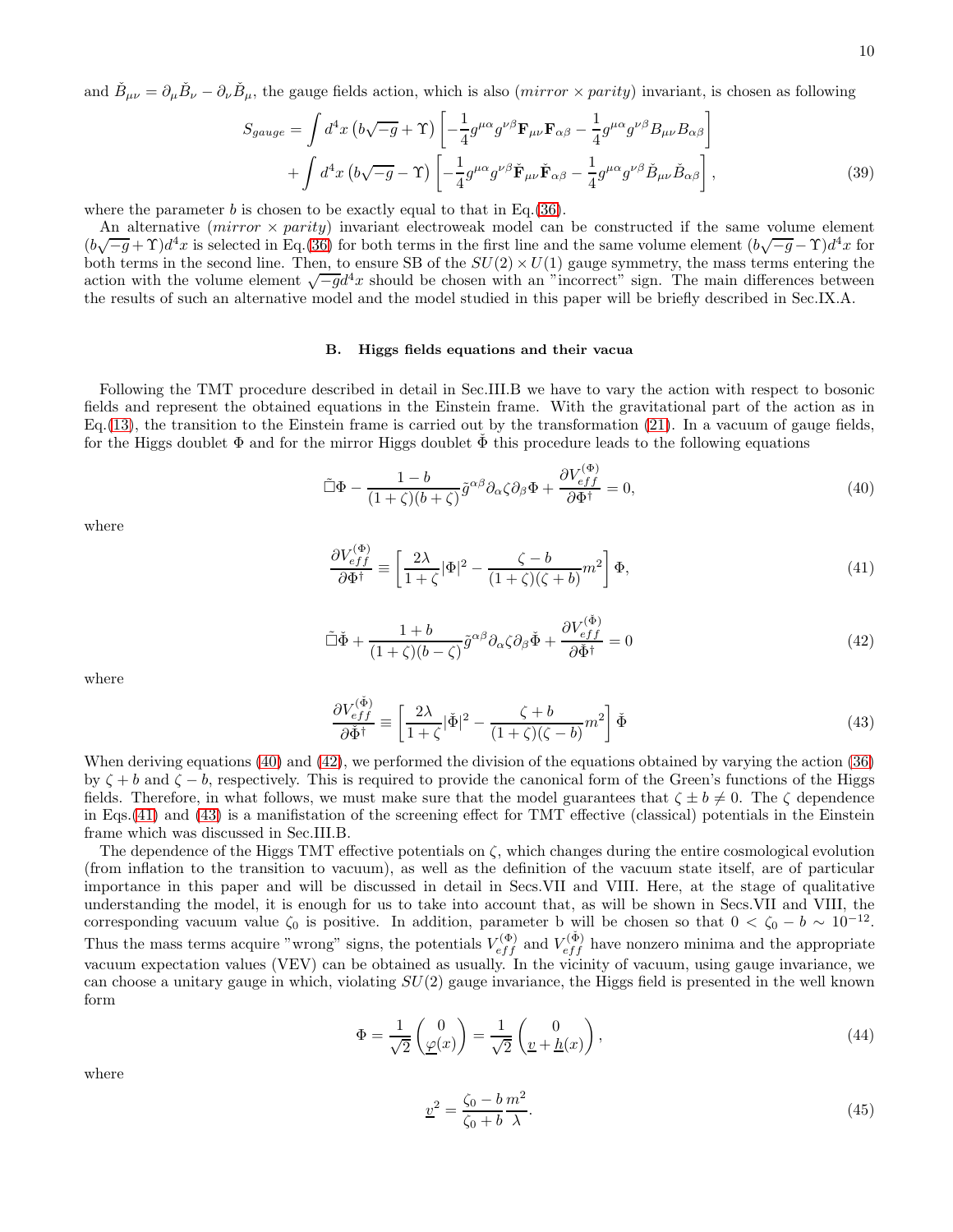and similarly for the mirror Higgs field

$$
\check{\Phi} = \frac{1}{\sqrt{2}} \begin{pmatrix} 0 \\ \underline{\check{\varphi}}(x) \end{pmatrix} = \frac{1}{\sqrt{2}} \begin{pmatrix} 0 \\ \underline{\check{v}} + \underline{\check{h}}(x) \end{pmatrix},\tag{46}
$$

where

<span id="page-10-1"></span>
$$
\underline{\tilde{v}}^2 = \frac{\zeta_0 + b}{\zeta_0 - b} \frac{m^2}{\lambda}.\tag{47}
$$

The underlines were introduced here because, as will be shown in the next subsection, the measurable values of VEV's (following from the expressions for masses of the gauge bosons) are

<span id="page-10-2"></span>
$$
v = \frac{\underline{v}}{\sqrt{1 + \zeta_0}} \quad \text{and} \quad \check{v} = \frac{\underline{\check{v}}}{\sqrt{1 + \zeta_0}}.\tag{48}
$$

Due to the need to pay attention to this aspect of definitions, it will also be convenient to use redefined Higgs doublets in the future

<span id="page-10-6"></span>
$$
\Phi = \sqrt{1 + \zeta_0} \Phi_m, \qquad \check{\Phi} = \sqrt{1 + \zeta_0} \check{\Phi}_m,
$$
\n(49)

where the subscript m indicates that when using  $\Phi_m$  and  $\Phi_m$  near the vacuum, the measurable VEV's and quantum Higgs fields appear in standard form

<span id="page-10-0"></span>
$$
\Phi_m|_{(near\, vacuum)} = \frac{1}{\sqrt{2}} \begin{pmatrix} 0 \\ \varphi \end{pmatrix} = \frac{1}{\sqrt{2}} \begin{pmatrix} 0 \\ v + h \end{pmatrix}, \qquad \check{\Phi}_m|_{(near\, vacuum)} = \frac{1}{\sqrt{2}} \begin{pmatrix} 0 \\ \check{\varphi} \end{pmatrix} = \frac{1}{\sqrt{2}} \begin{pmatrix} 0 \\ \check{v} + \check{h} \end{pmatrix}.
$$
 (50)

Here the appropriate redefinitions have been used:

<span id="page-10-5"></span>
$$
\underline{\varphi} = \varphi \sqrt{1 + \zeta_0}, \quad \underline{h} = h \sqrt{1 + \zeta_0}; \quad and \quad \underline{\check{\varphi}} = \check{\varphi} \sqrt{1 + \zeta_0}, \quad \underline{\check{h}} = \check{h} \sqrt{1 + \zeta_0}.
$$
 (51)

To obtain the equations for the Higgs fields h and  $\hbar$  near vacuum, it is not enough to use representations [\(50\)](#page-10-0) in Eqs [\(40\)](#page-9-0)-[\(43\)](#page-9-3) and simply substitute  $\zeta = \zeta_0$ . The point is that, as will be studied in Secs.VII and VIII, the Higgs fields  $\Phi$  and  $\tilde{\Phi}$ , along with the inflaton, are background fields. Therefore, they are present in the constraint, which defines  $\zeta$ as a function of these fields. That is why, when representing the Higgs fields  $\varphi$  and  $\check{\varphi}$  near the vacuum as the sum of classical v and  $\check{v}$  and quantum h and h fields respectively, we must take into account that this entails the dependence of  $\zeta$  on h and h. It turns out that this dependence can be represented as a small addition

<span id="page-10-7"></span>
$$
\zeta = \zeta_0 + \delta \zeta(h, \check{h}), \quad 0 < \delta \zeta \ll \zeta_0 - b \sim 10^{-12};\tag{52}
$$

the function  $\delta\zeta(h,\dot{h})$  will be found in Sec.VIII.D. As a result, the second terms in Eqs.[\(40\)](#page-9-0) and [\(42\)](#page-9-1) turn out to be quadratic forms with respect to the derivatives of h and h. Given the smallness of  $\delta \zeta$ , we will neglect these terms, at least in this paper. Then the equations for the Higgs field h and its mirror partner h can be represented as following

<span id="page-10-3"></span>
$$
\tilde{\Box}h + \frac{\partial V_{eff}(h; \delta\zeta(h, \check{h})}{\partial h} = 0; \quad \frac{\partial V_{eff}(h; \delta\zeta(h, \check{h}))}{\partial h} = \lambda \left[2v^2h + 3vh^2 + h^3 - v^3\frac{\delta\zeta(h, \check{h})}{\zeta_0 - b}\right],\tag{53}
$$

<span id="page-10-4"></span>
$$
\tilde{\Box}\check{h} + \frac{\partial V_{eff}(\check{h};\delta\zeta(h,\check{h}))}{\partial \check{h}} = 0; \quad \frac{\partial V_{eff}(\check{h};\delta\zeta(h,\check{h}))}{\partial \check{h}} = \lambda \left[2\check{v}^2\check{h} + 3\check{v}\check{h}^2 + \check{h}^3 + 2b\check{v}^3 \frac{\delta\zeta(h,\check{h})}{(\zeta_0 - b)(\zeta_0 + b)}\right].
$$
 (54)

In Sec.VIII.D we return to the study of Higgs fields near vacuum.

### C. Gauge fields equations and the Higgs phenomena

Similar to how this is done in the standard way in the Glashow-Weinberg-Salam (GWS) model, the gauge fields action [\(39\)](#page-9-4) can be rewriten in terms of the physical fields  $W^{\pm}_{\mu}$ ,  $Z_{\mu}$ ,  $A_{\mu}$  and their mirror partners  $\check{W}^{\pm}_{\mu}$ ,  $\check{Z}_{\mu}$ ,  $\check{A}_{\mu}$ . Since all mirror particles have the same quantum numbers of the  $SU(2) \times U(1)$  gauge symmetry as their SM partners and the gauge couplings constants g and  $g'$  are also the same, there is no need to explicitly present the expressions for the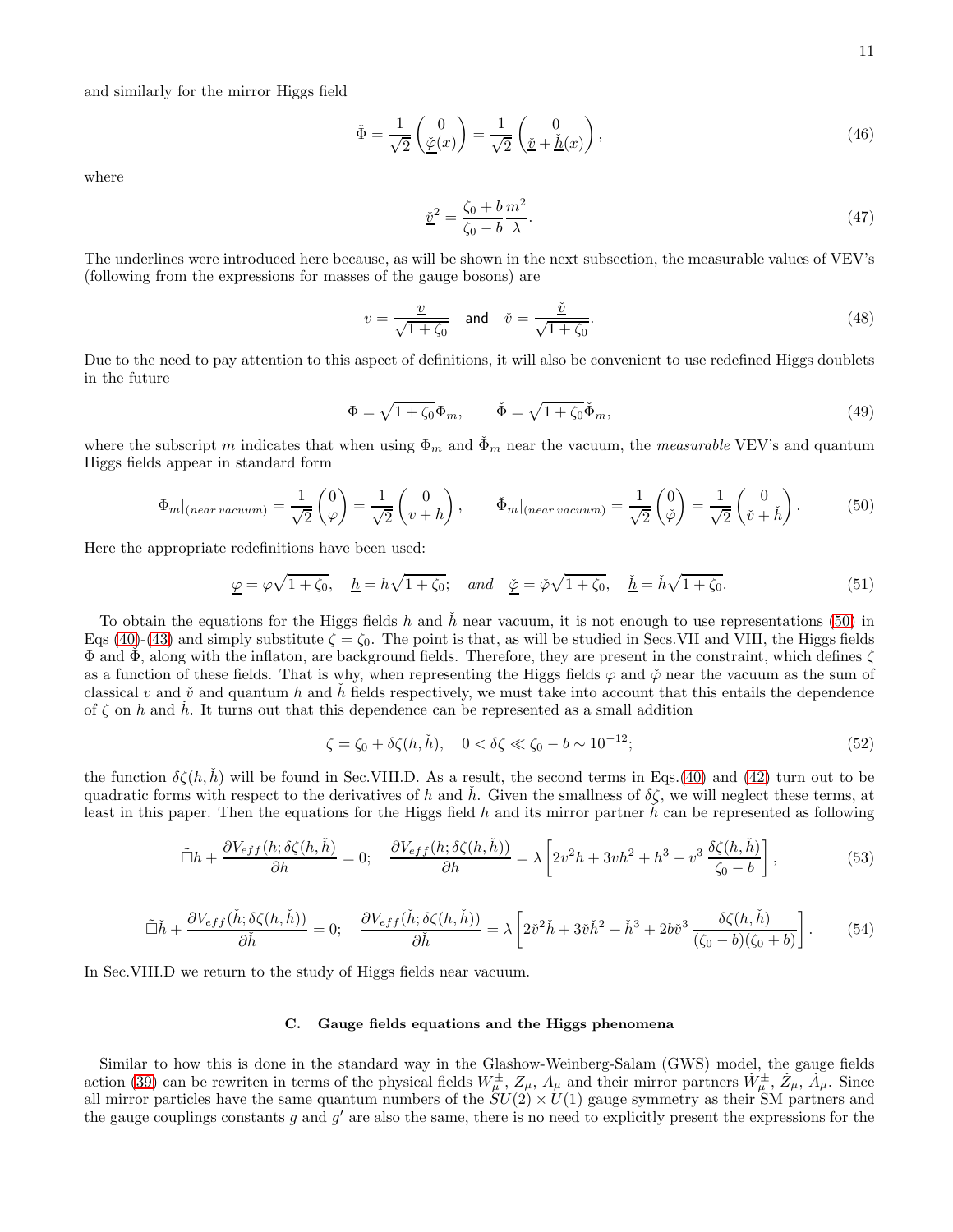mirror bosons  $\check{A}_{\mu}$ ,  $\check{B}_{\mu}$  in terms of physical  $\check{W}_{\mu}^{\pm}$ ,  $\check{Z}_{\mu}$ ,  $\check{A}_{\mu}$  because they have exactly the same form as for gauge bosons of the GWS model. Then the gauge bosons action [\(39\)](#page-9-4) can be represented as following

$$
S_{gauge} = S_g + S_{\check{g}} \tag{55}
$$

<span id="page-11-0"></span>
$$
S_g = \int d^4x \left( b\sqrt{-g} + \Upsilon \right) \left( \sum_g L_g^{(2)} + L^{(3)} + L^{(4)} \right), \tag{56}
$$

$$
S_{\check{g}} = \int d^4x \left( b\sqrt{-g} - \Upsilon \right) \left( \sum_{\check{g}} \check{L}_{\check{g}}^{(2)} + \check{L}^{(3)} + \check{L}^{(4)} \right), \tag{57}
$$

where  $L^{(3)}$  and  $L^{(4)}$  are the Lagrangians of the third-order and forth-order interactions of the SM gauge bosons;  $\check{L}^{(3)}$ and  $\check{L}^{(4)}$  are the same for their mirror partners; the free SM gauge fields Lagrangians  $L_g^{(2)}$   $(g = W, Z, A)$  and their mirror partners  $\check{L}_{\check{g}}^{(2)}$   $(\check{g} = \check{W}, \check{Z}, \check{A})$  read respectivly

$$
L_W^{(2)} = -\frac{1}{2} g^{\mu \gamma} g^{\nu \beta} \left( \partial_\mu W_\gamma^{(+)} - \partial_\gamma W_\mu^{(+)} \right) \left( \partial_\nu W_\beta^{(-)} - \partial_\beta W_\nu^{(-)} \right) \tag{58}
$$

$$
L_Z^{(2)} = -\frac{1}{4} g^{\mu \gamma} g^{\nu \beta} \left( \partial_\nu Z_\beta - \partial_\beta Z_\nu \right) \left( \partial_\nu Z_\beta - \partial_\beta Z_\nu \right) \tag{59}
$$

$$
L_A^{(2)} = -\frac{1}{4} g^{\mu \gamma} g^{\nu \beta} \left( \partial_\mu A_\gamma - \partial_\gamma A_\mu \right) \left( \partial_\nu A_\beta - \partial_\beta A_\nu \right) \tag{60}
$$

$$
\check{L}_{\check{W}}^{(2)} = -\frac{1}{2} g^{\mu \gamma} g^{\nu \beta} \left( \partial_{\mu} \check{W}_{\gamma}^{(+)} - \partial_{\gamma} \check{W}_{\mu}^{(+)} \right) \left( \partial_{\nu} \check{W}_{\beta}^{(-)} - \partial_{\beta} \check{W}_{\nu}^{(-)} \right)
$$
(61)

$$
\check{L}_{\check{Z}}^{(2)} = -\frac{1}{4} g^{\mu \gamma} g^{\nu \beta} \left( \partial_{\nu} \check{Z}_{\beta} - \partial_{\beta} \check{Z}_{\nu} \right) \left( \partial_{\nu} \check{Z}_{\beta} - \partial_{\beta} \check{Z}_{\nu} \right)
$$
(62)

<span id="page-11-1"></span>
$$
\check{L}_{\check{A}}^{(2)} = -\frac{1}{4} g^{\mu \gamma} g^{\nu \beta} \left( \partial_{\mu} \check{A}_{\gamma} - \partial_{\gamma} \check{A}_{\mu} \right) \left( \partial_{\nu} \check{A}_{\beta} - \partial_{\beta} \check{A}_{\nu} \right)
$$
(63)

Performing standard TMT procedures we are now able to find out the gauge fields equations in the Einstein frame. Using Eqs.[\(56\)](#page-11-0)-[\(63\)](#page-11-1), together with Eqs.[\(36\)](#page-8-0)-[\(38\)](#page-8-1) and definitions [\(45\)](#page-9-5), [\(47\)](#page-10-1), [\(48\)](#page-10-2), we obtain that in the vacuum described in the previous subsection, the equations of free gauge fields in the Einstein frame are as follows:

<span id="page-11-2"></span>
$$
\frac{1}{\sqrt{-\tilde{g}}}\partial_{\gamma}\left[\sqrt{-\tilde{g}}\tilde{g}^{\mu\gamma}\tilde{g}^{\nu\beta}\left(\partial_{\mu}W_{\nu}^{(+)}-\partial_{\nu}W_{\mu}^{(+)}\right)\right]+\frac{g^{2}v^{2}}{4}\tilde{g}^{\nu\beta}W_{\nu}^{(+)}=0,
$$
\n(64)

$$
\frac{1}{\sqrt{-\tilde{g}}}\partial_{\gamma}\left[\sqrt{-\tilde{g}}\tilde{g}^{\mu\gamma}\tilde{g}^{\nu\beta}\left(\partial_{\mu}Z_{\nu}-\partial_{\nu}Z_{\mu}\right)\right]+\frac{(g^2+g'^2)v^2}{4}\tilde{g}^{\nu\beta}Z_{\nu}=0,
$$
\n(65)

$$
\frac{1}{\sqrt{-\tilde{g}}}\partial_{\gamma}\left[\sqrt{-\tilde{g}}\tilde{g}^{\mu\gamma}\tilde{g}^{\nu\beta}\left(\partial_{\mu}\check{W}_{\nu}^{(+)}-\partial_{\nu}\check{W}_{\mu}^{(+)}\right)\right]+\frac{g^{2}\check{v}^{2}}{4}\tilde{g}^{\nu\beta}\check{W}_{\nu}^{(+)}=0,
$$
\n(66)

<span id="page-11-3"></span>
$$
\frac{1}{\sqrt{-\tilde{g}}}\partial_{\gamma}\left[\sqrt{-\tilde{g}}\tilde{g}^{\mu\gamma}\tilde{g}^{\nu\beta}\left(\partial_{\mu}\tilde{Z}_{\nu}-\partial_{\nu}\tilde{Z}_{\mu}\right)\right]+\frac{(g^{2}+g^{\prime 2})\tilde{v}^{2}}{4}\tilde{g}^{\nu\beta}\tilde{Z}_{\nu}=0,
$$
\n(67)

Equations of a free electromagnetic field  $A_\mu$  and a free mirror electromagnetic field  $\check{A}_\mu$  have the same canonical form.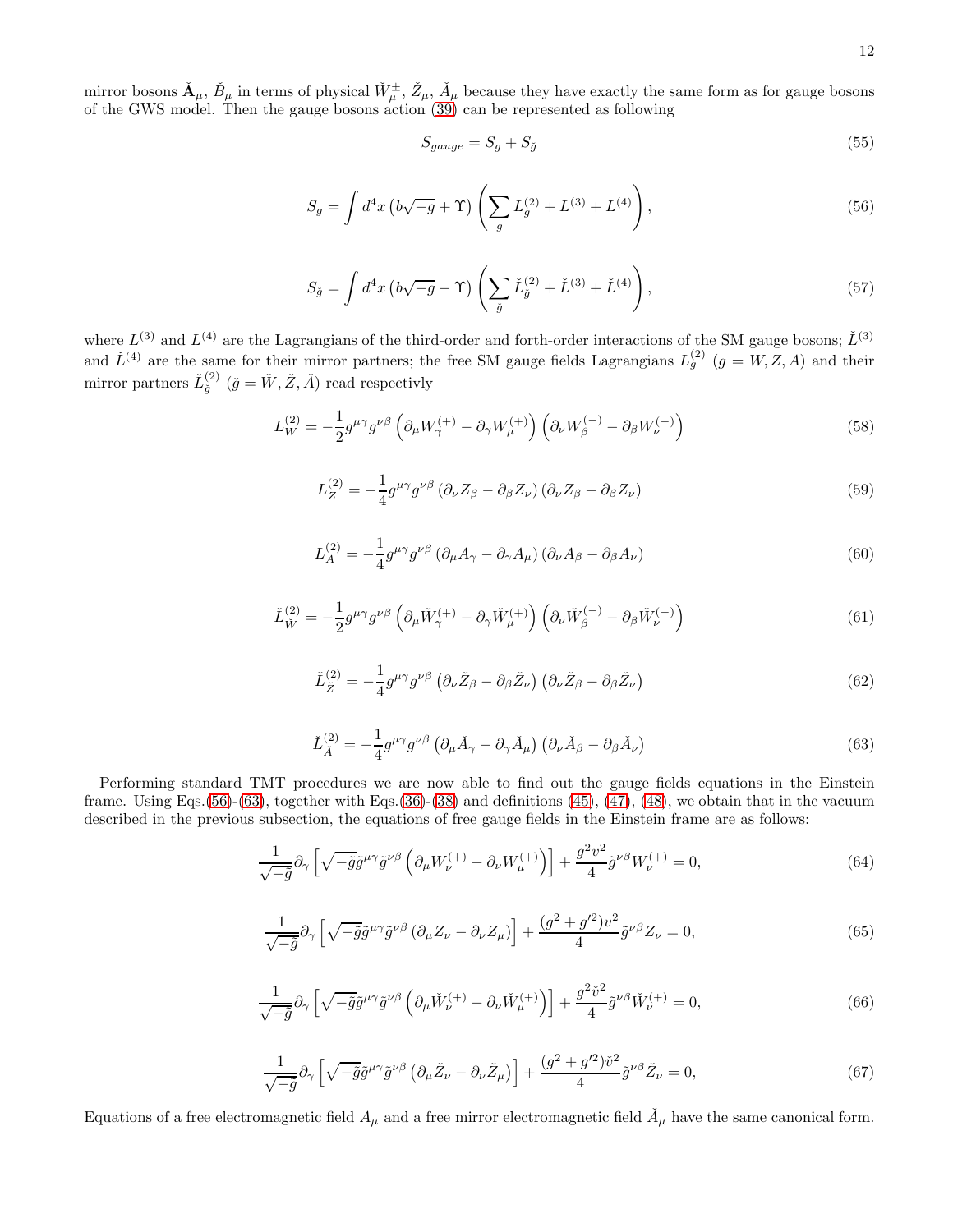$$
M_W = \frac{gv}{2}; \quad M_Z = \frac{M_W}{\cos \theta_W}; \quad M_{\check{W}} = \frac{g\check{v}}{2}; \quad M_{\check{Z}} = \frac{\check{M}_W}{\cos \theta_W},\tag{68}
$$

where  $\theta_W$  is the Weinberg angle which has the same value

$$
\tan \theta_W = \frac{g'}{g} \tag{69}
$$

both for standard and mirror gauge fields. Note that

<span id="page-12-0"></span>
$$
M_{\check{W}} = \frac{\check{v}}{v} M_W = \frac{\zeta_0 + b}{\zeta_0 - b} M_W; \qquad M_{\check{Z}} = \frac{\check{v}}{v} M_Z = \frac{\zeta_0 + b}{\zeta_0 - b} M_Z,\tag{70}
$$

that is, as in the case of the mirror Higgs boson (see Eqs.[\(45\)](#page-9-5), [\(47\)](#page-10-1) and [\(53\)](#page-10-3), [\(54\)](#page-10-4)), large masses of the mirror gauge bosons are also realized due to the small value of  $\zeta_0 - b$ .

It should be noted that all interactions of  $W$ ,  $Z$  and photons with each other and with the Higgs boson  $h$  are exactly the same as in the SM. Interactions of mirror bosons  $W$ ,  $Z$  and mirror photons with each other and with the mirror Higgs boson h have also the structure as in the SM, but naturally with the replacement  $v \to v$ . More details on interactions in MESM will be provided in Sec.VI.B.

#### V. BUILDING THE UNDERLYING MESM ACTION. FERMION SECTOR.

#### A. The TMT action for 3 generations of regular leptons and their mirror partners

Main ideas and some technical aspects arising when fermions are included in TMT in the (mirror  $\times$  parity) invariant form and appropriate notations are considered and explained in the toy model in Appendix. Here we will study a model including 3 generations of leptons

$$
L_l = \frac{1 - \gamma_5}{2} \begin{pmatrix} \nu^{(l)} \\ l \end{pmatrix}; \qquad l_R = \frac{1 + \gamma_5}{2} l; \qquad \nu_R^{(l)} = \frac{1 + \gamma_5}{2} \nu^{(l)}; \qquad l = e, \mu, \tau \tag{71}
$$

and their mirror partners

$$
\check{R}_{\check{l}} = \frac{1 + \gamma_5}{2} \begin{pmatrix} \check{\nu}^{(\check{l})} \\ \check{l} \end{pmatrix}; \qquad \check{l}_L = \frac{1 - \gamma_5}{2} \check{l}; \qquad \check{\nu}_L^{(\check{l})} = \frac{1 + \gamma_5}{2} \check{\nu}^{(\check{l})}; \qquad \check{l} = \check{e}, \check{\mu}, \check{\tau}.
$$
\n(72)

To construct a generally coordinate invariant kinetic terms of the action for fermionic sector we have to use the following two covariant operators

$$
\nabla_{\mu} = \mathcal{D}_{\mu} + \frac{1}{2} \omega_{\mu}^{ik} \sigma_{ik}; \qquad \check{\nabla}_{\mu} = \check{\mathcal{D}}_{\mu} + \frac{1}{2} \omega_{\mu}^{ik} \sigma_{ik}, \qquad (73)
$$

where  $\mathcal{D}_{\mu}$  and  $\mathcal{D}_{\mu}$  are defined by Eqs.[\(37\)](#page-8-2) and [\(38\)](#page-8-1), and they must be applied to regular and mirror fermions, respectively. In Sec.III, we have demonstrated how the Palatini formalism works in TMT. Continuing here the use of the Palatini formalism, one can show that in the original frame not only the affine connection  $\Gamma_{\mu\nu}^{\lambda}$ , but also the spin-connection  $\omega_{\mu}^{ik}$  (*i*, *k* are Lorentz indeces) differ from their standard forms in Rimannian space-time by terms proportional to  $\partial_{\mu}\zeta$  (recall Eq.[\(18\)](#page-5-3)).

Turn now to the Yukawa coupling terms responsible for the fermion mass generation. The standard method is that for each generation of charged leptons, the Yukawa coupling constant  $f_l$  ( $l = e, \mu, \tau$ ) corresponding to the experimental data is selected. As is well known, this aspect of SM model contains a flaw indicating insufficient completeness of the theory: to obtain the electron mass, this coupling constant must be inexplicably small:  $f_e \approx 3 \cdot 10^{-6}$ . Besides, in order to obtain the required values of the masses of charged leptons, the corresponding Yukawa coupling constants must vary more than five orders of magnitude  $f_e : f_\mu : f_\tau = m_e : m_\mu : m_\tau$ . Such hierarchy looks doubtful for a theory that claims to be a correct description of nature. The situation with the choice of the Yukawa coupling constant becomes even stranger when it is necessary to explain the value of the top quark mass. In this regard, the proposed extension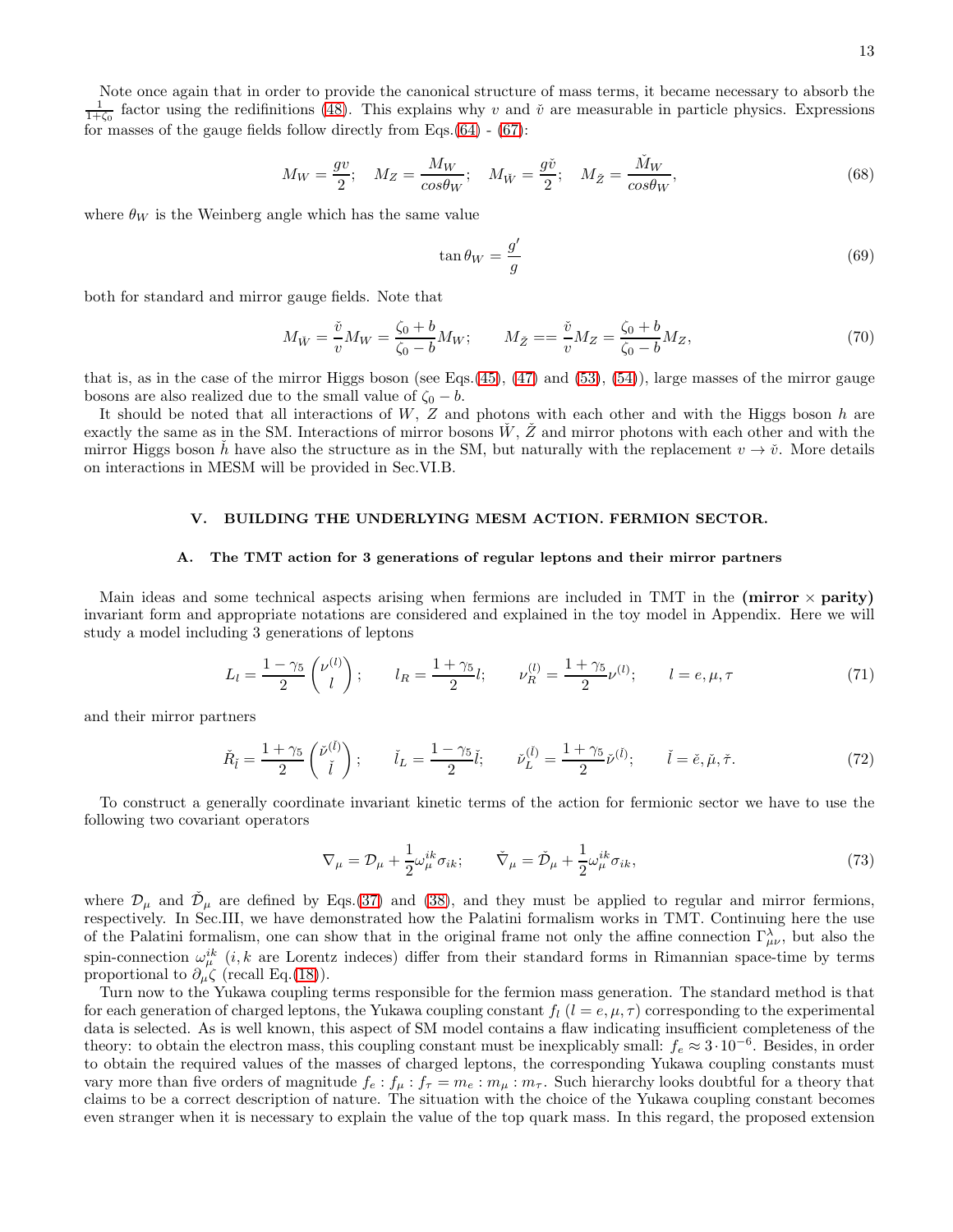of the SM offers an unexpected opportunity to circumvent these hierarchy problem. It turns out that to construct a realistic MESM with three generations of leptons, it is possible to suppose that Yukawa coupling constant  $y^{(ch)}$ is chosen to be universal for all charged leptons. Then the problem of the mass hierarchy for charged leptons is solved simply by replacing one parameter  $b_e$  which was in the toy model in Appendix with three parameters  $b_l$ ,  $(l = e, \mu, \tau)$ , whose absolute values are close to  $\zeta_0$ . In this paper I am going to demonstrate how this idea can be implemented for charged leptons and up quarks.

Thus we arrive at the lepton sector action in the form

<span id="page-13-0"></span>
$$
S_3^{(l)} = \sum_l S_l + \sum_{\tilde{l}} \check{S}_{\tilde{l}} = \int \sqrt{-g} d^4 x \left( \sum_l \mathbb{L}_l + \sum_{\tilde{l}} \check{\mathbb{L}}_{\tilde{l}} \right) \tag{74}
$$

with the following Lagrangians for regular SM and mirror leptons respectively:

<span id="page-13-2"></span>
$$
\mathbb{L}_{l} = \frac{i}{2} (b_{l} + \zeta) \left[ \overline{L_{l}} \gamma^{\mu} \nabla_{\mu} L_{l} - (\nabla_{\mu} \overline{L_{l}}) \gamma^{\mu} L_{l} + \overline{l}_{R} \gamma^{\mu} \nabla_{\mu} l_{R} - (\nabla_{\mu} \overline{l}_{R}) \gamma^{\mu} l_{R} \right] - (b_{l} - \zeta) y^{(ch)} \left( \overline{L_{l}} \Phi l_{R} + \overline{l}_{R} \Phi^{\dagger} L_{l} \right), \tag{75}
$$

<span id="page-13-1"></span>
$$
\check{\mathbb{L}}_{\check{l}} = \frac{i}{2} (b_l - \zeta) \left[ \overline{\check{R}}_{\check{l}} \gamma^\mu \check{\nabla}_\mu \check{R}_{\check{l}} - (\check{\nabla}_\mu \overline{\check{R}}_{\check{l}}) \gamma^\mu \check{R}_{\check{l}} + \overline{\check{l}}_L \gamma^\mu \check{\nabla}_\mu \check{l}_L - (\check{\nabla}_\mu \overline{\check{l}}_L) \gamma^\mu \check{l}_L \right] - (b_l + \zeta) y^{(ch)} \left( \overline{\check{R}}_{\check{l}} \check{\Phi} \check{l}_L + \overline{\check{l}}_L \check{\Phi}^\dagger \check{R}_{\check{l}} \right).
$$
\n(76)

where  $\gamma^{\mu} = V_k^{\mu} \gamma^k$ ,  $\gamma^k$  are Dirac matrices,  $V_k^{\mu}$  are vierbeins, and the definition [\(7\)](#page-2-5) of  $\zeta$  and the identities  $(b_l\sqrt{-g} \pm \Upsilon) \equiv \sqrt{-g}(b_l \pm \zeta)$  have been used. At this stage, we do not write out the terms  $\nu_{R}^{(l)}$  $\stackrel{(l)}{R}$  and  $\stackrel{\sim}{\nu_{L}}^{(\check{l})}$  $L<sup>(t)</sup>$  describing their kinetic energies and Yukawa couplings. This will be done in Subsec.V.C. The action [\(74\)](#page-13-0)-[\(76\)](#page-13-1) is invariant with respect to both  $SU(2) \times U(1)$  gauge symmetry and (*mirror*  $\times$  *parity*)- transformations because each of the SM bosons and fermions and its corresponding mirror partner have the same SM quantum numbers, and because we define that the mirror transformations for fermions are as follows:

$$
L_l \longleftrightarrow \check{R}_{\check{l}}, \qquad l_R \longleftrightarrow \check{l}_L \tag{77}
$$

For invariance, it is also important that we choose the parameters  $b_l$  in [\(75\)](#page-13-2) and [\(76\)](#page-13-1) with the same subscripts to be equal (but  $b_l$ 's with different subscripts l are different).

# B. Equations of free charged leptons, TMT effective Yukawa couplings and expressions for masses of charged leptons

Here I am going to study the structure of mass terms for ordinary and mirror charged leptons. The interaction of fermions with gauge bosons will be discussed later. Although ultimately we are interested in particle physics in Minkowski space, as we already know we have to follow the TMT procedure. As will become clear in Secs.VII and VIII, we are describing gauge bosons and fermions in the background formed by inflaton and classical Higgs fields during cosmological evolution. The latter will also be explored in Sections VII and VIII. This approach means that gauge bosons and fermions are treated as local fluctuations on the background and their contribution to the constraint is negligible.

It is easy to see that omitting the interactions of fermions with gauge bosons, the parts of the action  $(74)-(76)$  $(74)-(76)$ describing charged leptons  $l = e, \mu, \tau$  and their mirror partners  $l = \check{e}, \check{\mu}, \check{\tau}$ , in unitary gauge, can be represented in the following form

<span id="page-13-3"></span>
$$
S_l = \int d^4x \sqrt{-g} \left[ (b_l + \zeta) \frac{i}{2} \left( \overline{l} \gamma^k V_k^{\mu} \nabla_{\mu}^{(0)} l - (\nabla_{\mu}^{(0)} \overline{l}) \gamma^k V_k^{\mu} \right) - (b_l - \zeta) \frac{y^{(ch)}}{\sqrt{2}} \overline{l} l \underline{\varphi}(x) \right]
$$
(78)

<span id="page-13-4"></span>
$$
\check{S}_{\check{l}} = \int d^4x \sqrt{-g} \left[ (b_l - \zeta) \frac{i}{2} \left( \tilde{l} \gamma^k V_k^{\mu} \nabla_{\mu}^{(0)} \check{l} - (\nabla_{\mu}^{(0)} \check{l}) \gamma^k V_k^{\mu} \check{l} \right) - (b_l + \zeta) \frac{y^{(ch)}}{\sqrt{2}} \tilde{l} \check{l} \check{\underline{\varphi}}(x) \right]
$$
(79)

where

$$
\nabla_{\mu}^{(0)} = \partial_{\mu} + \frac{1}{2} \omega_{\mu}^{ik} \sigma_{ik} \tag{80}
$$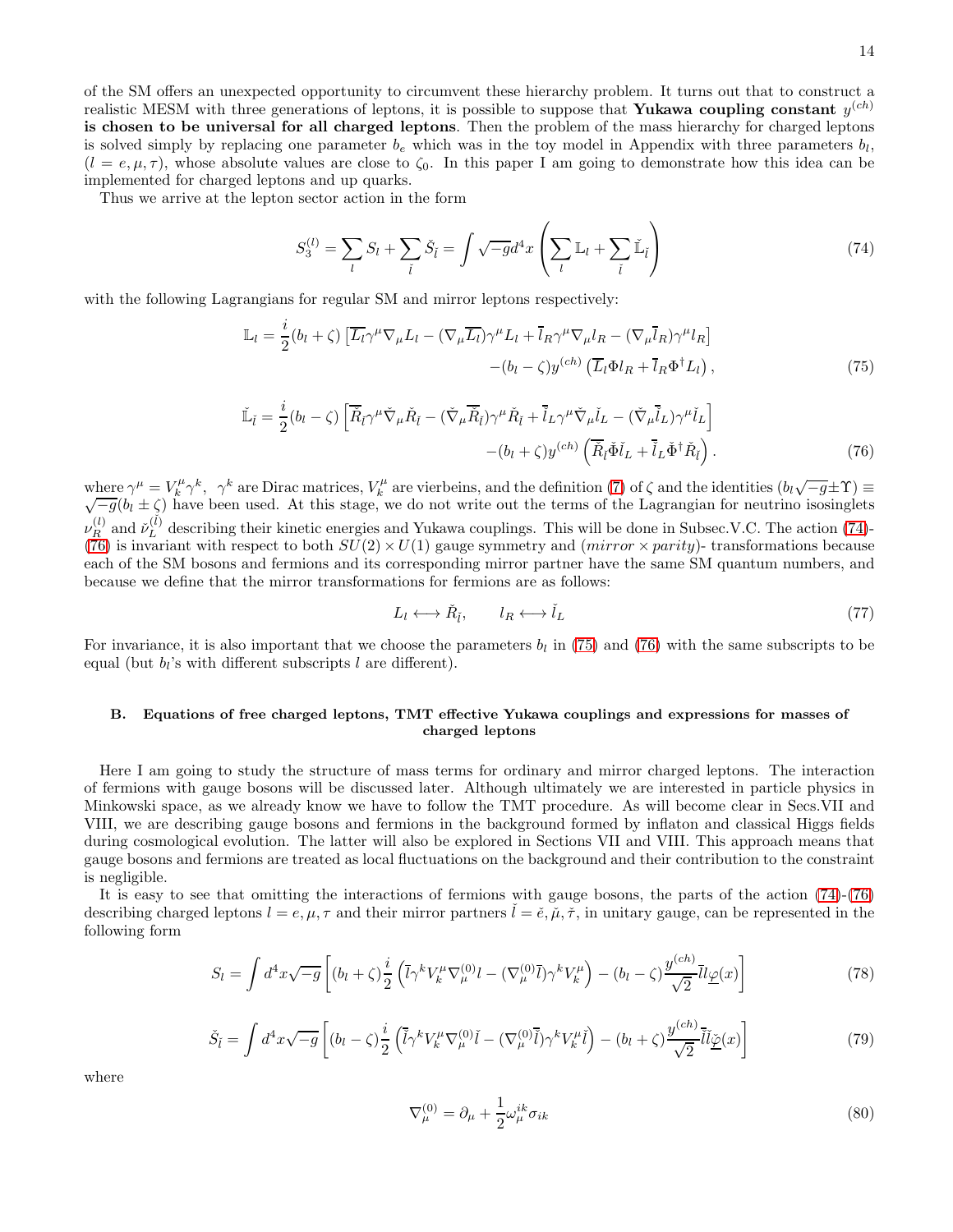As is usually done in SM, the lepton field l is defined here as the sum of the charged lepton components of  $L_l$  and  $l_R$ , i.e.  $l = l_l + l_R$ , and similarly  $l = l_R + l_L$ .

Now our goal is to find the Dirac equations for the SM leptons  $l$  and their mirror partners  $\tilde{l}$  in the Einstein frame. Variation of [\(78\)](#page-13-3) with respect to  $\overline{l}$  leads to the equation

$$
iV_k^{\mu}\gamma^k\partial_{\mu}l + \frac{i}{4}V_k^{\mu}\omega_{\mu}^{ij}\left(\gamma^k\sigma_{ij} + \sigma_{ij}\gamma^k\right)l + \frac{i}{2\sqrt{-g}(b_l + \zeta)}\partial_{\mu}\left[\sqrt{-g}(b_l + \zeta)V_k^{\mu}\right]\gamma^k l + \frac{\zeta - b_l}{\zeta + b_l}\frac{y^{(ch)}}{\sqrt{2}}\underline{\varphi}(x)l = 0\tag{81}
$$

The unwanted 3rd term appears in all spinor equations and it is eliminated by the appropriate transition to the Einstein frame. With the gravitational part of the action  $S_{gr}$  as in Eq.[\(13\)](#page-4-1), in the case of leptons l, the transformation of the metric tensor, Eq.[\(21\)](#page-6-6) (which means that the vierbien is transformed by  $V_k^{\mu} = \sqrt{\zeta + 1} \tilde{V}_k^{\mu}$ ), has to be supplemented with the spinor  $l$  transformation

<span id="page-14-0"></span>
$$
l = \frac{(\zeta + 1)^{3/4}}{\sqrt{\zeta + b_l}} l'.\tag{82}
$$

After the transition to the Einstein frame, the equation for a regular (SM) charged lepton  $l'$  is as follows

<span id="page-14-2"></span>
$$
i\tilde{V}_k^{\mu}\gamma^k \left[\partial_{\mu} + \frac{i}{2}\tilde{\omega}_{\mu}^{ij}\sigma_{ij}\right]l' + \frac{\zeta - b_l}{\zeta + b_l}\left(\frac{1+\zeta_0}{1+\zeta}\right)^{1/2}\frac{y^{(ch)}}{\sqrt{2}}\varphi(x)l' = 0, \qquad l' = e, \mu, \tau
$$
\n(83)

where  $\tilde{\omega}_{\mu}^{ij}$  is the spin-connection in the Einstein frame and it coincides with the spin connection in the Rimannian space-time with the vierbein field  $\tilde{V}_k^{\mu}$ . The redefinition [\(51\)](#page-10-5) of the Higgs field was also used here. In what follows we will omit prime for particles  $e, \mu, \tau$ .

In a similar way, varying [\(79\)](#page-13-4) with respect to  $\tilde{l}$  we get the equation

$$
iV_k^{\mu}\gamma^k\partial_{\mu}\check{l} + \frac{i}{4}V_k^{\mu}\omega_{\mu}^{ij}\left(\gamma^k\sigma_{ij} + \sigma_{ij}\gamma^k\right)\check{l} + \frac{i}{2\sqrt{-g}(b_l - \zeta)}\partial_{\mu}\left[\sqrt{-g}(b_l - \zeta)V_k^{\mu}\right]\gamma^k\check{l} + \frac{\zeta + b_l}{\zeta - b_l}\frac{y^{(ch)}}{\sqrt{2}}\underline{\check{\varphi}}(x)\check{l} = 0\tag{84}
$$

For mirror leptons, the spinor  $\tilde{l}$  transformation to the Einstein frame, instead of [\(82\)](#page-14-0), has to be as follows

<span id="page-14-1"></span>
$$
\check{l} = \frac{(\zeta + 1)^{3/4}}{\sqrt{\zeta - b_l}} \check{l}',\tag{85}
$$

and the resulting Dirac equation for the mirror charged lepton  $\tilde{l}$  in the Einstein frame reads

<span id="page-14-3"></span>
$$
i\tilde{V}_k^{\mu}\gamma^k \left[\partial_{\mu} + \frac{i}{2}\tilde{\omega}_{\mu}^{ij}\sigma_{ij}\right]\tilde{l}' + \frac{\zeta + b_l}{\zeta - b_l} \left(\frac{1+\zeta_0}{1+\zeta}\right)^{1/2} \frac{y^{(ch)}}{\sqrt{2}}\tilde{\varphi}(x)\tilde{l}' = 0 \qquad \tilde{l} = \tilde{e}, \tilde{\mu}, \tilde{\tau}.\tag{86}
$$

A fundamentally new result of the implementation of the idea of the universality of the Yukawa coupling constant in the underlying action of MESM is the emergence of the TMT effective ζ-dependent Yukawa coupling parameters for SM charged leptons and their mirror partners

$$
f_l(\zeta) = y^{(ch)} \cdot \frac{\zeta - b_l}{\zeta + b_l} \left( \frac{1 + \zeta_0}{1 + \zeta} \right)^{1/2}; \qquad f_{\tilde{l}}(\zeta) = y^{(ch)} \cdot \frac{\zeta + b_l}{\zeta - b_l} \left( \frac{1 + \zeta_0}{1 + \zeta} \right)^{1/2}
$$
(87)

In the vicinty of the vacuum of the Higgs fields (described in Sec.IV.B) where  $\zeta = \zeta_0$ ,  $\varphi(x) = v + h(x)$ ,  $\check{\varphi}(x) = \check{v} + \check{h}(x)$ , the Yukawa couplings produce the masses of the regular and mirror charged leptons generated by the  $SU(2) \times U(1) \rightarrow U(1)$  SSB, which are respectively

<span id="page-14-4"></span>
$$
m_l = f_{l,vac} \frac{v}{\sqrt{2}}; \quad f_{l,vac} \equiv f_l(\zeta_0) = \frac{\zeta_0 - b_l}{\zeta_0 + b_l} y^{(ch)}, \quad l = e, \mu, \tau, \quad b_l = b_e, b_\mu, b_\tau;
$$
\n(88)

<span id="page-14-5"></span>
$$
m_{\tilde{l}} = f_{\tilde{l},vac} \frac{\tilde{v}}{\sqrt{2}}; \quad f_{\tilde{l},vac} \equiv f_{\tilde{l}}(\zeta_0) = \frac{\zeta_0 + b_l}{\zeta_0 - b_l} y^{(ch)} \quad \tilde{l} = \check{e}, \check{\mu}, \check{\tau}, \qquad b_l = b_e, b_\mu, b_\tau.
$$
 (89)

For the ratio of the masses of the mirror counter-partners we obtain

$$
\frac{m_{\tilde{l}}}{m_l} = \frac{\tilde{v}}{v} \cdot \left(\frac{\zeta_0 + b_l}{\zeta_0 - b_l}\right)^2,\tag{90}
$$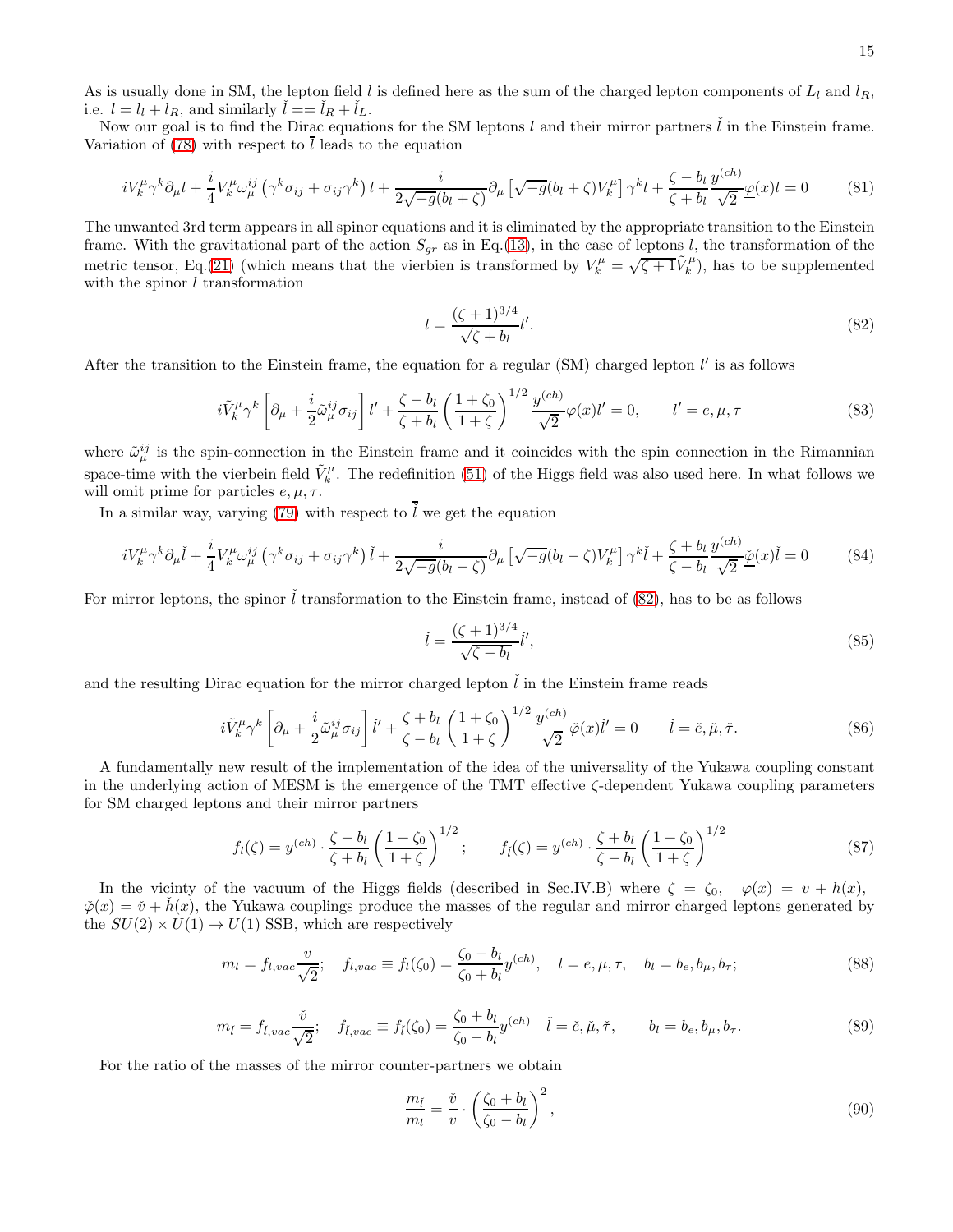It is interesting that the following 'multiplication rule' holds

$$
m_{e}m_{\tilde{e}} = m_{\mu}m_{\tilde{\mu}} = m_{\tau}m_{\tilde{\tau}} = \frac{(y^{(ch)})^{2}}{2}v\tilde{v}.
$$
\n(91)

Therefore, in the family of charged mirror leptons, the mirror electron  $\check{e}$  is the heaviest, and the mirror tau-lepton  $\check{\tau}$ is the lightest.

## C. Neutrino masses. New approach to the problem

By developing an approach for neutrinos similar to that for charged leptons, the idea of a "seesaw" mechanism can naturally be realized without the addition of a specially selected hypothetical sterile heavy neutrino. To simplify this first attempt to implement the intended idea, in this paper I will completely ignore neutrino mixing and limit myself to considering only the electron neutrino  $\nu_e$  and its mirror partner  $\check{\nu}_e$ . For brevity, in what follows I will omit the index e in  $\nu_e$ . Keepping all symmetries of the Lagrangians [\(75\)](#page-13-2)-[\(76\)](#page-13-1), we have to add the isosinglet kinetic neutrino terms and the terms of the neutrino-Higgs Yukawa couplings

<span id="page-15-0"></span>
$$
\mathbb{L}_{\nu,(isosinglet)} = \frac{i}{2} (b_{\nu} + \zeta) \left[ \overline{\nu_R} \gamma^{\mu} \nabla_{\mu} \nu_R - (\nabla_{\mu} \overline{\nu_R} \gamma^{\mu} \nu_R) - (b_{\nu} - \zeta) y^{(\nu)} \left( \overline{L} \Phi_c \nu_R + \overline{\nu_R} \Phi_c^{\dagger} L \right) \tag{92}
$$

<span id="page-15-1"></span>
$$
\check{\mathbb{L}}_{\check{\nu},(isosinglet)} = \frac{i}{2}(b_{\nu} - \zeta) \left[ \overline{\check{\nu}_{L}} \gamma^{\mu} \nabla_{\mu} \check{\nu}_{L} - (\nabla_{\mu} \overline{\check{\nu}_{L}} \gamma^{\mu} \check{\nu}_{L}) - (b_{\nu} + \zeta) y^{(\nu)} \left( \overline{\check{R}} \Phi_{c} \check{\nu}_{L} + \overline{\check{\nu}_{L}} \check{\Phi}_{c}^{\dagger} \check{R} \right) \right]
$$
(93)

Here  $\Phi_c$  and  $\check{\Phi}_c$  are the charged conjugated to the Higgs doublets [\(35\)](#page-8-3). Notice that there is no reason to expect that Yukawa coupling constant in the underlying action is the same for charged leptons and for neutrinos. This is why in Eqs.[\(92\)](#page-15-0) and [\(93\)](#page-15-1) the neutrino Yukawa coupling constant  $y^{(\nu)}$  is introduced.

In the previous subsection, we showed how to avoid the need to introduce an inexplicably large variation in the values of the Yukawa coupling constants for different generations of leptons. To generate huge mass differences in members of the same fermion generation, such as between the masses of electron and electron neutrino, one can choose both the appropriate value of the parameter  $b_{\nu}$  and the neutrino Yukawa coupling  $y^{(\nu)}$ . The differences, i.e.  $b_{\nu} \neq b_{\nu}$ and  $y^{(\nu)} \neq y^{(ch)}$ , does not affect the symmetries of the theory.

Further, with neutrino fields, we must perform all the procedures that were made in previous subsection for charged leptons, and go to the Einstein frame. For neutrino fields, instead of transformations [\(82\)](#page-14-0) and [\(85\)](#page-14-1) we have to define

$$
\nu = \frac{(\zeta + 1)^{3/4}}{\sqrt{\zeta + b_{\nu}}}\nu'; \qquad \nu = \frac{(\zeta + 1)^{3/4}}{\sqrt{\zeta - b_{\nu}}}\nu', \tag{94}
$$

where, as usually,  $\nu$  and  $\check{\nu}$  are sums of the appropriate isodublet  $\nu_L$ ,  $\check{\nu}_R$  and isosinglet  $\nu_R$ ,  $\check{\nu}_L$  components:  $\nu = \nu_L + \nu_R$ and  $\check{\nu} = \check{\nu}_R + \check{\nu}_L$ . After the transition to the Einstein frame, the equations for neutrino  $\nu'$  and mirror neutrino  $\check{\nu}'$  are similar to those for the charged leptons  $(83)$  and  $(86)$  with the TMT effective  $\zeta$ -dependent Yukawa couplings

$$
f_{\nu}(\zeta) = y^{(\nu)} \cdot \frac{\zeta - b_{\nu}}{\zeta + b_{\nu}} \left(\frac{1 + \zeta_0}{1 + \zeta}\right)^{1/2}; \qquad f_{\nu}(\zeta) = y^{(\nu)} \cdot \frac{\zeta + b_{\nu}}{\zeta - b_{\nu}} \left(\frac{1 + \zeta_0}{1 + \zeta}\right)^{1/2}
$$
(95)

In the vacuum  $(\zeta = \zeta_0, \varphi = v, \check{\varphi} = \check{v})$ , we obtain the following expressions for masses of the SM electron neutrino and its mirror partner

<span id="page-15-2"></span>
$$
m_{\nu} = f_{\nu, vac} \frac{v}{\sqrt{2}}; \qquad f_{\nu, vac} \equiv f_{\nu}(\zeta_0) = \frac{\zeta_0 - b_{\nu}}{\zeta_0 + b_{\nu}} y^{(\nu)}; \tag{96}
$$

<span id="page-15-3"></span>
$$
m_{\check{\nu}} = f_{\check{\nu},vac} \frac{\check{v}}{\sqrt{2}}; \qquad f_{\check{\nu},vac} \equiv f_{\check{\nu}}(\zeta_0) = \frac{\zeta_0 + b_{\nu}}{\zeta_0 - b_{\nu}} y^{(\nu)}.
$$
\n
$$
(97)
$$

For the ratio of their masses we obtain

$$
\frac{m_{\check{\nu}}}{m_{\nu}} = \frac{\check{v}}{v} \left( \frac{\zeta_0 + b_{\nu}}{\zeta_0 - b_{\nu}} \right)^2.
$$
\n(98)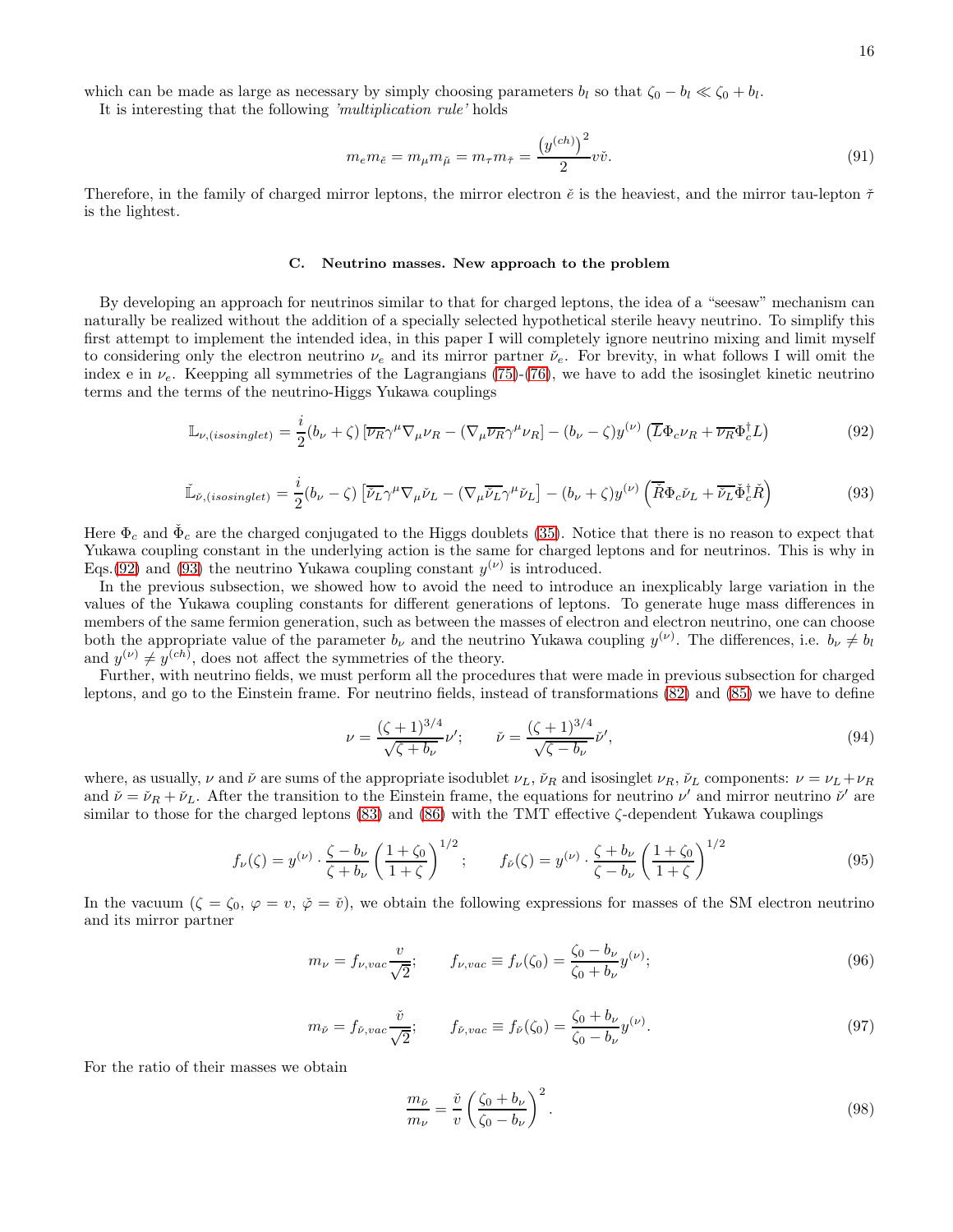#### D. Quarks in MESM: some pecularities

As will be shown in the next section, with an appropriate choice of small deviations of the absolute values of the parameters b,  $b_i$  (i = e,  $\mu, \tau, \nu$ ) from the vacuum value  $\zeta_0$  of the function  $\zeta$ , the desired hierarchy between the corresponding quantities in the SM sector and in the mirror sector can be realized: 1) between the VEV's and the masses of the Higgs bosons; 2) between the masses of the gauge bosons; 3) between the masses of leptons. These results are possible due to the appropriate (opposite) choice of  $(\pm)$  signs in linear combinations  $(b_i\sqrt{-g} \pm \Upsilon)$  in the underlying action for SM fields and their mirror partners.

However, we have not yet touched on how to describe quarks in the mirror-extended electroweak SM. In order to preserve the general principles of building the model, we must assume that, like leptons, the Yukawa coupling constants in the underlying action must also be universal: one for all up-quarks and, probably, another for all downquarks (with the corresponding modification caused by the Kobayashi-Maskawa mixing matrix). Therefore, in order to obtain the mass of u-quark, the appropriate TMT effective Yukawa coupling constant must be sufficiently small. But then we will faced with the problem of obtaining the top quark mass, which is  $m_t \approx \frac{v}{\sqrt{2}}$ . A possible solution to this problem may be to take into account the arbitrariness in the choice of signs in  $(b_q\sqrt{-g} \pm \Upsilon)$ ,  $(q = u, d, c, s, t, b)$ , in the underlying action. Indeed, if we choose the signs in  $(b_q\sqrt{-g} \pm \Upsilon)$  for quarks opposite to those for leptons, then, as will be shown in the next section, with the universal Yukawa coupling constant one can simultaneously obtain both the masses of light quarks and the mass  $m_t \approx 173 \text{GeV}$  of the top quark.

The implementation of such an approach to describing quarks with allowance for quark mixing would require too many detailed calculations, which could become an obstacle to demonstrating the main issues of the model under study. Therefore, I will focus here on open questions of principle. The description of the SM up-quarks mass generation and the estimated prediction of the mirror up-quarks mass is just one of them. Thus, we start with an action  $S_q$ for three generations of quarks, which has a structure similar to the action [\(74\)](#page-13-0)-[\(76\)](#page-13-1) for leptons, but with opposite signs in  $(b_q\sqrt{-g} \pm \Upsilon)$  compared to the lepton case. In addition, instead of the universal Yukawa constant for charged leptons  $y^{(ch)}$ , the universal Yukawa constant  $y^{(up)}$  for up-quarks appears now. Repeating calculations similar to those performed in Sec.V.B for three generations of charged leptons and performing transition to the Einstein frame by transforming the metric tensor, Eq.[\(21\)](#page-6-6), complemented by the transformation of the spinors  $q$ 

$$
q = \frac{(\zeta + 1)^{3/4}}{\sqrt{\zeta - b_q}} q' \qquad q = u, c, t,
$$
\n(99)

we obtain the equations for SM up-quarks q' (where again interactions with gauge bosons are omitted)

<span id="page-16-0"></span>
$$
i\tilde{V}_k^{\mu}\gamma^k \left[\partial_{\mu} + \frac{i}{2}\tilde{\omega}_{\mu}^{ij}\sigma_{ij}\right]q' + \frac{\zeta + b_q}{\zeta - b_q} \left(\frac{1+\zeta_0}{1+\zeta}\right)^{1/2} \frac{y^{(up)}}{\sqrt{2}}\varphi q' = 0.
$$
 (100)

Similarly, for mirror quarks  $\check{q}$ , after the transition to the Einstein frame including the transformation of the spinors  $\check{q}$ 

$$
\check{q} = \frac{(\zeta + 1)^{3/4}}{\sqrt{\zeta + b_q}} \check{q}' \qquad q = u, c, t,
$$
\n(101)

we obtain the equations for mirror up-quarks  $\check{q}'$ 

<span id="page-16-1"></span>
$$
i\tilde{V}_k^{\mu}\gamma^k \left[\partial_{\mu} + \frac{i}{2}\tilde{\omega}_{\mu}^{ij}\sigma_{ij}\right]\check{q}' + \frac{\zeta - b_q}{\zeta + b_q} \left(\frac{1+\zeta_0}{1+\zeta}\right)^{1/2} \frac{y^{(up)}}{\sqrt{2}}\check{\varphi}\check{q}' = 0.
$$
 (102)

It follows from Eqs.[\(100\)](#page-16-0) and [\(102\)](#page-16-1) that the TMT effective Yukawa coupling constants (in the tree aproximation) for quarks and their mirror partners depend on  $\zeta$  as follows

$$
f_q(\zeta) = y^{(up)} \frac{\zeta + b_q}{\zeta - b_q} \left( \frac{1 + \zeta_0}{1 + \zeta} \right)^{1/2}, \qquad f_{\tilde{q}}(\zeta) = y^{(up)} \frac{\zeta - b_q}{\zeta + b_q} \left( \frac{1 + \zeta_0}{1 + \zeta} \right)^{1/2}.
$$
 (103)

In the vacuum, i.e. when  $\zeta = \zeta_0$ ,  $\varphi = v$ ,  $\varphi = \tilde{v}$ , we get the following expressions for the masses of three generations of the SM up-quarks and their mirror partners

<span id="page-16-2"></span>
$$
m_q = f_{q,vac} \frac{v}{\sqrt{2}}; \quad f_{q,vac} \equiv f_q(\zeta_0) = \frac{\zeta_0 + b_q}{\zeta_0 - b_q} y^{(up)}, \quad q = u, c, t; \quad b_q = b_u, b_c, b_t
$$
\n(104)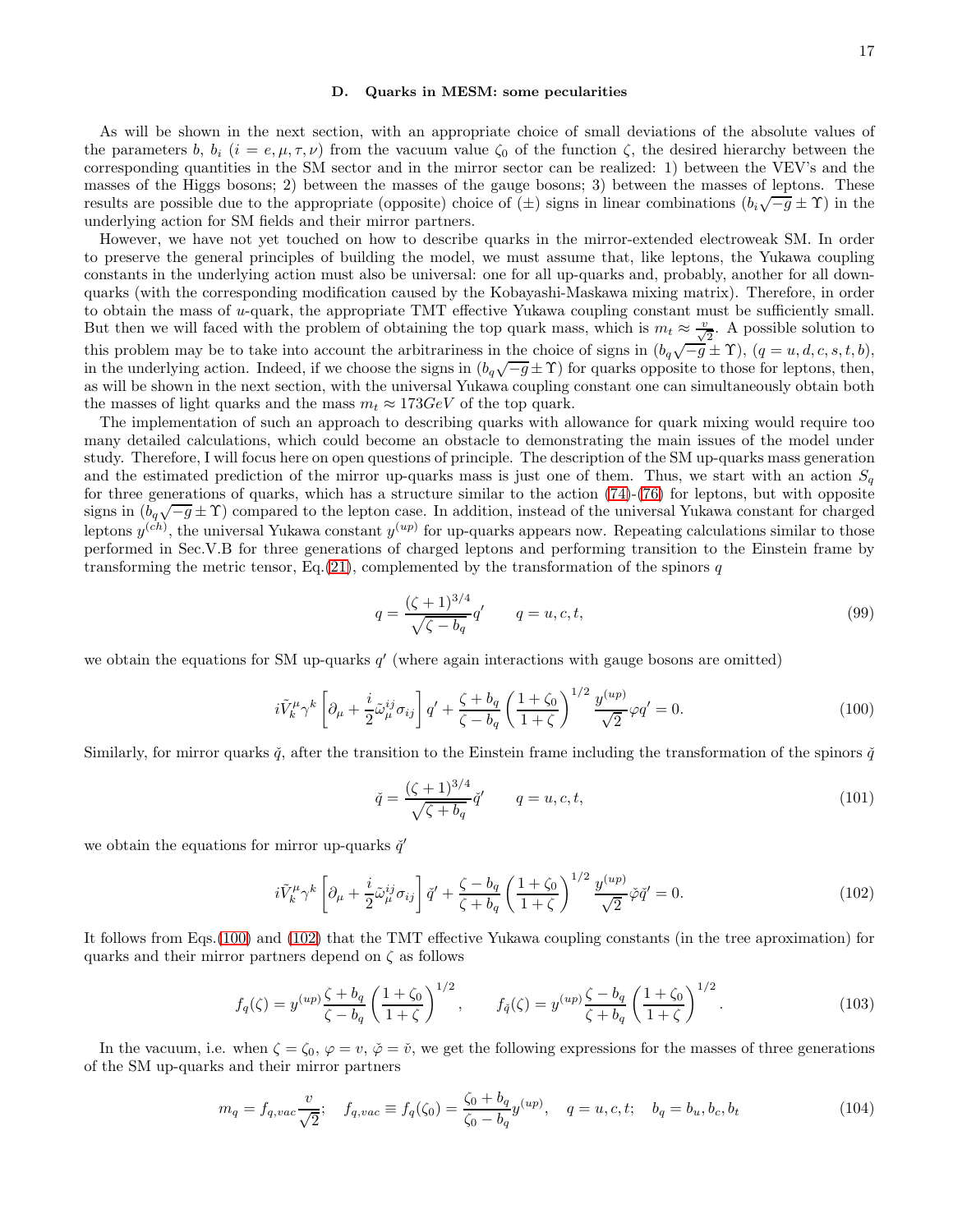18

<span id="page-17-1"></span>
$$
m_{\check{q}} = f_{\check{q},vac} \frac{\check{v}}{\sqrt{2}}; \quad f_{\check{q},vac} \equiv f_{\check{q}}(\zeta_0) = \frac{\zeta_0 - b_q}{\zeta_0 + b_q} y^{(up)}, \quad \check{q} = \check{u}, \check{c}, \check{t}; \quad b_q = b_u, b_c, b_t.
$$
 (105)

For the ratio of their masses we obtain

$$
\frac{m_{\tilde{q}}}{m_q} = \frac{\tilde{v}}{v} \left( \frac{\zeta_0 - b_q}{\zeta_0 + b_q} \right)^2.
$$
\n(106)

## VI. MESM AS A THEORY BEYOND THE STANDARD MODEL

## A. A typical example of the implementation of hierarchy in VEV's, TMT effective Yukawa coupling constants and particle masses.

In the next section, we will find that in the vacuum the scalar function  $\zeta$  has a value  $\zeta_0 \approx 0.248$ . Using this result, we can, along with the masses of the SM particles, obtain the masses of the mirror partners of the SM particles in a fairly wide range due the appropriate selection of the parameters b and  $b_i$ ,  $(i = e, \mu, \tau, u, c, t)$ . In this section, I am going to demonstrate how this can be done when the absolute values of all these parameters are close to  $\zeta_0$ . Here and further in this paper, only this numerical example and its consequences are studied. Of course, with a more systematic study of the model and comparison with observational data, it may be necessary to select other values of the parameters.

### 1. VEV's and masses of the Higgs and gauge bosons

Let us choose the value of the parameter  $b$  by

<span id="page-17-2"></span>
$$
b = \zeta_0 - 1.3 \cdot 10^{-12}.\tag{107}
$$

First of all, it should be noted that with this choice of the parameter b it follows from Eqs.[\(45\)](#page-9-5), [\(51\)](#page-10-5), [\(53\)](#page-10-3) that

<span id="page-17-0"></span>
$$
v^2 = \frac{\zeta_0 - b}{(1 + \zeta_0)(\zeta_0 + b)} \frac{m^2}{\lambda} \approx 0.8 \cdot 10^{-12} \frac{m^2}{\lambda}
$$
 (108)

and for the square of the mass of the SM Higgs boson in MESM we get

<span id="page-17-3"></span>
$$
m_h^2 = 2\lambda v^2 \approx 2 \cdot 0.8 \cdot 10^{-12} m^2. \tag{109}
$$

Comparing this result of MESM with the corresponding result in SM  $(m_h^2 = 2m^2)$  we see that the relation between the values of the parameter  $m^2$  in these models is as follows

$$
\frac{\zeta_0 - b}{(1 + \zeta_0)(\zeta_0 + b)} m^2|_{MESM} \approx 0.8 \cdot 10^{-12} m^2|_{MESM} = m^2|_{SM}
$$
\n(110)

Within MESM, as in SM, there is no theoretical prediction for the value of the Higgs mass, since the parameter  $m$ remains undefined. The presence of an extremely small multiplier  $\zeta - b$  in expression [\(108\)](#page-17-0) for  $v^2$  is compensated by the corresponding redefinition of the parameter  $m$ . Thus, the difference between [\(108\)](#page-17-0) and the standard expression  $v^2 = \frac{m^2}{\lambda}$  does not affect the results in any way, at least at the tree level. Since the gauge coupling constants g, g' appear in the SM sector of MESM exactly as in the SM, we can follow the standard approach for obtaining VEV of the SM Higgs field in MESM. Indeed, using the standard expression for the W-boson mass found in Eq.[\(70\)](#page-12-0), and the relation with the Fermi constant  $G_F$ 

$$
\frac{g^2}{8M_W^2} = \frac{G_F}{\sqrt{2}}\tag{111}
$$

obtained in the low-energy limit (see also below in Sec.VI.C), we obtain that, as expected, VEV of the SM Higgs field is  $v \approx 246 GeV$ .

Now, using Eqs.[\(47\)](#page-10-1), [\(48\)](#page-10-2), [\(51\)](#page-10-5), [\(54\)](#page-10-4) and the SM Higgs mass  $m_h \approx 125 GeV$ , we obtain the following VEV of the mirror Higgs field and the value (not final) of the mirror Higgs boson:

$$
\check{v} \approx 10^{14} \text{GeV} \qquad \text{and} \qquad m_{\check{h},0} \approx 5 \cdot 10^{13} \text{GeV}, \tag{112}
$$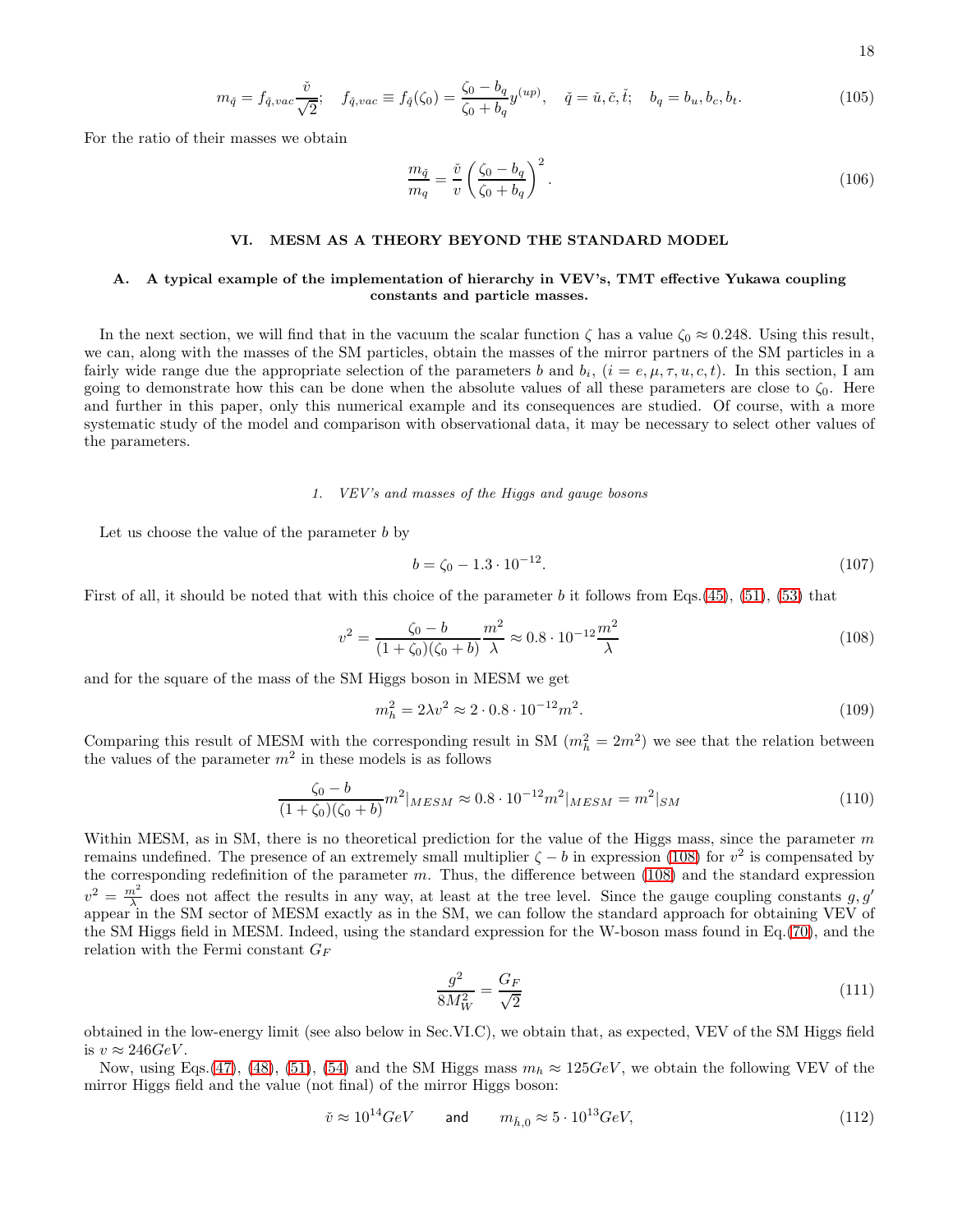where the subscript 0 in  $m_{\tilde{h},0}$  indicates that the possible contribution to the mass of the mirror Higgs boson arising from  $\delta\zeta$  in Eq.[\(54\)](#page-10-4) is omitted. As we will see in Sec.VIII.D, the corresponding contribution to the mass of the SM Higgs boson in Eq.[\(53\)](#page-10-3) is negligible.

Using Eq.  $(70)$  and the values of the masses of the SM bosons W and Z, we obtain that the masses of the mirror bozons  $\check{W}$  and  $\check{Z}$  equal to

$$
M_{\check{W}} \approx 3.1 \cdot 10^{13} \text{GeV}, \qquad M_{\check{Z}} \approx 3.5 \cdot 10^{13} \text{GeV}.
$$
 (113)

# 2. Masses of charged leptons

Now let us turn to the demonstration of how, by choosing the values of the parameters  $b_l$  ( $l = e, \mu, \tau$ ), one can simultaneously achieve the necessary hierarchy of masses of charged SM leptons and obtain predictions for the masses of their mirror partners. Using results of Sec.V.B, based on the idea that the Yukawa coupling constant  $y^{(ch)}$  has the same universal value for all generations of charged leptons, let us parameterize it as follows

$$
y^{(ch)} = p_l \cdot 10^{-n_l},\tag{114}
$$

where the parameter  $p_l \sim \mathcal{O}(1)$  and  $n_l$  is positive integer. Using the mass value of the SM electron we obtain from Eq. $(88)$  that

<span id="page-18-0"></span>
$$
b_e = \zeta_0 \frac{p_l - 2.9 \cdot 10^{-(6-n_l)}}{p_l + 2.9 \cdot 10^{-(6-n_l)}}.
$$
\n(115)

From Eq.[\(89\)](#page-14-5), using [\(115\)](#page-18-0), we get that the TMT effective Yukawa coupling of the mirror electron reads

$$
f_{\tilde{e},vac} \equiv f_{\tilde{e}}(\zeta_0) \approx 0.35 p_l^2 \cdot 10^{6-2n_l}.
$$
\n(116)

To provide the possibility of using the loop expansion for calculating quantum corrections to the tree approximation, it is necessary to choose the parameter  $n_l$  so that  $f_{\tilde{e},vac} < 1$ , that is  $n_l \geq 3$ . Let us choose  $n_l = 3$ , i.e.

<span id="page-18-1"></span>
$$
y^{(ch)} = p_l \cdot 10^{-3}.\tag{117}
$$

Then

$$
b_e \approx \zeta_0 \left( 1 - \frac{5.8}{p_l} \cdot 10^{-3} \right); \quad f_{e,vac} \approx 2.9 \cdot 10^{-6}; \quad f_{\check{e},vac} \approx 0.35 p_l^2 \tag{118}
$$

and

$$
m_{\check{e}} \approx 2.4p_l^2 \cdot 10^{13} \text{GeV}.\tag{119}
$$

With  $y^{(ch)}$ , Eq.[\(117\)](#page-18-1), using the mass value of the SM muon and proceeding in a similar manner, we obtain

$$
b_{\mu} = \zeta_0 \frac{p_l - 0.6}{p_l + 0.6}.
$$
\n(120)

and hence

$$
f_{\mu,vac} \approx 0.6 \cdot 10^{-3}; \quad f_{\mu,vac} \approx 1.7p_l^2 \cdot 10^{-3}; \quad m_{\mu} \approx 1.2p_l^2 \cdot 10^{11} GeV. \tag{121}
$$

Using the mass value of the SM  $\tau$ -lepton and repeating similar evaluations we obtain

$$
b_{\tau} \approx -\zeta_0 \left( 1 - \frac{1}{5} p_l \right). \tag{122}
$$

Then the corresponding TMT effective Yukawa couplings and the mass of the mirror τ-lepton are

$$
f_{\tau, vac} \approx 10^{-2}; \quad f_{\tilde{\tau}, vac} \approx p_l^2 \cdot 10^{-2}; \qquad m_{\tilde{\tau}} \approx \frac{p_l^2}{\sqrt{2}} \cdot 10^{10} GeV.
$$
 (123)

The multiplication rule for masses of charged SM leptons and their mirror partners is as follows:

<span id="page-18-2"></span>
$$
m_e m_{\tilde{e}} = m_{\mu} m_{\tilde{\mu}} = m_{\tau} m_{\tilde{\tau}} = \left(\frac{y^{(ch)}}{\sqrt{2}}\right)^2 \cdot v \tilde{v} \approx (1.1 p_l \cdot 10^5 GeV)^2.
$$
 (124)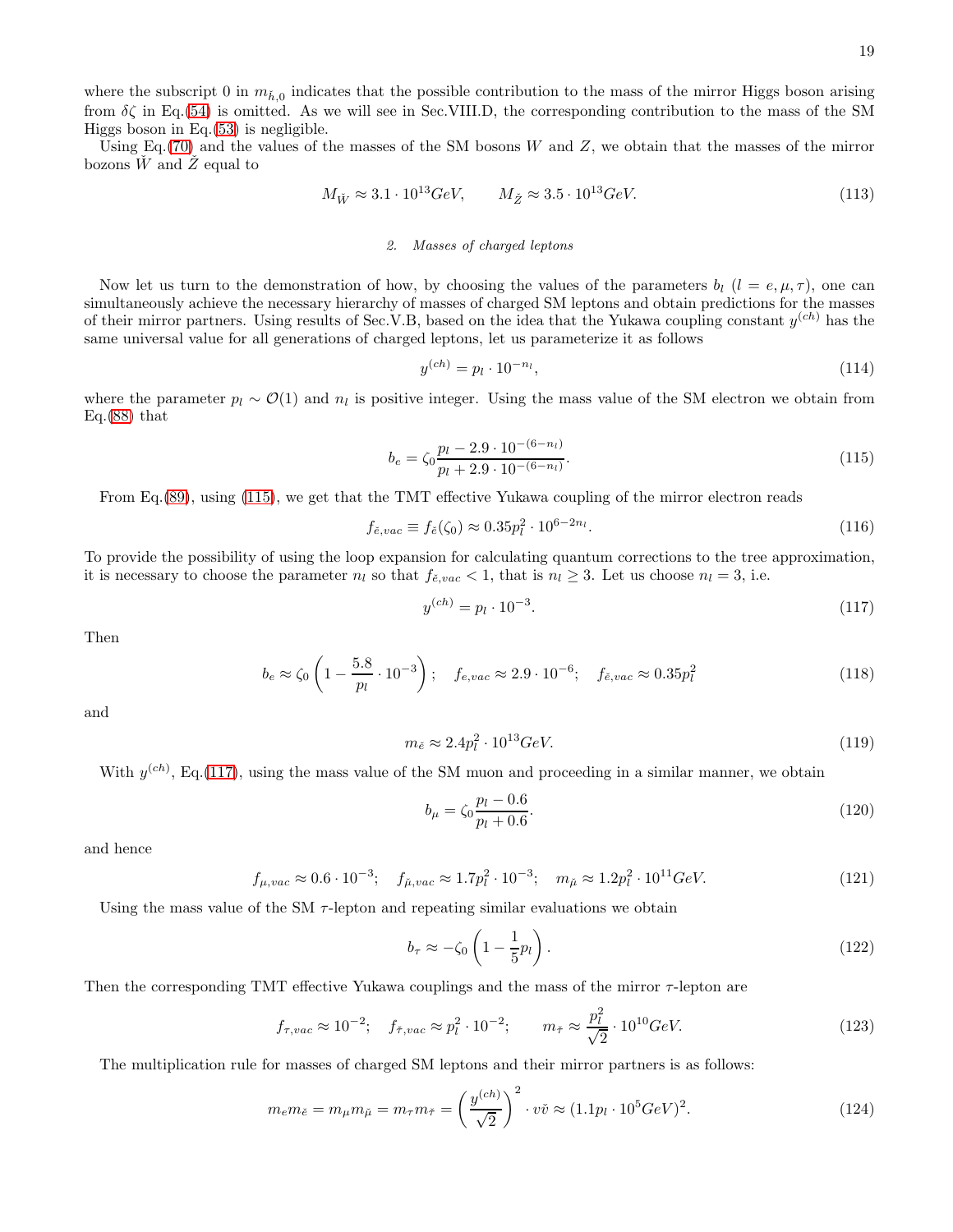#### 3. Masses of quarks

Similar to what was done in the case of charged leptons, let us parameterize the universal Yukawa coupling constant for up-quarks as follows

$$
y^{(up)} = p_q \cdot 10^{-n_q},\tag{125}
$$

where the parameter  $p_q \sim \mathcal{O}(1)$  and  $n_q$  is positive integer. Using the expression for the mass of the u-quark in Eq.[\(104\)](#page-16-2) and its known value  $m_u \approx 2.2 MeV$ , [\[38\]](#page-42-6), we get

$$
\frac{\zeta_0 + b_u}{\zeta_0 - b_u} \approx \frac{1.3}{p_q} \cdot 10^{n_q - 5} \tag{126}
$$

Then it follows from Eq.[\(105\)](#page-17-1) that the TMT effective Yukawa coupling constant for the mirror  $\check{u}$ -quark reads

$$
f_{\tilde{u},vac} \equiv f_{\tilde{u}}(\zeta_0) \approx 0.8p_q^2 \cdot 10^{5-2n_q}.
$$
 (127)

To ensure  $f_{\tilde{u},vac} < 1$ , the condition  $n_q > 2.5$  must be satisfied. Let us choose  $n_q = 3$ . Then

$$
b_u \approx -\zeta_0 \left( 1 - \frac{2.6}{p_q} \cdot 10^{-2} \right); \quad f_{u,vac} \approx 1.3 \cdot 10^{-5}; \quad f_{\tilde{u},vac} \approx 0.08 p_q^2; \tag{128}
$$

and

$$
m_{\check{u}} = f_{\check{u},vac} \cdot \frac{\check{v}}{\sqrt{2}} \approx 5.7p_q^2 \cdot 10^{12} \text{GeV}.
$$
 (129)

Using Eq.[\(104\)](#page-16-2) for the c-quark, the value of its mass  $m_c \approx 1.28 GeV$ , and Eq.[\(105\)](#page-17-1) we obtain

$$
b_c \approx \zeta_0 \frac{7.3 - p_q}{7.3 + p_q}; \quad f_{c,vac} \approx 7.3 \cdot 10^{-3}; \quad f_{\tilde{c},vac} \approx 1.4 p_q^2 \cdot 10^{-4}
$$
 (130)

and

$$
m_{\check{c}} = f_{\check{c},vac} \cdot \frac{\check{v}}{\sqrt{2}} \approx p_q^2 \cdot 10^{10} \text{GeV}.
$$
 (131)

By using Eqs.[\(104\)](#page-16-2) and [\(105\)](#page-17-1) and carrying out the same calculations for the top-quark with the known value of its mass  $m_t \approx 173 GeV$ , [\[38](#page-42-6)], we get

$$
b_t \approx \zeta_0 \left( 1 - 2p_q \cdot 10^{-3} \right); \quad f_{t,vac} = \sqrt{2} \frac{m_t}{v} \approx 1; \quad f_{\tilde{t},vac} \approx 0.7 p_q^2 \cdot 10^{-6}
$$
 (132)

and

$$
m_{\tilde{t}} = f_{\tilde{t}}^{(vac)} \cdot \frac{\tilde{v}}{\sqrt{2}} \approx 0.7 p_q^2 \cdot 10^8 GeV.
$$
 (133)

The multiplication rule for masses of the SM up-quarks and their mirror partners is as follows:

<span id="page-19-0"></span>
$$
m_u m_{\tilde{u}} = m_c m_{\tilde{c}} = m_t m_{\tilde{t}} = \left(\frac{y^{(up)}}{\sqrt{2}}\right)^2 \cdot v\tilde{v} \approx (1.1p_q \cdot 10^5 GeV)^2. \tag{134}
$$

This approach to the quark sector leads to the prediction that the masses of the mirror quarks are less than the masses of the mirror leptons. Special attention should be paid to a very interesting result: there are no theoretical obstacles to the choice of  $p_l = p_q = p$ , which means that the same Yukawa coupling constant in the underlying action can be universal for both three generations of charged leptons and three generations of up-quarks, i.e.  $y^{(ch)} = y^{(up)} = p \cdot 10^{-3}$ . Then the multiplication rules for masses of the charged leptons [\(124\)](#page-18-2) and for up-quarks [\(134\)](#page-19-0) coincide.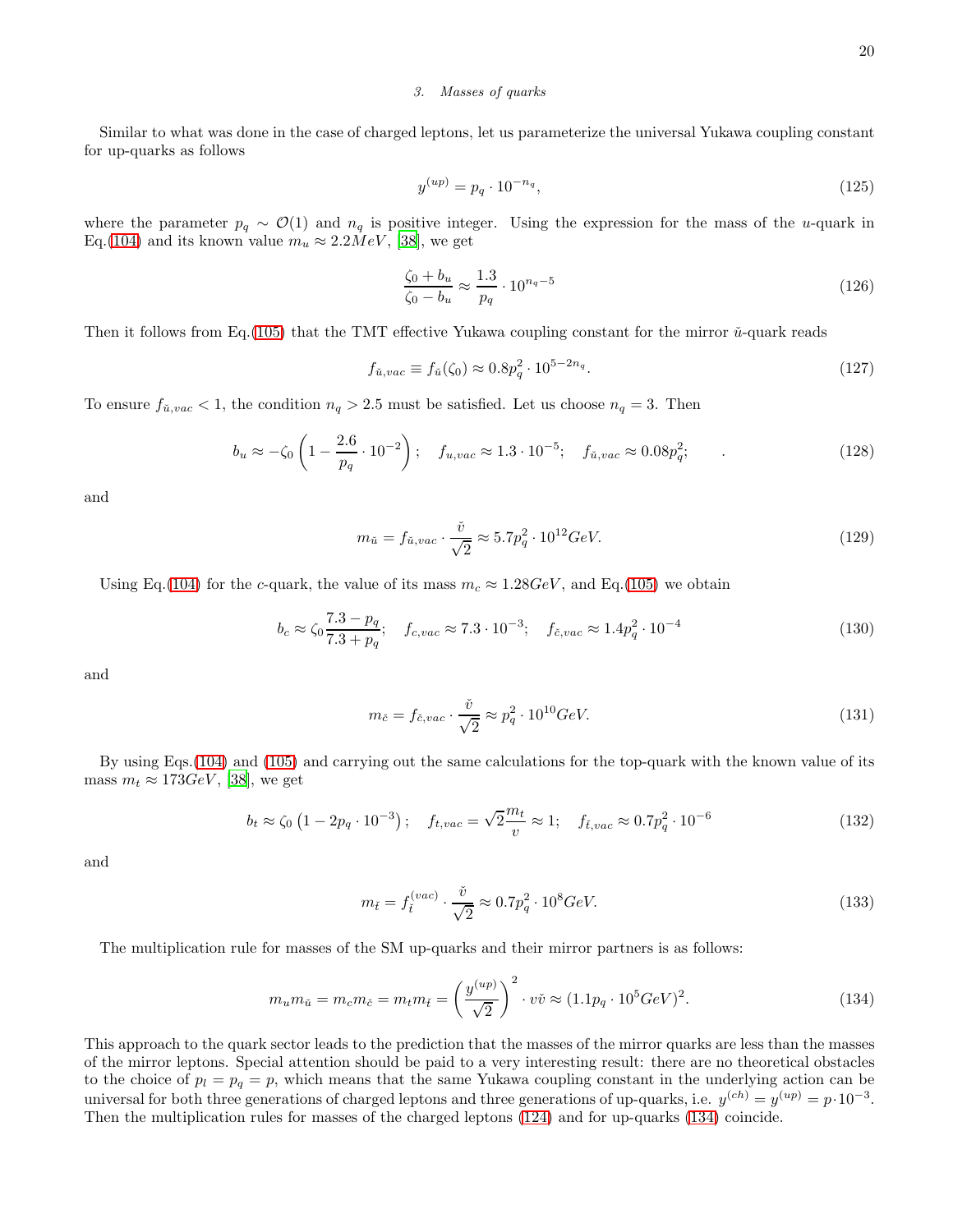### 4. Masses of neutrinos

With the results of Sec.V.C, the approach used for charged leptons can also be applied to numerically estimate the masses of mirror neutrinos. In the absence of reliable data on the visible neutrino masses, the application of this approach can give a very rough estimate. For this reason, it makes no sense to take into account both the existence of three types of neutrinos and neutrino mixing in the framework of such estimates. Therefore, in this paper it makes sense to limit ourselves to demonstrating the possibility of obtaining an effect usually reached by a see-saw mechanism.

Apparently, there is no reason to assume that the Yukawa coupling constants for charged leptons and neutrinos are equal. With the known upper constraint [\[38\]](#page-42-6) on the electron neutrino mass, let's take  $m_{\nu} \approx 1 \, eV$ . Then it follows from Eq.[\(96\)](#page-15-2) that  $y^{(\nu)} \cdot (\zeta_0 - b_\nu) \approx 3 \cdot 10^{-12}$ . Substituting this into Eq.[\(97\)](#page-15-3), we get

$$
m_{\check{\nu}} = f_{\check{\nu},vac} \frac{\check{v}}{\sqrt{2}} \approx 10^{25} \left( y^{(\nu)} \right)^2 GeV. \tag{135}
$$

Parametrization  $y^{(\nu)} = p_{\nu} \cdot 10^{-n_{\nu}} \quad (p_{\nu} \sim \mathcal{O}(1))$  leads to

$$
m_{\check{\nu}} \approx p_{\nu}^2 \cdot 10^{25 - 2n_{\nu}} \text{GeV}.
$$
 (136)

To ensure  $m_{\tilde{\nu}} \lesssim 10^{17} \text{GeV}$ , it is necessary that  $n_{\nu} \geq 4$ . If a mirror neutrino is the lightest of the mirror leptons (and, therefore, stable), then, given the masses of charged leptons predicted in the previous subsections, we get  $n_{\nu} \geq 8$  and

$$
f_{\tilde{\nu},vac} \lesssim 10^{-4}, \quad \zeta_0 - b_\nu \ge 3 \cdot 10^{-4}, \quad m_{\tilde{\nu}} \lesssim 10^9 GeV. \tag{137}
$$

#### B. Structure of interactions in MESM

In Secs.IV and V, we constructed the underlying action of MESM

<span id="page-20-0"></span>
$$
S_{MESM} = S_H + S_{gauge} + S_3^{(l)} + S_\nu + S_3^{(q)},\tag{138}
$$

where the actions for Higgs bosons  $S_H$ , gauge bosons  $S_{gauge}$  and charged leptons  $S_3^{(l)}$  are defined by Eqs.[\(36\)](#page-8-0), [\(39\)](#page-9-4) and [\(74\)](#page-13-0) respectively. The structure of the underlying actions for the neutrino  $S_{\nu}$  and for up-quarks  $S_3^{(q)}$  was explained in Secs.V.C and V.D. Focusing there on studying the equations of free fields, we obtained expressions for the VEV's of the Higgs fields and particle masses. To this end, in the explicitly written equations in the Einstein frame for fermions and gauge fields in the vacuum of Higgs fields, we ignored the terms describing the field interactions; only selfinteractions of Higgs fields were obtained and their structure is the same as in the SM, up to corrections that could arise from the term with  $\delta \zeta$  (see Eqs.[\(53\)](#page-10-3) and [\(54\)](#page-10-4)). To see the structure of interactions for both SM and mirror particles, a more complete analysis is needed. This must be done according to the TMT procedure described in Sec.III.B. In general, when  $\zeta \neq const.$ , the implementation of this program is very complex. However, in reality we are interested in the correspondence between MESM and SM. In this case, it is sufficient to obtain the TMT effective action of the MESM near the vacuum states [\(50\)](#page-10-0) of the Higgs boson and its mirror partner, where  $\zeta = \zeta_0 = const..$ 

Detailed calculations show that, as in Secs.IV and V, all ζ-dependent factors are absorbed by the previously obtained expressions for masses and due to the redifinitions [\(48\)](#page-10-2), [\(51\)](#page-10-5). The resulting TMT effective MESM action is the sum of two actions, one for the SM particles and the other for their mirror partners. The action for SM particles is exactly the same as the action of the GWS electroweak model.

In the TMT effective action for mirror particles, the gauge coupling constants g and g', the Weinberg angle  $\theta_W$ , and the electric charge of the mirror electron are the same as in the SM. On the whole, the structure of this action is similar to that in the SM, but with two important differences: 1) weak currents have the  $(V + A)$  structure instead of the standard  $(V - A)$ ; 2) the values of particle masses are different. In addition, there are differences in the values of the coupling constants of the Higgs mirror field  $\tilde{h}$  with fermions and vector bosons. The first is related to the fact that the Yukawa coupling constants are the TMT effective Yukawa parameters for mirror fermions at  $\zeta = \zeta_0$  studied in Sec.V. The last difference is directly related to the fact that the VEV of the Higgs mirror field is  $\check{v}$ , not v. But the corresponding term in the Lagrangian, which also gives rise to the masses of the mirror vector bosons, has the same form as in the SM:

$$
\frac{g^2}{8}\tilde{g}^{\mu\nu}\left(2\check{W}_{\mu}^{(+)}\check{W}_{\nu}^{(-)}+\frac{1}{\cos^2\theta_W}\check{Z}_{\mu}\check{Z}_{\nu}\right)(\check{v}+\check{h})^2\tag{139}
$$

As a result, the coupling constants of interactions  $\check{W}\check{W}\check{h}$  and  $\check{Z}\check{Z}\check{h}$  are  $\check{v}/v$  times greater than the corresponding coupling constants in the SM.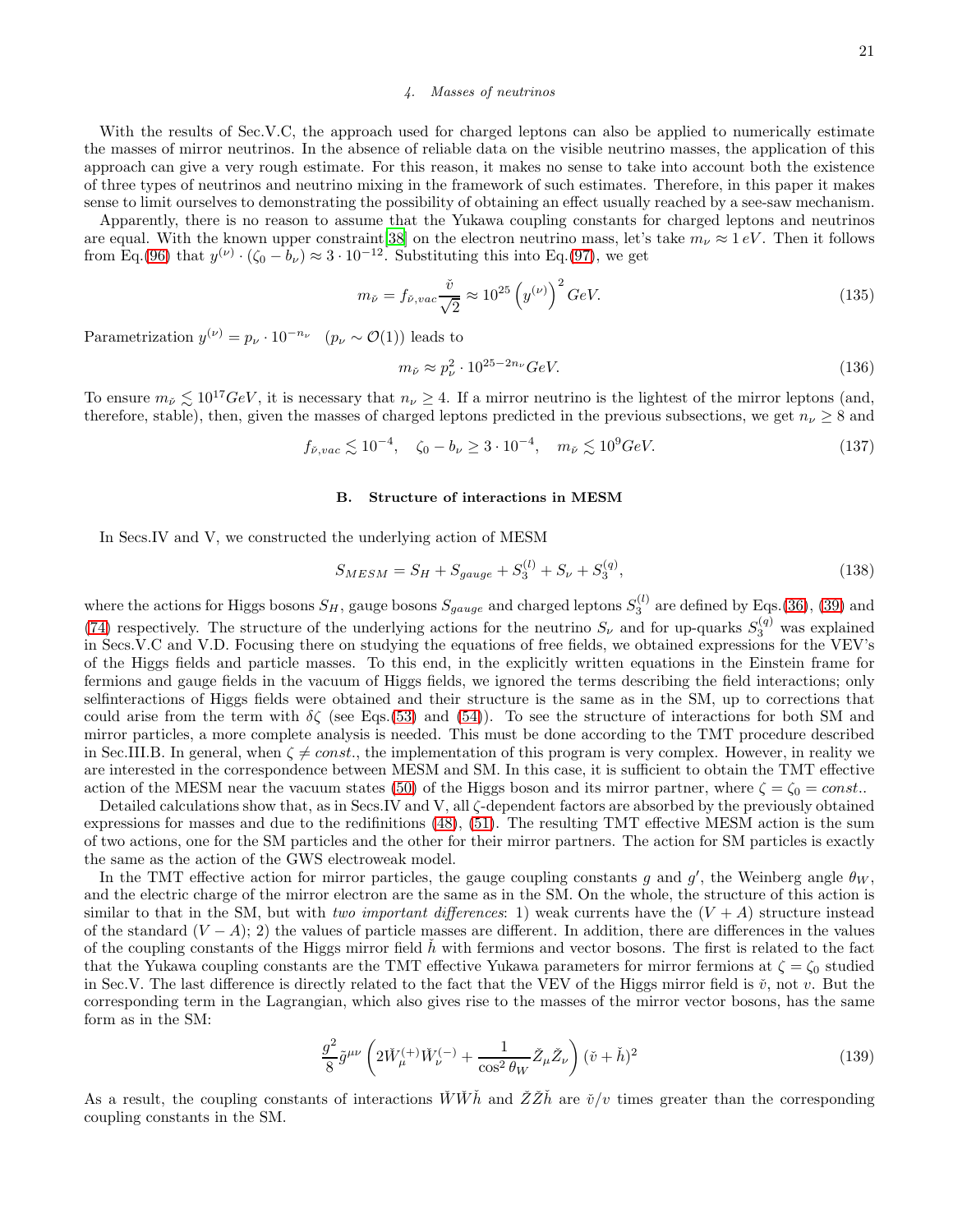Since I have not given here long and routine calculations, it seems appropriate to give a qualitative explanation of why the structure of the TMT effective action of MESM near the vacuum turns out to be so good. As far as fermions are concerned, the procedure for obtaining equations in the Einstein frame for the SM fermions and their mirror partners differs from that carried out in Sec.V, only in that the terms with gauge fields must be preserved in the covariant derivatives. After this, the construction of the corresponding TMT effective Lagrangian, the variation of which leads to the obtained equations, is obvious.

The greatest doubts can arise in the bosonic sector. To demonstrate what happens when obtaining equations, it is worthwhile to write the corresponding part of the underlying action again (see first lines in Eqs.[\(36\)](#page-8-0) and [\(39\)](#page-9-4)). The corresponding underlying Lagrangian density in the sector of the SM bosons is the following

$$
\sqrt{-g} \mathbb{L}_{bos}^{(SM)} = (b\sqrt{-g} + \Upsilon) \left( -\frac{1}{4} g^{\mu \gamma} g^{\nu \beta} \mathbf{F}_{\mu \nu} \mathbf{F}_{\gamma \beta} - \frac{1}{4} g^{\mu \gamma} g^{\nu \beta} B_{\mu \nu} B_{\gamma \beta} \right) + (b\sqrt{-g} + \Upsilon) g^{\mu \nu} \left[ \left( \partial_{\mu} - ig \hat{\mathbf{T}} \mathbf{A}_{\mu} - i \frac{g'}{2} \hat{Y} B_{\mu} \right) \Phi \right]^{\dagger} \left( \partial_{\nu} - ig \hat{\mathbf{T}} \mathbf{A}_{\nu} - i \frac{g'}{2} \hat{Y} B_{\nu} \right) \Phi
$$
(140)

As  $\zeta = \frac{\Upsilon}{\sqrt{-g}} = \zeta_0$  the terms with gradient of  $\zeta$  disappear from equations obtained by variation of the gauge bosons. And what is really crucual is that  $b + \zeta_0$  is the common factor in all terms of these equations and it cancels out without affecting the equations of the gauge fields. This becomes possible due to the choice of the same volume measure  $(b\sqrt{-g} + \Upsilon)d^4x$  in the gauge invariant terms of the underlying action describing the gauge bosons and the kinetic term of the Higgs boson. The same happens with the mirror gauge bosons where  $(b\sqrt{-g}-\Upsilon)d^4x$  is chosen as the same volume measure in the two corresponding terms of the underlying action (see second lines in Eqs.[\(36\)](#page-8-0) and [\(39\)](#page-9-4)).

At the same time, it is worth recalling that it is precisely thanks to these factors and the corresponding factors in the potentials of the Higgs fields that huge splittings in the values of VEV's and in the masses of the SM particles and their mirror partners become possible.

#### C. Fermi constant for  $V + A$  four-fermionic weak interaction of mirror leptons. Typical decay widths

Using the results formulated in the previous subsection, it is easy to conclude that in the limit of Minkowski space, the scattering amplitudes of  $\nu_e e \to \nu_e e$  and  $\check{\nu}_{\check{e}} \check{e} \to \check{\nu}_{\check{e}} \check{e}$  in the low-energy limit are respectively

$$
\mathcal{M} = \frac{g^2}{2M_W^2} \left( \bar{e}_L \gamma^k \nu_L^{(e)} \right) \left( \bar{\nu}_L^{(e)} \gamma_k e_L \right); \qquad \mathcal{\tilde{M}} = \frac{g^2}{2M_W^2} \left( \bar{\tilde{e}}_R \gamma^k \tilde{\nu}_R^{(\tilde{e})} \right) \left( \bar{\tilde{\nu}}_R^{(\tilde{e})} \gamma_k \tilde{e}_R \right). \tag{141}
$$

These amplitudes have to be compared with those in the effective four fermionic descriptions

$$
\mathcal{M} = \frac{G_F}{\sqrt{2}} \left( \bar{e} \gamma^k (1 - \gamma_5) \nu^{(e)} \right) \left( \bar{\nu}^{(e)} \gamma_k (1 - \gamma_5) e \right); \qquad \check{\mathcal{M}} = \frac{\check{G}_F}{\sqrt{2}} \left( \bar{\check{e}} \gamma^k (1 + \gamma_5) \check{\nu}^{(\check{e})} \right) \left( \bar{\check{\nu}}^{(\check{e})} \gamma_k (1 + \gamma_5) \check{e} \right).
$$
 (142)

where  $G_F$  is the Fermi constant for regular  $V - A$  four-fermionic weak interaction and  $\tilde{G}_F$  is the appropriate Fermi constant for  $V + A$  four-fermionic weak interaction of mirror leptons. By using the expressions for the W and W masses in Eq. $(70)$  we obtain [\[39](#page-42-7)]

$$
\frac{\check{G}_F}{G_F} = \frac{M_W^2}{M_{\tilde{W}}^2} = \frac{v^2}{\tilde{v}^2} \approx 6 \cdot 10^{-24}.
$$
\n(143)

To get an idea of the degree of instability of mirror fermions, it is sufficient to estimate the order of the ratio of the width  $\Gamma$  of weak decays of mirror leptons to the corresponding decay width  $\Gamma$  of SM leptons. A rough estimate of this ratio can be presented in the following form

$$
\frac{\check{\Gamma}}{\Gamma} \sim \frac{\check{G}_F^2 \check{\Delta}^5}{G_F^2 \Delta^5},\tag{144}
$$

where  $\Delta$  and  $\tilde{\Delta}$  are typical mass differences of the decaying and produced leptons, respectively for the SM and mirror particles. For the SM leptons  $\Delta \sim 0.1 \div 1 GeV$ . Using the values of the masses of charged mirror leptons obtained in Sec.VI.A.2 one can estimate  $\Delta \sim 10^{10} \div 10^{13} \text{GeV}$ , where it is also assumed that mass of the stable mirror neutrino  $m_{\tilde{\nu}} \lesssim 10^9 GeV$ , (see the end of Sec.VI.A.4). Then we get that the estimated interval is

$$
\frac{\check{\Gamma}}{\Gamma} \sim 10^3 \div 10^{23}.\tag{145}
$$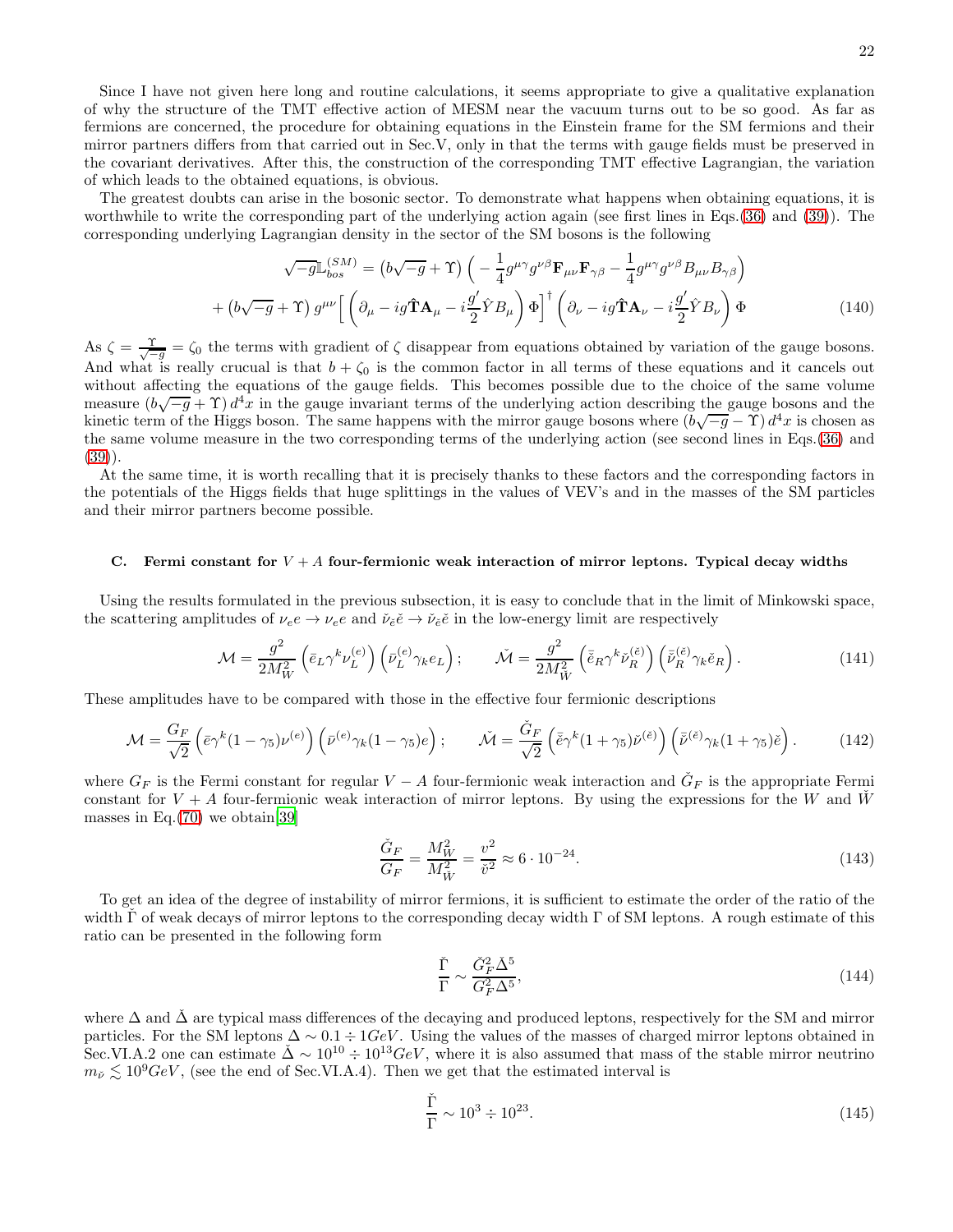# VII. GRAVITY, INFLATON AND THE HIGGS FIELDS AT THE CLASSICAL LEVEL

#### A. Formulation of the problem. The inflaton model

The main goal of this paper is to build MESM. But as we indicated in Secs.IV-VI, the Higgs fields vacuum is realized when  $\zeta(x)$  reaches a special value  $\zeta_0$  corresponding to the vacuum. The TMT is structured in such a way that even in the case when we are interested in particle physics in the approximation of complete disregard of gravity, we must first take into account gravity exactly and only at the end consider the limit transition to the Minkowski space (if it is possible). This is the result of the special role of the scalar  $\zeta(x)$  of the geometric nature: it is present in all equations of motion, and, due to the constraint, its value at each space-time point is determined by the (classical) mater fields at this point. For this reason, for example, the need to give answer to the cosmological constant problem is built into the very essence of the theory[\[28\]](#page-42-3)-[\[33\]](#page-42-8), [\[37\]](#page-42-4). This circumstance radically distinguishes TMT from the usual approach to the standard particle model, where the contribution to vacuum energy resulting from SSB, along with the bare cosmological constant, is commonly considered as physical quantities that are irrelevant in particle physics.

In Secs.IV-VI, we began to study the basic features of particle physics in MESM on the background consisting of the gravitational field and classical fractions of the Higgs fields, focusing on what happens near the vacuum. This was done without sufficient clarity as to how accurately the state of the vacuum was determined. In accordance with the stated in the previous paragraph, we must understand how the vacuum state is reached in the course of cosmological evolution. Therefore, in order to study the cosmological evolution of the background fields, we will work in this section with an action involving gravity, inflaton and Higgs fields. To describe inflation, we will use a type of T-model potential motivated by theories based on SUSY and conformal ivariance[40]. The underlying TMT action designed to provide the desired cosmological scenario is chosen as follows

<span id="page-22-0"></span>
$$
S = S_{gr} + S_{\phi} + S_H + S_{(nonmin)},\tag{146}
$$

where  $S_{gr}$  and  $S_H$  are defined by Eqs.[\(13\)](#page-4-1) and [\(36\)](#page-8-0); the action  $S_{\phi}$  for the inflaton  $\phi$  has the form

<span id="page-22-2"></span>
$$
S_{\phi} = \int d^4x \left[ \left( \sqrt{-g} + \Upsilon \right) \left( \frac{1}{2} g^{\alpha \beta} \phi_{,\alpha} \phi_{,\beta} - q M_P^4 \tanh^2 \left[ \frac{\phi}{\sqrt{6} M_p} \right] \right) - \sqrt{-g} V_1 - \frac{\Upsilon^2}{\sqrt{-g}} V_2 \right],\tag{147}
$$

where  $M_p = m_{pl}/\sqrt{8\pi}$ ,  $m_{pl} = 1.121 \cdot 10^{19} \text{ GeV}$ , and  $q > 0$  is a parameter whose value will be evaluated later. The last two terms added to the inflaton action have a sense of vacuum contributions. If the first of them was present in Einstein's GR,  $V_1$  would be a cosmological constant. The term with  $V_2$  was first introduced in Ref.[\[29\]](#page-42-5). The first reason for adding the term with  $V_2$  is that the term  $\propto \Upsilon d^4 x = \zeta \sqrt{-g} d^4 x$ , which can be expected as the contribution of quantum-gravitational effects to a vacuum-like action, does not contribute to the equations of motion. Therefore, the next in powers of  $\zeta$  vacuum-like term can be of the form  $\propto \zeta^2 \sqrt{-g} d^4 x = \Upsilon^2 / \sqrt{-g} d^4 x$ . The second reason is more pragmatic. It turns out that thanks to this term it is possible to realize both T-model inflation, and, after its termination, a transition to a vacuum with small or equal to zero energy density. Assuming that both of these vacuum-like terms are rudiments of the Planck era, it will be natural to suppose that the values of the parameters  $V_1^{1/4}$  and  $V_2^{1/4}$  are not many orders of magnitude less than the Planck mass. As the given model parameters, let's choose

<span id="page-22-3"></span>
$$
V_1 = 0.300 \cdot 10^{-10} M_P^4, \qquad V_2 = 4.880 \cdot 10^{-10} M_P^4. \tag{148}
$$

In order for the SM and its mirror copy to be renormalizable in the gravitational background, it is necessary to add non-minimal couplings of the Higgs fields with the curvature scalar. They are described by the last term in Eq.[\(146\)](#page-22-0), and to ensure the *(mirror*  $\times$  *parity)* symmetry, we choose it in the form

<span id="page-22-4"></span>
$$
S_{(nonmin)} = \int d^4x \,\xi R(\Gamma, g) \Big[ \left( c\sqrt{-g} + \Upsilon \right) |\Phi|^2 + \left( c\sqrt{-g} - \Upsilon \right) |\check{\Phi}|^2 \Big],\tag{149}
$$

where c is another parameter added to the  $b$ 's parameter set previously introduced in MESM. The common sign is chosen so that in the absence of  $\Upsilon$  the value of the non-minimal coupling constant  $\xi = \frac{1}{6}$  would correspond to the conformal coupling (with our definitions of the curvature tensor, see notations after Eq.[\(14\)](#page-4-3)).

Acting according to the TMT procedure, we start with a variation of the action with respect to scalars  $\varphi_a$   $(a = 1,..,4)$ from which  $\Upsilon$  is build, and we obtain

<span id="page-22-1"></span>
$$
-\frac{1}{2}M_P^2 R(\Gamma, g) + \frac{1}{2}g^{\alpha\beta}\phi_{,\alpha}\phi_{,\beta} - qM_P^4 \tanh^2\left(\frac{\phi}{\sqrt{6}M_P}\right) - 2\zeta V_2
$$
  
+  $g^{\alpha\beta}\Phi_{,\alpha}^{\dagger}\Phi_{,\beta} - g^{\alpha\beta}\check{\Phi}_{,\alpha}^{\dagger}\check{\Phi}_{,\beta} - \lambda\left(|\Phi|^4 - |\check{\Phi}|^4\right) + \left[m^2 + \xi R(\Gamma, g)\right]\left(|\Phi|^2 - |\check{\Phi}|^2\right) = \mathcal{M},$  (150)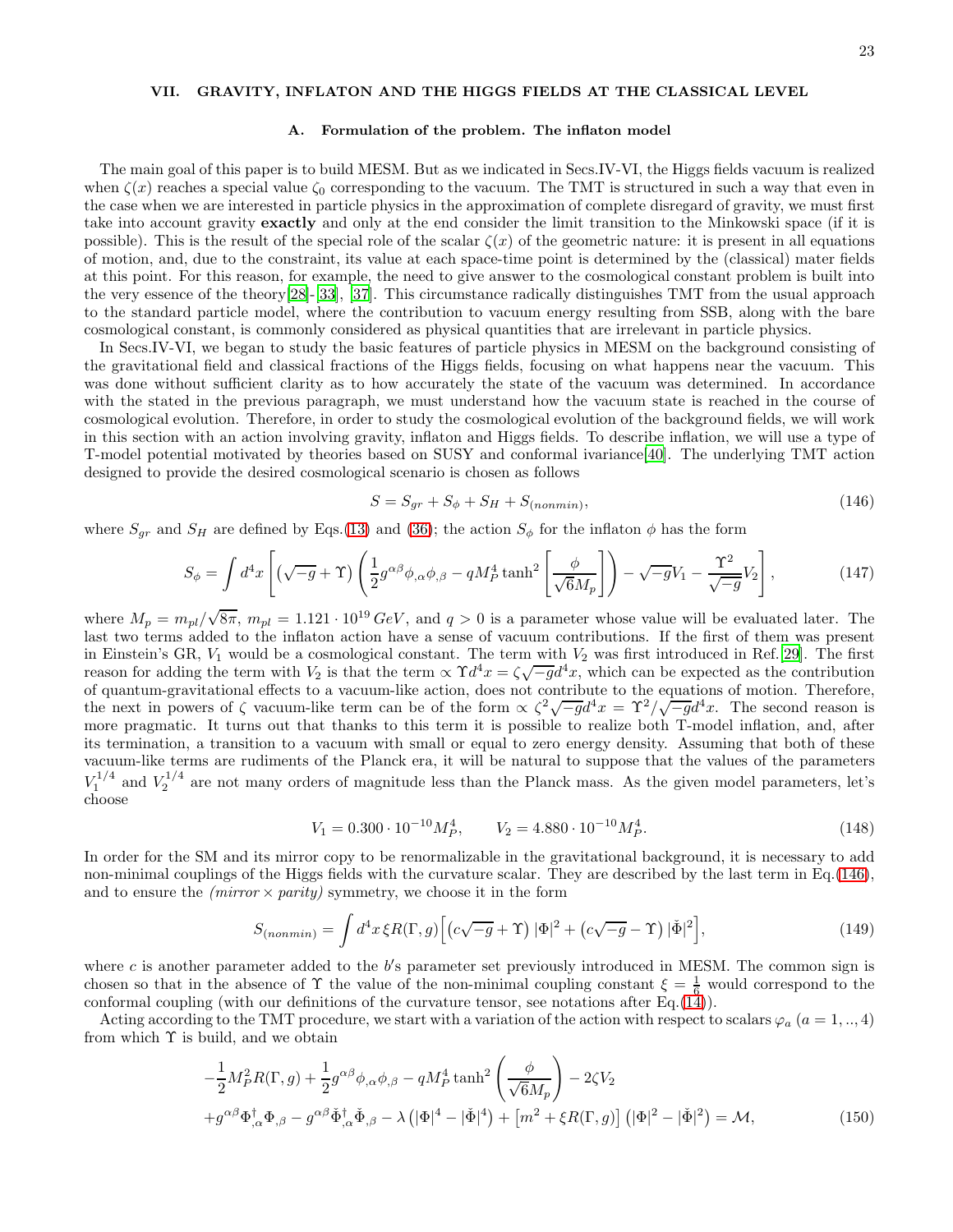where  $\mathcal{M}$  - constant of integration of dimension  $(mass)^4$ .

Variation with respect to  $g^{\mu\nu}$  yields the equations

<span id="page-23-1"></span>
$$
(1+\zeta)\left[-\frac{1}{2}M_P^2R_{\mu\nu}(\Gamma)+\frac{1}{2}\phi_{,\mu}\phi_{,\nu}\right]+(b+\zeta)\Phi_{,\mu}^{\dagger}\Phi_{,\nu}+(b-\zeta)\check{\Phi}_{,\mu}^{\dagger}\check{\Phi}_{,\nu}
$$
  
\n
$$
+\xi R_{\mu\nu}(\Gamma)\left[(c+\zeta)|\Phi|^2+(c-\zeta)|\check{\Phi}|^2\right]
$$
  
\n
$$
-\frac{1}{2}g_{\mu\nu}\left[-\frac{1}{2}M_P^2R(\Gamma,g)+\frac{1}{2}g^{\alpha\beta}\phi_{,\alpha}\phi_{,\beta}-qM_P^4\tanh^2\left(\frac{\phi}{\sqrt{6}M_P}\right)-V_1+\zeta^2V_2
$$
  
\n
$$
+bg^{\alpha\beta}\left(\Phi_{,\alpha}^{\dagger}\Phi_{,\beta}+\check{\Phi}_{,\alpha}^{\dagger}\check{\Phi}_{,\beta}\right)-b\lambda\left(|\Phi|^4+|\check{\Phi}|^4\right)-\left[bm^2-c\xi R(\Gamma,g)\right]\left(|\Phi|^2+|\check{\Phi}|^2\right)\right]=0,
$$
 (151)

trace of which is the following

<span id="page-23-0"></span>
$$
-2\zeta^2 V_2 + (\zeta - 1) \left[ -\frac{1}{2} M_P^2 R(\Gamma, g) + \frac{1}{2} g^{\alpha \beta} \phi_{,\alpha} \phi_{,\beta} \right] + (\zeta - b) g^{\alpha \beta} \Phi_{,\alpha}^{\dagger} \Phi_{,\beta} - (\zeta + b) g^{\alpha \beta} \check{\Phi}_{,\alpha}^{\dagger} \check{\Phi}_{,\beta}
$$
  
+  $2q M_P^4 \tanh^2 \left( \frac{\phi}{\sqrt{6} M_P} \right) + 2V_1 + 2b \lambda \left( |\Phi|^4 + |\check{\Phi}|^4 \right) + 2bm^2 \left( |\Phi|^2 + |\check{\Phi}|^2 \right) + \xi R(\Gamma, g) \left[ (\zeta - c) |\Phi|^2 - (\zeta + c) |\check{\Phi}|^2 \right] = 0,$  (152)

Substituting the expression for  $-\frac{1}{2}M_P^2 R(\Gamma, g)$  from [\(150\)](#page-22-1) into [\(152\)](#page-23-0) one can see that the term  $2\zeta^2 V_2$  is canceled. The resulting equation is the constraint describing  $\zeta(x)$  as the local function of the inflaton and Higgs fields.

Before proceeding, I must make a note that will simplify the calculations. Unlike the Higgs inflation models[41], [42], the inflation scenario with the T-model potential that we are going to implement in this paper does not require a large non-minimal coupling of the Higgs fields to gravity. This is why I can choose the non-minimal coupling constant  $|\xi| \lesssim 1$ , and in Sec.VIII.A I assume that  $0 < \xi < 1$ . In addition, it should be noted that at the tree approximation, the maximum possible values of the pair  $(|\Phi|^2, |\Phi|^2)$  are of order  $\tilde{v}^2 = (10^{14}GeV)^2$ . Comparing the latter with  $M_P^2 \approx (2.4 \cdot 10^{18} \text{GeV})^2$ , we see that relative corrections to Eqs.[\(150\)](#page-22-1) - [\(152\)](#page-23-0), which can be caused by non-minimal couplings, are less than  $10^{-8}$ . As will be shown below, the corrections directly from the Higgs fields (that is, at  $\xi = 0$ ) to the results of interest also have the same order. Moreover, as it turns out, in this paper there is no need to take these corrections into account at all. Therefore, in order to avoid unnecessarily cumbersome equations, further in this section I will omit the terms with non-minimal couplings. With this in mind, as a result of the substitution described in the previous paragraph we get the constraint which after transition to the Einstein frame, Eq.[\(21\)](#page-6-6), can be represented in the following convenient form

<span id="page-23-3"></span>
$$
\zeta + 1 = \frac{2B}{D - qM_P^4 \tanh^2\left(\frac{\phi}{\sqrt{6}M_P}\right) - (1 - b)X_{\Phi} + (1 + b)X_{\Phi}},\tag{153}
$$

where we used notations

<span id="page-23-4"></span>
$$
B = V_1 + V_2 - \mathcal{M} - P_2(|\Phi|^2) + \check{P}_2(|\check{\Phi}|^2)
$$
\n(154)

$$
D = 2V_2 - \mathcal{M} - P_1(|\Phi|^2) + \check{P}_1(|\check{\Phi}|^2)
$$
\n(155)

$$
P_1(|\Phi|^2) = \lambda |\Phi|^4 - m^2 |\Phi|^2, \qquad P_2(|\Phi|^2) = (1 - b)\lambda |\Phi|^4 - (1 + b)m^2 |\Phi|^2 \tag{156}
$$

$$
\check{P}_1(|\check{\Phi}|^2) = \lambda |\check{\Phi}|^4 - m^2 |\check{\Phi}|^2, \qquad \check{P}_2(|\check{\Phi}|^2) = (1+b)\lambda |\check{\Phi}|^4 - (1-b)m^2 |\check{\Phi}|^2 \tag{157}
$$

<span id="page-23-2"></span>
$$
X_{\Phi} = \tilde{g}^{\alpha\beta} \Phi^{\dagger}_{,\alpha} \Phi_{,\beta}; \qquad X_{\check{\Phi}} = \tilde{g}^{\alpha\beta} \check{\Phi}^{\dagger}_{,\alpha} \check{\Phi}_{,\beta}
$$
\n
$$
\tag{158}
$$

The gravitational equations in the Einstein frame have the canonical form [\(23\)](#page-6-7) of the Einstein's GR. The features of TMT are manifested in the structure of the TMT effective energy-momentum tensor, which I present here, neglecting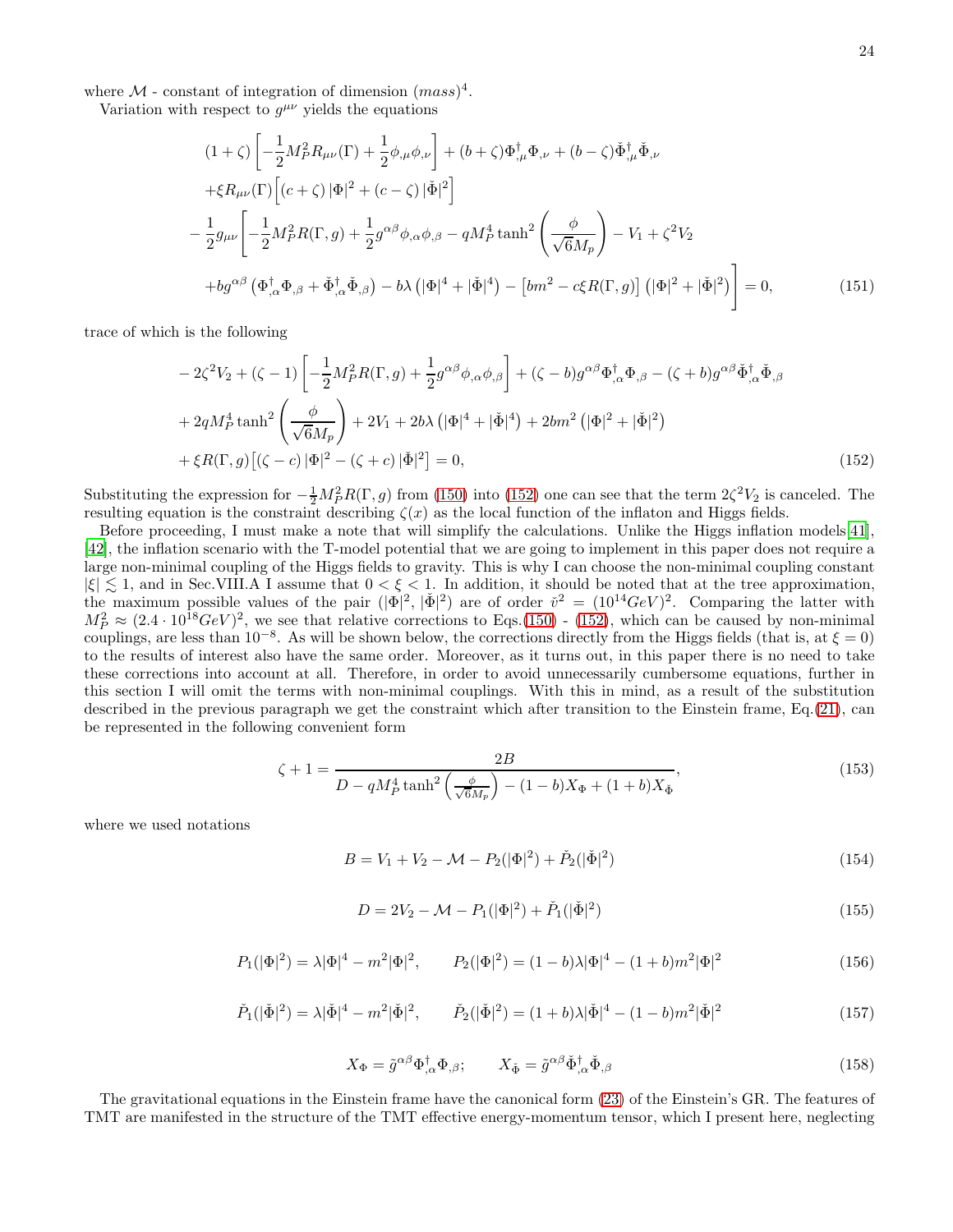the correction given by the non-minimal Higgs fields couplings, which, as well as in the case of the constraint, has a relative order of 10<sup>-8</sup>. After using Eqs.[\(23\)](#page-6-7), [\(151\)](#page-23-1)-[\(158\)](#page-23-2), the TMT effective energy-momentum tensor takes the form

<span id="page-24-4"></span>
$$
T_{\mu\nu} = \phi_{,\mu}\phi_{,\nu} - \tilde{g}_{\mu\nu}X_{\phi} + \frac{\zeta + b}{1 + \zeta} \left(\Phi_{,\mu}^{\dagger}\Phi_{,\nu} + h.c.\right) - \tilde{g}_{\mu\nu}X_{\Phi} - \frac{\zeta - b}{1 + \zeta} \left(\check{\Phi}_{,\mu}^{\dagger}\check{\Phi}_{,\nu} + h.c\right) + \tilde{g}_{\mu\nu}X_{\check{\Phi}} + \tilde{g}_{\mu\nu}\mathcal{W}(\phi, |\Phi|^2, |\check{\Phi}|^2; \zeta),
$$
\n(159)

where

$$
X_{\phi} = \frac{1}{2}\tilde{g}^{\alpha\beta}\phi_{,\alpha}\phi_{,\beta},\tag{160}
$$

<span id="page-24-1"></span>
$$
\mathcal{W}(\phi, |\Phi|^2, |\check{\Phi}|^2; \zeta) = V_2 - \frac{B}{(1+\zeta)^2} = \mathcal{U}(\phi, |\Phi|^2, |\check{\Phi}|^2, X_{\Phi}, X_{\check{\Phi}})
$$
(161)

and the second equality was obtained making use the constraint [\(153\)](#page-23-3) with the following result:

$$
\mathcal{U}(\phi, |\Phi|^2, |\check{\Phi}|^2, X_{\Phi}, X_{\check{\Phi}}) = U_{eff}(\phi, |\Phi|^2, |\check{\Phi}|^2) - K_1(\phi, |\Phi|^2, |\check{\Phi}|^2) \left[ (1+b)X_{\check{\Phi}} - (1-b)X_{\Phi} \right] - K_2(\phi, |\Phi|^2, |\check{\Phi}|^2) \left[ (1+b)X_{\check{\Phi}} - (1-b)X_{\Phi} \right]^2, \tag{162}
$$

<span id="page-24-2"></span>
$$
U_{eff}(\phi, |\Phi|^2, |\check{\Phi}|^2) = V_2 - \frac{1}{4B} \left[ D - qM_P^4 \tanh^2 \left( \frac{\phi}{\sqrt{6}M_p} \right) \right]^2 \tag{163}
$$

$$
K_1(\phi, |\Phi|^2, |\check{\Phi}|^2) = \frac{1}{2B} \left[ D - qM_P^4 \tanh^2 \left( \frac{\phi}{\sqrt{6}M_p} \right) \right]
$$
(164)

$$
K_2(|\Phi|^2, |\check{\Phi}|^2) = \frac{1}{4B} \tag{165}
$$

The appearance of a quadratic dependence on the kinetic terms is typical for TMT and it leads to the k-essence type model considered in detail in Ref.[\[32\]](#page-42-9). In the model that we are studying here, an additional complication of the structure arises due to the presence of terms with opposite signs in front of  $\zeta$  in  $S_H$ .

Varying the action [\(147\)](#page-22-2) with respect to  $\phi$  and making the transition to the Einstein frame we obtain the inflaton  $\phi$  equation as follows

<span id="page-24-0"></span>
$$
\tilde{\Box}\phi + \frac{qM_P^4}{1+\zeta} \frac{d}{d\phi} \left[ \tanh^2\left(\frac{\phi}{\sqrt{6}M_p}\right) \right] = 0 \tag{166}
$$

Recall that  $1+\zeta$  must be positive (see Eq.[\(22\)](#page-6-8)) and we will see later that this condition is satisfied. In next subsections we will need to know the sign of the derivative of  $\zeta$  with respect to  $\phi$ 

<span id="page-24-3"></span>
$$
\frac{\partial \zeta}{\partial \phi} = \frac{4qM_p^3B}{\sqrt{6}\left[D - qM_P^4 \tanh^2\left(\frac{\phi}{\sqrt{6}M_p}\right) + (1+b)X_{\Phi} - (1-b)X_{\Phi}\right]^2} \frac{\tanh\left(\frac{\phi}{\sqrt{6}M_p}\right)}{\cosh^2\left(\frac{\phi}{\sqrt{6}M_p}\right)},\tag{167}
$$

### B. A general look at the cosmological scenario: vacuum and inflation

In the constructed model, let us study some of the characteristic features of the cosmological evolution of the FRW universe filled with the classical homogeneous inflaton and Higgs fields. In this section, we will focus first on studying the features of the final state of evolution (vacuum) and then on the initial stage of evolution (inflation).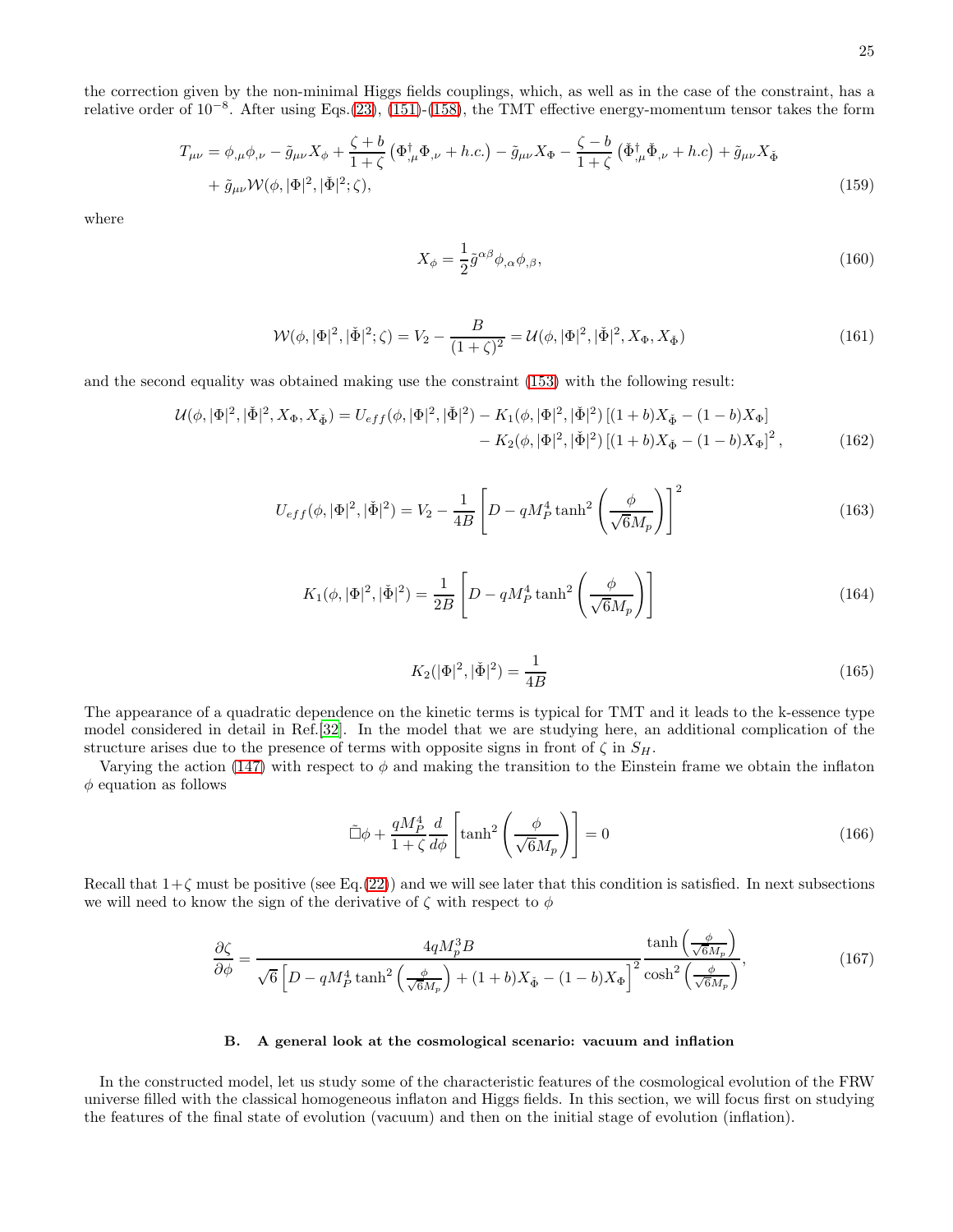#### 1. The vacuum energy postulate as a necessary element in the construction of the model

In Sec.IV.B, following the generally accepted definition of VEV we have defined the VEV's of the SM Higgs field and its mirror partner as the values of these fields in the minima of their TMT effective potentials. However, TMT has a feature that makes the definition of vacuum fundamentally different from the standard one. In the studied TMT model, there is a continuum of the Higgs fields values in which their potentials have minima, at least local ones. As can be seen from Eqs.[\(41\)](#page-9-2) and [\(43\)](#page-9-3), this continuous set of minima is parameterized by the scalar  $\zeta$ , which, in turn, depends on the inflaton and Higgs fields contributions to the constraint [\(153\)](#page-23-3). Therefore, the standard definition of vacuum must be supplemented by a certain requirement to the value of  $\zeta$  in the vacuum. It is clear from Eq.[\(166\)](#page-24-0) that the vacuum value of the inflaton is  $\phi = 0$ . Then, using the notations of Sec.IV.B, one can represent the constraint [\(153\)](#page-23-3) in the vacuum as follows

<span id="page-25-1"></span>
$$
1 + \zeta_0 = 2\frac{V_1 + V_2 - \mathcal{M} - P_2(v^2) + \check{P}_2(\check{v}^2)}{2V_2 - \mathcal{M} - P_1(v^2) + \check{P}_1(\check{v}^2)}.
$$
\n(168)

Recall that the VEV's v and  $\check{v}$  of the Higgs fields included in the constraint depend on the still unknown value of  $\zeta_0$ . But the contribution of the Higgs fields to the constraint turns out to be subdominant in comparison with the parameters  $V_1$  and  $V_2$  (see Eq.[\(148\)](#page-22-3)), which plays an important role in what follows. In addition, the constraint contains the integration constant M.

At first glance, the presence of the integration constant  $\mathcal M$  in the TMT effective potential resembles a situation typical for unimodular gravity models[\[43\]](#page-42-10)-[\[45\]](#page-42-11), where the integration constant has the status of a cosmological constant. Indeed, by appropriately choosing the value of  $\mathcal M$  in the TMT effective potential, one can obtain any desired vacuum energy density  $\rho_{vac}$ . But since M is also contained in the constraint, the choice of its value will affect value of  $\zeta$  in the vacuum and, consequently, the VEV's of the Higgs fields and the masses of all particles of the MESM. Therefore, the model we are studying is fundamentally different from unimodular models of gravity. Instead of acting by selecting a constant of integration, it is more constructive to formulate an alternative approach to the problem: on the obtained system of the field equations and the constraint, we impose an additional requirement on the value of the vacuum energy density. In fact accepting this idea we introduce a new concept in understanding the cosmological constant issue. Let us call this concept "the vacuum energy postulate".

The generally accepted approach to the cosmological constant problem is as follows: vacuum is defined as a state with the values of fields (such as inflaton and Higgs) at the minima of their potentials. To achieve the required tiny or zero vacuum energy density in theories of this type, a fine tuning of the model parameters is required[\[46\]](#page-42-12). Otherwise there will be an insurmountable gap between Einstein's GR and the particle field theory. In other words, the problem is to try to answer the question why the vacuum energy density is tiny, or, which is the same, why we live almost in Minkowski space. Instead, when there is a continuous set of states of Higgs fields at the minima of their potentials, it is possible, assuming that we now live in almost Minkowski space, define vacuum as a state from this continuous set in which the energy density is tiny. In fact, this is only the first step in the proposed change in the approach to the cosmological constant problem. In section VIII.C, after examining the features of the transition of Higgs fields to the vacuum state, I will present a rationale from which it becomes clear that the vacuum energy postulate acts simply as a working tool, which allows us, as we progress in knowledge of particle physics and the evolution of the universe, gradually increase the accuracy and come closer to a complete description and understanding of the vacuum.

Within the framework of the constructed model, let's proceed to the practical implementation of the outlined idea. We could consider scenarios with different vacuum energy density  $\rho_{vac}$ . For example, the value of  $\rho_{vac}$  could be chosen: of the SM energy scale or less; tiny or equal to zero. For the sake of simplicity, let us start to explore a scenario with  $\rho_{vac} = 0$ . As will be clear from what follows, any other choice satisfying the condition  $\rho_{vac} \ll V_2$  leads to small corrections compared to what we get if  $\rho_{vac} = 0$ . So, considering the first equality in Eq.[\(161\)](#page-24-1), we impose the following condition

<span id="page-25-0"></span>
$$
\rho_{vac} = 0 \Longrightarrow (1 + \zeta_0)^2 = \frac{1}{V_2} \Big[ V_1 + V_2 - \mathcal{M} - P_2(v^2) + \check{P}_2(\check{v}^2) \Big],\tag{169}
$$

where  $\zeta_0$  is a value of  $\zeta$  in the vacuum state  $(\phi = 0, v, \check{v})$ . The consistency of the condition [\(169\)](#page-25-0) with the constraint [\(168\)](#page-25-1) leads to the following system of two equations with two unknowns  $\zeta_0$  and M

$$
\mathcal{M} = -2V_2\zeta_0 + \check{P}_1(\check{v}^2) - P_1(v^2),\tag{170}
$$

$$
\zeta_0^2 = \frac{1}{V_2} \left[ V_1 + (\check{P}_2(\check{v}^2) - \check{P}_1(\check{v}^2)) - (P_2(v^2) - P_1(v^2)) \right],\tag{171}
$$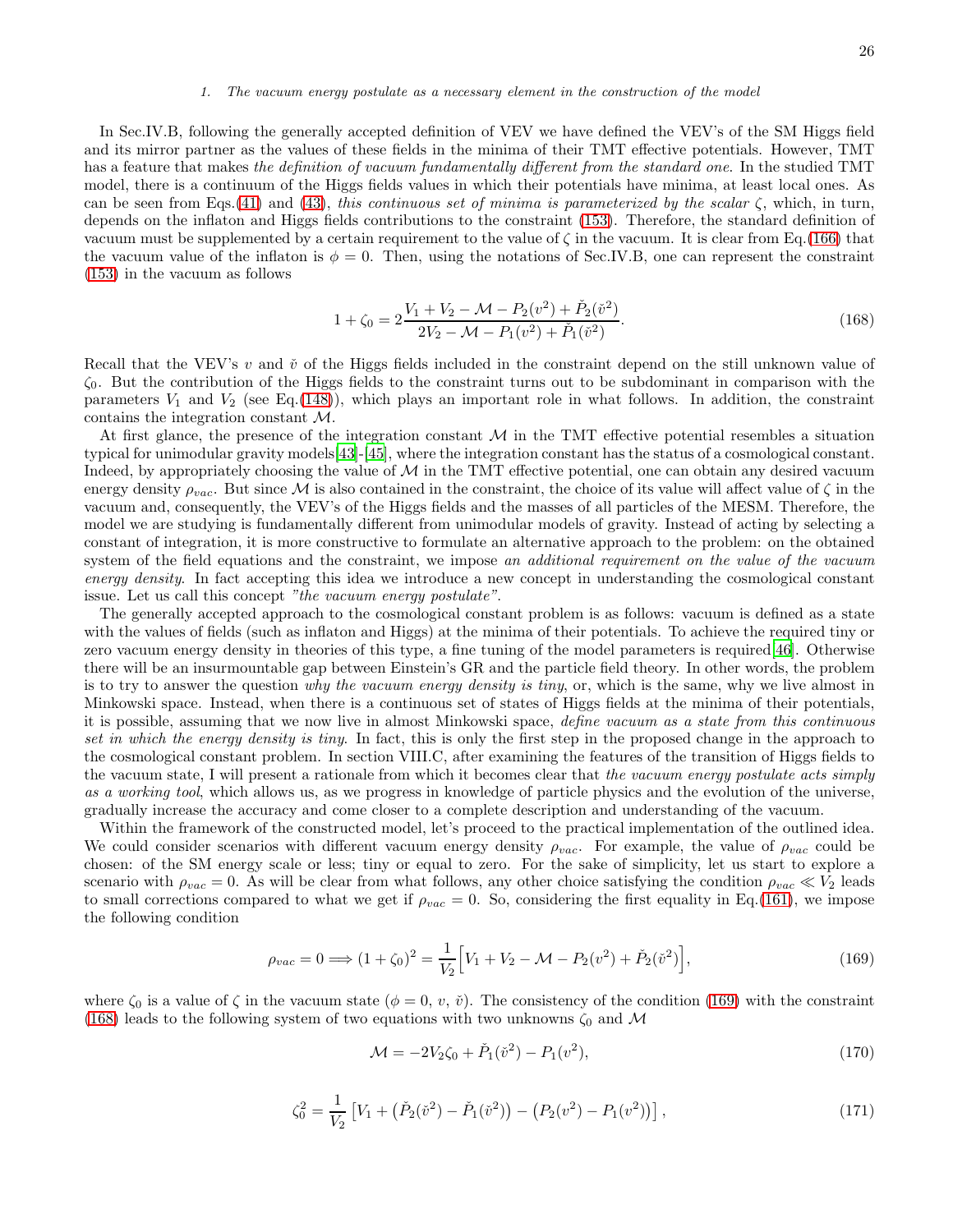where  $v^2$  and  $\tilde{v}^2$  also depend on  $\zeta_0$  according to Eqs.[\(45\)](#page-9-5), [\(47\)](#page-10-1), [\(48\)](#page-10-2). Some algebraic calculations can show that the solution with  $\zeta_0 < 0$  does not allow obtaining a desirable form of the T-model inflationary potential. As will be shown in the next subsection, a positive solution for  $\zeta_0$  allows this idea to be realized. With the choice [\(148\)](#page-22-3) of the parameters  $V_1$ ,  $V_2$  and with already used  $\zeta_0 - b = 1.3 \cdot 10^{-12}$ , (see Eq.[\(107\)](#page-17-2)). one can see that the following is hold:  $P_1(v^2) \sim P_2(v^2) \sim \lambda v^4$ ,  $P_1(\tilde{v}^2) \sim P_2(\tilde{v}^2) \sim \lambda \tilde{v}^4$  and  $10^{46}\lambda v^4 \sim \lambda \tilde{v}^4 \sim 10^{-8}\sqrt{V_1V_2}$ . Therefore, after some algebra, the positive solution for  $\zeta_0$  can be represented with high accuracy in the form

<span id="page-26-2"></span>
$$
\zeta_0 = \sqrt{\frac{V_1}{V_2}} + b \frac{\lambda \check{v}^4}{8V_2} \left( 1 + \frac{1}{2} \sqrt{\frac{V_2}{V_1}} + \frac{1}{2} \sqrt{\frac{V_1}{V_2}} \right) + \mathcal{O}\left(\frac{\lambda v^4}{V_2}\right) \approx 0.248 + \mathcal{O}\left(\frac{\lambda \check{v}^4}{\sqrt{V_1 V_2}}\right),\tag{172}
$$

where  $\zeta_0$  dependence of  $\check{v}^2$  and  $v^2$  was also taken taken into account explicitly. Then with the same accuracy, we obtain the value of the integration constant

<span id="page-26-0"></span>
$$
\mathcal{M} = -2\sqrt{V_1V_2} - \frac{b}{4}\lambda \check{v}^4 \left[ 1 - \sqrt{\frac{V_1}{V_2}} + \frac{1}{2}\sqrt{\frac{V_2}{V_1}} \right] + \mathcal{O}(\lambda v^4) = -2.42 \cdot 10^{-10} M_P^4 \cdot \left[ 1 + \mathcal{O}\left(\frac{\lambda \check{v}^4}{\sqrt{V_1 V_2}}\right) \right] \tag{173}
$$

Using this expression for  $\mathcal M$  and neglecting the relative corrections of the order of 10<sup>-8</sup> we get

<span id="page-26-1"></span>
$$
V_1 + V_2 - \mathcal{M} \approx (\sqrt{V_1} + \sqrt{V_2})^2. \tag{174}
$$

If the vacuum energy density  $\rho_{vac}$  is chosen to be non-zero, but  $0 < \rho_{vac} \ll V_2$ , then Eq.[\(169\)](#page-25-0) is modified. In this case we again use Eq.[\(161\)](#page-24-1) but instead of equating  $V_2 - B/(1+\zeta)^2$  to zero, we must equate it to  $\rho_{vac} \neq 0$  obtaining

$$
\rho_{vac} \neq 0 \Longrightarrow (1 + \zeta_0)^2 = \frac{1}{V_2} \Big[ V_1 + V_2 - \mathcal{M} - P_2(v^2) + \check{P}_2(\check{v}^2) \Big] \cdot \left( 1 + \frac{\rho_{vac}}{V_2} \right). \tag{175}
$$

This leads to very small, of order  $\rho_{vac}/V_2 \ll 1$ , changes in the values of  $\zeta_0$  and M.

Thus, imposing an additional requirement on the vacuum energy density  $\rho_{vac} \ll V_2$ , we have obtained expressions for  $\zeta_0$  and M in terms of the model parameters  $V_1$ ,  $V_2$  and the VEV's v and  $\check{v}$  of the SM Higgs field and its mirror partner respectively. And vice versa, for the found value of  $\zeta_0$ , for the selected in Eq.[\(107\)](#page-17-2) the value of the parameter b, and using the observed value v (see Sec.VI.A.1), the well-defined VEV of the mirror Higgs field  $\check{v} \approx 10^{14} GeV$  was also found in Sec.VI.A.1.

The influence of the mirror Higgs field on the found values of  $\zeta_0$  and M turned out to be suppressed by a factor of the order of  $10^{-8}$  in comparison with contributions of  $V_1$  and  $V_2$ . As we already mentioned, the corresponding corrections from non-minimal couplings of the Higgs fields with the curvature scalar are suppressed by a factor of the same order. The SM Higgs boson corrections are tens of orders less.

It is very important to emphasize that there are no strict restrictions on the choice of the model parameters  $V_1, V_2$ made in Eq.[\(148\)](#page-22-3). Indeed, due to the vacuum energy postulate, another choice of the values of  $V_1$ ,  $V_2$  simply leads to a corresponding change in the values of M and  $\zeta_0$ . This means that the vacuum energy postulate is implemented without the need to fine-tune the model parameters.

The expressions found for  $\zeta_0$  and M allow one to obtain information about the inflaton. In fact, it follows from Eq.[\(166\)](#page-24-0) that in the vicinity of the vacuum state ( $\phi = 0, v, \tilde{v}$ ), the homogeneous inflaton field obeys the equation

<span id="page-26-4"></span>
$$
\ddot{\phi} + 3H\dot{\phi} + \frac{qM_P^2}{3(1+\zeta_0)}\phi = 0.
$$
\n(176)

From this we obtain an expression for the inflaton mass in terms of q and  $\zeta_0$ :

<span id="page-26-3"></span>
$$
m_{\phi}^{2} = \frac{qM_{P}^{2}}{3(1+\zeta_{0})},\tag{177}
$$

Note that the value of the parameter  $q$  is not yet known.

# 2. Inflationary era

The purpose of this section is to demonstrate that when applying the model to the study of the inflationary era, we are dealing with a T-model[40] that can provide agreement with the Planck observational data[\[47\]](#page-42-13).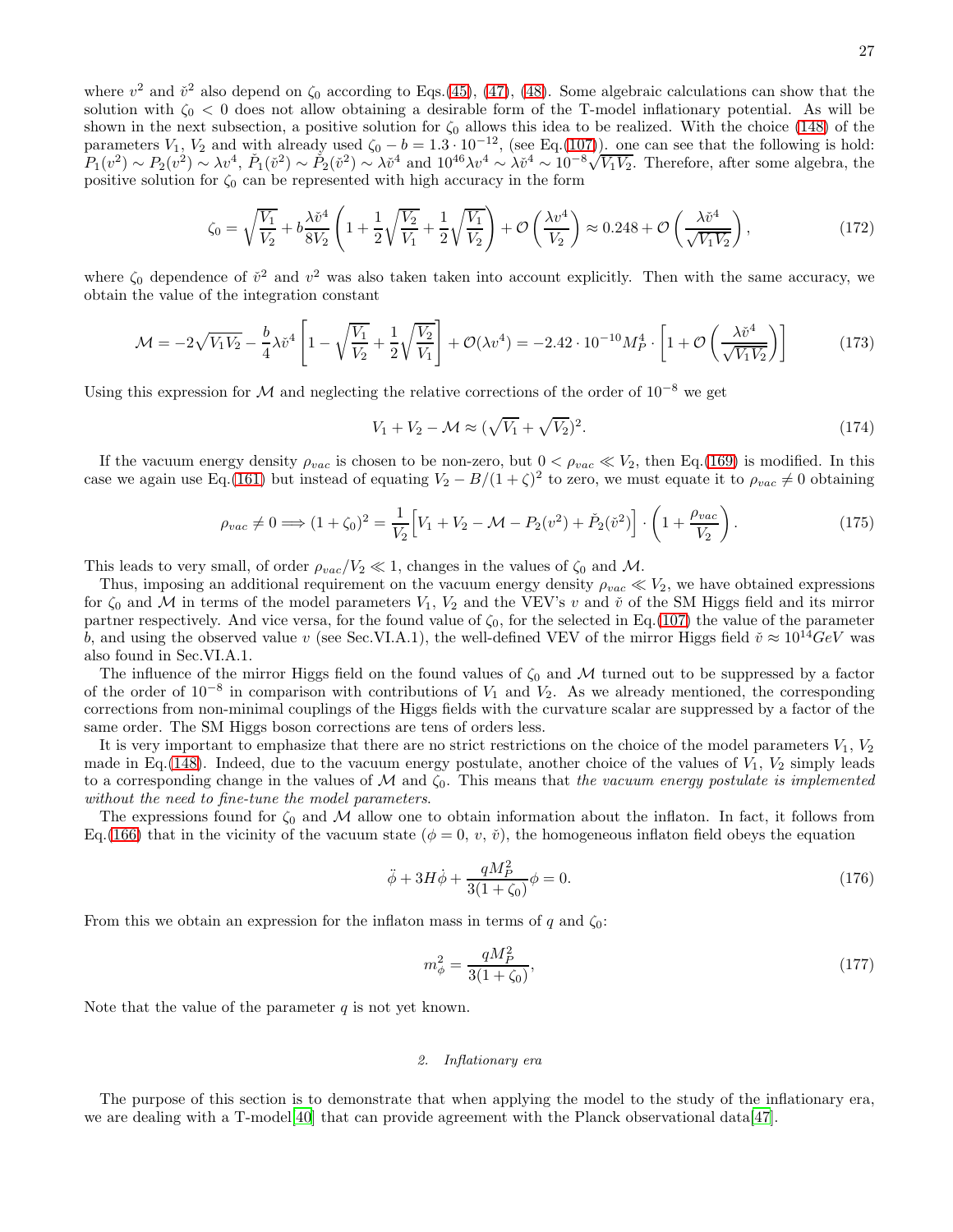In the next section, we will see that contributions of the Higgs fields to both the constraint and the energymomentum tensor are negligible during inflation; here we will assume that these conditions are satisfied. First of all, let us show that under these conditions the considered model has a typical structure of the T-model. Indeed, if we use Eqs.[\(173\)](#page-26-0), [\(174\)](#page-26-1) then, omitting the contributions of the Higgs fields, the potential  $U_{eff}$  that was defined by Eq.[\(163\)](#page-24-2), is reduced to the T-model type potential

$$
U_{eff}(\phi) = qM_P^4 \frac{\sqrt{V_2}}{\sqrt{V_1} + \sqrt{V_2}} \tanh^2\left(\frac{\phi}{\sqrt{6}M_P}\right) \left[1 - \frac{qM_P^4}{4\sqrt{V_2}(\sqrt{V_1} + \sqrt{V_2})} \tanh^2\left(\frac{\phi}{\sqrt{6}M_P}\right)\right],
$$
(178)

where the vacuum term (at  $\phi = 0$ ) disappears, since we have already used that  $\rho_{vac} = 0$ .

For  $\phi \gg M_P$ , if we neglect higher degrees of  $e^{-\sqrt{\frac{2}{3}}\phi/M_P}$  in the expansion of  $\tanh^2(\phi/\sqrt{6}M_P)$ , this potential takes the usual form of the simplest T-model potential in the inflationary epoch[40]

<span id="page-27-1"></span>
$$
U_{eff}^{(infl)}(\phi) = V_* \left( 1 - 4e^{-\sqrt{\frac{2}{3}}\phi/M_p} \right), \qquad (179)
$$

where

$$
V_* = \gamma M_P^4; \quad \gamma = q \frac{\sqrt{V_2}}{\sqrt{V_1} + \sqrt{V_2}} \left( 1 - \frac{q M_P^4}{4\sqrt{V_2}(\sqrt{V_1} + \sqrt{V_2})} \right) = \frac{4}{5} q \left( 1 - \frac{q}{24} 10^{10} \right).
$$
 (180)

To satisfy the Planck data we must demand [40]  $\gamma \approx 1.1 \cdot 10^{-10}$ . Solving the quadratic equation for q we get

<span id="page-27-4"></span>
$$
q \approx 1.5 \cdot 10^{-10}.\tag{181}
$$

With the value  $\zeta_0 \approx 0.25$  found in [\(172\)](#page-26-2), from the expression [\(177\)](#page-26-3) we obtain that the inflaton mass is

<span id="page-27-5"></span>
$$
m_{\phi} \approx 1.5 \cdot 10^{13} \text{GeV}.\tag{182}
$$

In the inflationary epoch, the equation for the homogeneous inflaton field  $\phi(t)$  is obtained using Eq.[\(166\)](#page-24-0)

<span id="page-27-0"></span>
$$
\ddot{\phi} + 3H\dot{\phi} + 4\sqrt{2/3}\frac{qM_P^3}{1+\zeta}e^{-\sqrt{\frac{2}{3}}\phi/M_P} = 0.
$$
\n(183)

Here  $\zeta(t)$  is determined by the constraint [\(153\)](#page-23-3). First, rewrite it by omitting the Higgs field contributions and using the results of the previous subsection

<span id="page-27-3"></span>
$$
1 + \zeta = \frac{2(\sqrt{V_1} + \sqrt{V_2})^2}{2\sqrt{V_2}(\sqrt{V_1} + \sqrt{V_2}) - qM_P^4 \tanh^2\left(\frac{\phi}{\sqrt{6}M_P}\right)}.
$$
\n(184)

For  $\phi \gg M_P$ , the constraint can be used in the form

<span id="page-27-2"></span>
$$
\zeta|_{infl} \approx 0.42 - 0.77 \cdot e^{-\sqrt{\frac{2}{3}}\phi/M_p},\tag{185}
$$

and we again neglected higher degrees of  $e^{-\sqrt{\frac{2}{3}}\phi/M_p}$ . For the same reason,  $\zeta(t)$  in Eq.[\(183\)](#page-27-0) can be taken equal to the initial value  $\zeta_{in} \approx 0.42$ , that is, at the very beginning of inflation.

Using Eqs.[\(167\)](#page-24-3), [\(154\)](#page-23-4) and [\(174\)](#page-26-1) we see that  $\frac{\partial \zeta}{\partial \phi} > 0$  not only during inflation but also after the inflation terminates. Consequently,  $\zeta$  decreases monotonically along with the inflaton field both during inflation and some time after its end; this is not the case in the transition to the vacuum state, when the inflaton field oscillates around  $\phi = 0$ .

As we have seen, the presence of  $\tanh^2\left(\frac{\phi}{\sqrt{6}}\right)$  $\left(\frac{\phi}{6M_P}\right)$  in the potential used in the underlying action [\(147\)](#page-22-2) is not enough to get the resulting TMT effective potential in the form typical for the T-models. To realize this kind of effective TMT potential, we were forced to involve into the theory: a) two vacuum-like terms with parameters  $V_1, V_2$  in the underlying action [\(147\)](#page-22-2); b) the vacuum energy postulate with the choice  $\rho_{vac} = 0$ . The latter is used here instead of the usual assumption that the cosmological constant is somehow tuned [40].

Summarizing the results of this and the previous subsections, it is important to pay attention to the following two fundamental aspects.

• By setting the values of the parameters  $V_1$  and  $V_2$  and adding to them the value of the parameter  $V_*$  following from the Planck observations, we have found the values of  $\zeta_0$ , the integration constant M and the inflaton  $m_\phi$ (or, equivalently,  $q$ ).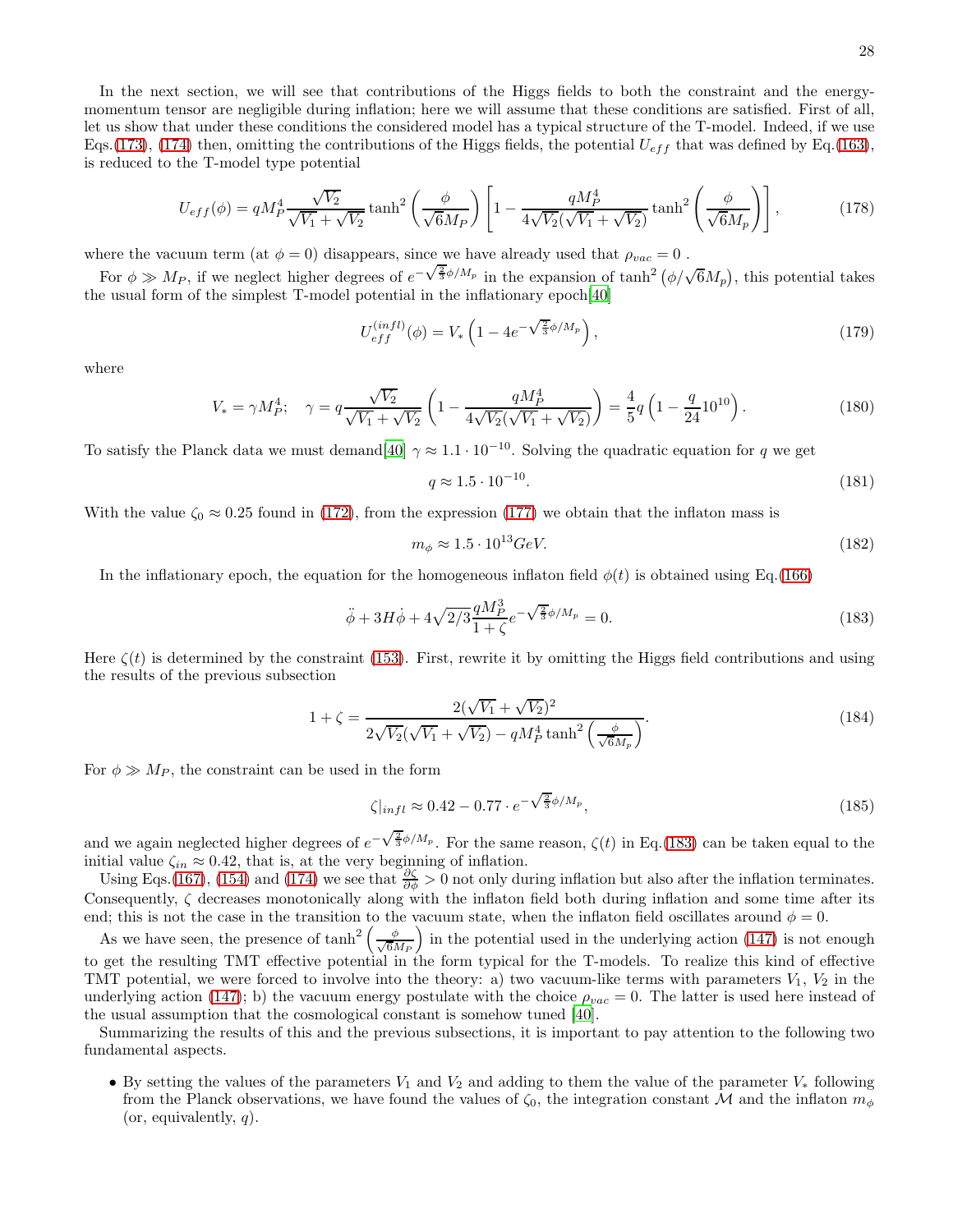• Having imposed the initial conditions for the chosen inflationary scenario, we found the value of  $\zeta$  at the very beginning of inflation:  $\zeta_{in} \approx 0.42$ . This appearance of a definite positive value of  $\zeta$  means that the orientation of the spacetime manifold is spontaneously fixed (see the related discussion in Secs.II.A and III.A). In the course of cosmological evolution,  $\zeta$  decreases from  $\zeta_{in}$  to the vacuum value  $\zeta_0 \approx 0.248$ , keeping positive value. Consequently, the sign of orientation of the space-time manifold, spontaneously fixed at the very beginning of cosmological evolution, remains unchanged until the end of evolution.

### VIII. COSMOLOGICAL EVOLUTION OF THE HIGGS FIELDS. TREE APPROXIMATION

### A. Inlationary and postinflationary stages

Let us analyze the cosmological evolution of the Higgs fields using the parameter values given by Eqs.[\(107\)](#page-17-2) and [\(148\)](#page-22-3). In an inflationary era, the non-minimal couplings of the Higgs fields with the curvature scalar have a significant impact. Therefore the appropriate action [\(149\)](#page-22-4) has to be added to the action [\(36\)](#page-8-0). Then, instead of Eqs.[\(40\)](#page-9-0) and [\(42\)](#page-9-1), we get the following equations for the homogeneous Higgs fields in the FRW universe

<span id="page-28-0"></span>
$$
\ddot{\Phi} + 3H\dot{\Phi} + \frac{1-b}{(1+\zeta)(\zeta+b)}\dot{\zeta}\dot{\Phi} + \left[\frac{2\lambda}{1+\zeta}|\Phi|^2 - \frac{1}{\zeta+b}\left(\frac{\zeta-b}{1+\zeta}m^2 + (\zeta+c)\xi\tilde{R}\right)\right]\Phi = 0,\tag{186}
$$

<span id="page-28-1"></span>
$$
\ddot{\Phi} + 3H\dot{\Phi} + \frac{1+b}{(1+\zeta)(\zeta-b)}\dot{\zeta}\dot{\Phi} + \left[\frac{2\lambda}{1+\zeta}|\dot{\Phi}|^2 - \frac{1}{\zeta-b}\left(\frac{\zeta+b}{1+\zeta}m^2 + (\zeta-c)\xi\tilde{R}\right)\right]\dot{\Phi} = 0,
$$
\n(187)

where  $R \equiv R(\tilde{g}_{\mu\nu})$  is the scalar curvature in the Einstein frame and H is the Hubble parameter; the dot means derivative with respect to cosmic time.

The appearance of a spontaneously fixed value  $\zeta = \zeta_{in}$  at the very beginning of inflation not only means that the orientation of the space-time manifold is spontaneously fixed, but also manifests itself in a spontaneous violation of the (mirror×parity) symmetry of the underlying MESM action [\(138\)](#page-20-0).

Moreover, together with the chosen value of b, Eq.[\(107\)](#page-17-2), we have  $b < \zeta_0 < \zeta_{in}$ . Then the ratio

$$
\frac{\zeta - b}{\zeta + b} > 0\tag{188}
$$

remains positive throughout the entire process of the evolution under study. Consequently, if the non-minimal coupling constant  $\xi$  were equal to zero, then the mass terms in the TMT (classical) effective Higgs potentials would have "wrong" signs in the entire process of cosmological evolution. As a result, nonzero minimum positions of TMT effective Higgs potentials would arise, that is, cosmological evolution would begin with the phase of the broken  $SU(2) \times U(1)$  gauge symmetry.

However, in order to provide the conditions for renormalizability of the model, we must take into account nonminimal couplings. To analyze and compare the behavior of the inflaton and Higgs fields at the very beginning of inflation, one could do this using the TMT effective potential  $U_{eff}(\phi, |\Phi|^2, |\check{\Phi}|^2)$ , which is present in the TMT effective energy-momentum tensor, Eq.[\(159\)](#page-24-4). But in order to avoid unnecessary complications, in Sec.VII.A, when calculating the TMT effective energy-momentum tensor, we neglected the contribution of the non-minimal coupling. This drawback can be easily overcome if we take into account that the information of interest to us about the curvature of the TMT effective potential  $U_{eff}(\phi, |\Phi|^2, |\check{\Phi}|^2)$  in the directions of the inflaton and Higgs fields can be obtained from the equations of these fields [\(183\)](#page-27-0), [\(186\)](#page-28-0), [\(187\)](#page-28-1). These equations contain the derivatives of the TMT effective potential in the corresponding directions. The presence of  $\zeta(t)$  in the derivatives of these effective potentials does not complicate the calculation of their curvature, since at the initial stage of inflation  $\zeta(t)$  remains constant with high accuracy.

As it was mentioned in the discussion paragraph after Eq.[\(152\)](#page-23-0), I assume that  $0 < \xi < 1$ . In the initial period of the T-model inflation, space-time can be described as de-Sitter space. Then  $\ddot{R} = -12H^2$  and  $H \approx 10^{13} GeV$ . Below, after discussing the various possibilities for the value of the parameter c, in item Stage 2, the final choice  $\zeta_0 < c < \zeta_0 + 0.006$ will be made. Estimating the value of m at the tree level using Eq.[\(109\)](#page-17-3) gives  $m \sim 10^8 GeV$ . Then, if  $\xi$  is not too small, the non-minimal couplings are able to provide positive effective squared mass terms in the TMT effective Higgs potentials not only from the very beginning of inflation, but even at later stages of evolution. Hence, during this entire period of evolution, the only minima of the TMT effective Higgs potentials will be  $\Phi = 0$  and  $\Phi = 0$  (at least at the tree level).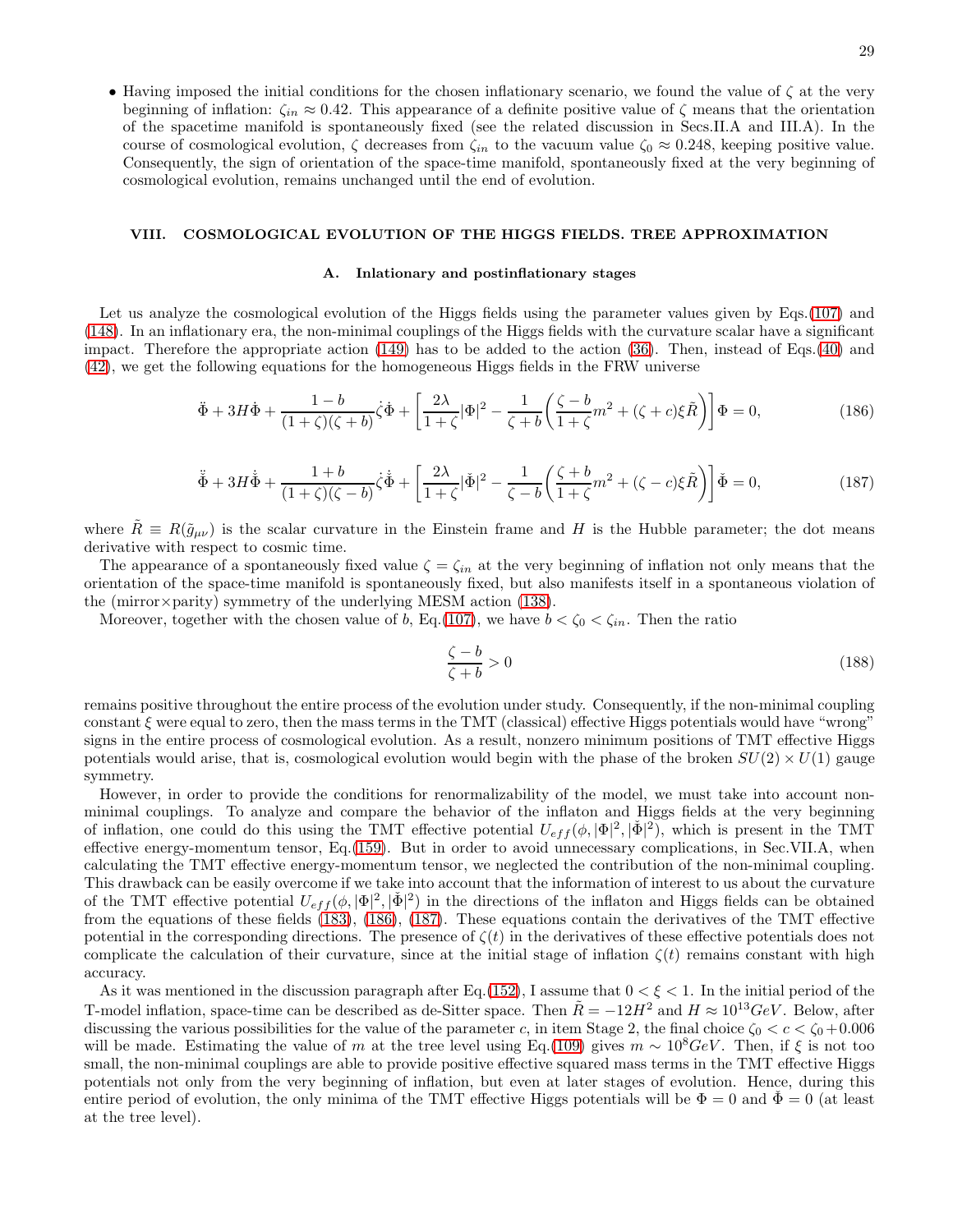It follows from Eqs.[\(186\)](#page-28-0) and [\(187\)](#page-28-1) that the curvatures of the TMT effective potentials both for the SM Higgs field and for the mirror Higgs field at the very beginning of inflation approximatly equal to  $12\xi(10^{13}GeV)^2$ . Curvature in the direction of inflaton is the curvature of the inflaton potential [\(179\)](#page-27-1), which is almost flat for  $\phi \gg M_P$ . Thus, we expect that at the very beginning of inflation, the Higgs fields roll down to their zero minima. Therefore, at the initial stage of the evolution of the Universe, the  $SU(2) \times U(1)$  gauge symmetry of the MESM remains unbroken. In this respect, the model resembles what takes place in the hybrid inflation model[\[48\]](#page-43-0), but in the model under study this is due to non-minimal couplings of the Higgs fields.

Phase transitions begin after the effective squared mass terms in Eqs.[\(186\)](#page-28-0) and [\(187\)](#page-28-1) cross zero, changing sign from positive to negative. The latter is due to the action of two factors: decreasing  $|R|$  and decreasing  $\zeta$ . The distinctions in the structures of the effective squared mass for  $\Phi$  and  $\tilde{\Phi}$  leads to an interesting phenomenon: *phase transitions of* the SM and the mirror Higgs fields start at different stages of the cosmological evolution. The factor  $(\zeta - c)$  in front of  $\xi R$  in Eq.[\(187\)](#page-28-1) can cause a phase transition when  $|R|$  is still relatively large. For example, depending on the selected value of the parameter c, this can happen at the last stage of inflation or after its end. Conversely, the presence of the factor  $(\zeta - b)$  in front of  $m^2$  in Eq.[\(186\)](#page-28-0) can affect so that the phase transition for the SM Higgs field will be possible only when  $|R|$  is very small. These second order phase transitions and their influence on cosmology deserve detailed study. In this paper I will limit myself to a preliminary qualitative analysis.

The novelty of the cosmological model proposed in this paper is mainly in the role played by the scalar  $\zeta(t)$ . In a sense, this is reminiscent of the role of temperature in a second-order phase transition in cosmological scenarios based on more standard theories. But, as we will see, there is a significant difference that leads to fundamentally new results.

The division of cosmological evolution into stages depending on the values of  $\zeta(t)$  turns out to be very informative. Here I offer a first attempt at implementing this idea by dividing the interval  $\zeta_0 \approx 0.248 \le \zeta(t) \le 0.42 \approx \zeta_{in}$  into five parts.

- Stage 1 is the primordial inflationary era, when the inflaton potential has the form [\(179\)](#page-27-1), and  $\zeta(\phi)$  is described by Eq.[\(185\)](#page-27-2). During an initial period when  $\phi \gtrsim 8M_P$ , the expantion of the Universe is governed mainly by the almost constant energy density  $V_*$ , and  $\zeta(t) \approx 0.42$  remains almost constant. In the interval  $4.5M_P \lesssim \phi \lesssim 8M_P$ , where the effect of the  $\phi$  dependent term becomes significant,  $\zeta(t)$  decreases from  $\zeta \approx 0.42$  to  $\zeta \approx 0.4$ .
- Stage 2 is the late inflationary era, when in the interval  $0.5M_P \lesssim \phi \lesssim 4.5M_P$  one should use the constraint in the form as in Eq.[\(184\)](#page-27-3). Accordingly,  $\zeta$  decreases from  $\zeta \approx 0.4$  to  $\zeta \approx \zeta_0 + 0.006$ . If one to select the value of the parameter c so that  $\zeta_0 + 0.006 < c < 0.4$ , then the phase transition for the mirror Higgs field  $\Phi$  will begin at stage 2. But I will continue the analysis, assuming the choice of c so that  $\zeta_0 < c < \zeta_0 + 0.006$ . In this case, the minima of the TMT effective Higgs potentials remain at  $\Phi = 0$  and  $\dot{\Phi} = 0$ , and therefore the gauge symmetry of MESM is not broken during the entire inflation process.
- Stage 3 is the epoch after the end of inflation in the interval  $0 < \phi \lesssim 0.5 M_P$ . In the case of zero vacuum energy density. the constraint [\(153\)](#page-23-3) reduces to the following

<span id="page-29-0"></span>
$$
1 + \zeta = \frac{2(\sqrt{V_1} + \sqrt{V_2})^2 + N_1(\varphi, \check{\varphi})}{2\sqrt{V_2}(\sqrt{V_1} + \sqrt{V_2}) - \frac{q}{6}M_P^2\phi^2 + N_2(\varphi, \check{\varphi})}.
$$
\n(189)

$$
N_1(\varphi, \check{\varphi}) = (1 + \zeta_0) \left[ (1 + \zeta_0)(1 + b) \frac{\lambda}{4} \check{\varphi}^4 - (1 - b) \frac{m^2}{2} \check{\varphi}^2 - (1 + \zeta_0)(1 - b) \frac{\lambda}{4} \varphi^4 + (1 + b) \frac{m^2}{2} \varphi^2 \right] \tag{190}
$$

$$
N_2(\varphi, \check{\varphi}) = (1 + \zeta_0) \left[ (1 + \zeta_0) \frac{\lambda}{4} \check{\varphi}^4 - \frac{m^2}{2} \check{\varphi}^2 - (1 + \zeta_0) \frac{\lambda}{4} \varphi^4 + \frac{m^2}{2} \varphi^2 + (1 + b) \frac{1}{2} \dot{\varphi}^2 - (1 - b) \frac{1}{2} \dot{\varphi}^2 \right],
$$
 (191)

where, in order to apply the constraint also at stage 4, the unitary gauge is used. It is easy to see that with the beginning of stage 3, that is, when  $\zeta \lesssim \zeta_0 + 0.006$ ,  $\zeta(t)$  continues to decrease. Indeed, using the values of the model parameters and the constraint [\(189\)](#page-29-0) (before the transition to the unitary gauge), we get

$$
\frac{d\zeta}{dt} \approx 1.2 \cdot 10^{-2} \frac{d}{dt} \left( \frac{\phi^2}{M_P^2} \right) + 1.3 \cdot 10^{-9} \frac{\lambda}{M_P^2} \frac{d|\check{\Phi}_m|^2}{dt},\tag{192}
$$

where the redefinition [\(49\)](#page-10-6) was used, and we neglected the contribution of the SM Higgs field, which is many orders of magnitude smaller than the contribution of the mirror Higgs field. Consequently, after the end of inflation, the decrease in  $\zeta(t)$  is still mainly governed by the decrease in the inflaton field.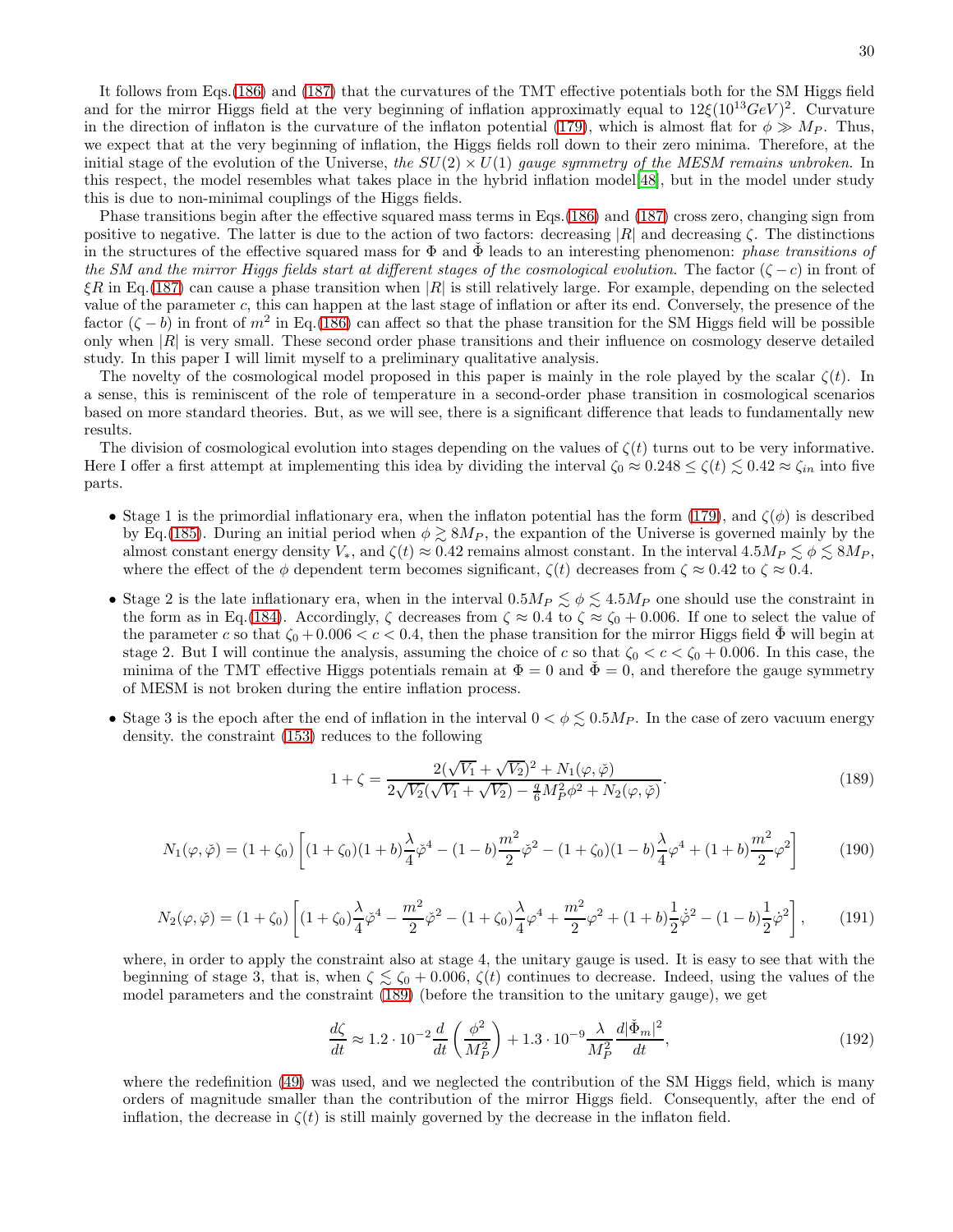Since  $\zeta(t)$  decreases from  $\zeta \approx \zeta_0 + 0.006$  to  $\zeta_0$ , it is convenient to represent it in the form

$$
\zeta(t) = \zeta_0 + \delta \zeta(t), \quad 0 < \delta \zeta(t) < 0.006. \tag{193}
$$

It turns out that, due to the smallness of  $\zeta_0-b=1.3\cdot10^{-12}$ , it is convenient to divide the study of the subsequent cosmological evolution into two stages: Stage 3 when  $\delta \zeta(t) > \zeta_0 - b$ , and Stage 4 when  $\delta \zeta(t) < \zeta_0 - b$ .

Choose the parameter c so that  $1.3 \cdot 10^{-12} < c - \zeta_0 < 0.006$ . At the moment  $t = t_1$  when  $\zeta(t_1) = \zeta_1$  and the scalar curvature  $\tilde{R}(t_1) = \tilde{R}_1$  satisfies the condition

$$
\frac{\zeta_1 + b}{1 + \zeta_1} m^2 + (\zeta_1 - c)\xi \tilde{R}_1 = 0,
$$
\n(194)

the phase transition for the mirror Higgs field starts. When the decreasing  $\zeta(t)$  reaches the value  $\zeta = c$ , the TMT effective potential of the mirror Higgs field acquires a minimum at

$$
|\check{\Phi}_m|_{min}^2(\zeta)|_{\zeta=c} = \frac{\zeta_0 - b c + + b}{c - b \zeta_0 + b} \cdot \frac{\check{v}^2}{2},\tag{195}
$$

where Eq.[\(47\)](#page-10-1) and the redefinition [\(48\)](#page-10-2) were used. After  $\zeta(t)$  becomes less than c, the non-minimal coupling term in Eq.[\(187\)](#page-28-1) changes sign and, therefore, additionally increases  $|\check{\Phi}_m|_{min}^2(\zeta)$ . To get an idea of how fast  $|\check{\Phi}_m|_{min}^2(\zeta)$ increases during the second order phase transition at stage 3, it is enough to make rough estimates, ignoring the contribution of the non-minimal coupling. For illustration, let us choose  $c = \zeta_0 + 0.005$  and compare the value of  $|\check{\Phi}_m|^2_{min}(c)$  with value  $|\check{\Phi}_m|^2_{min}(\zeta)$  at the moment close to the end of stage 3, say, at  $\zeta_{(end3)} = \zeta_0 + 1.3 \cdot 10^{-11}$ :

$$
|\check{\Phi}_m|_{min}^2(c) \approx 10^{-10} \cdot \frac{\check{v}^2}{2}; \qquad |\check{\Phi}_m|_{min}^2(\zeta_{(end3)}) \approx 0.1 \frac{\check{v}^2}{2}.
$$
 (196)

Therefore, during the second order phase transition at stage 3, the instantaneous equilibrium values of the mirror Higgs field can increase from  $\sim 10^{-5}$  $\check{v}$  to about  $\check{v}/3$ .

• At Stage 4, i.e. when

<span id="page-30-3"></span>
$$
0 < \delta \zeta < \zeta_0 - b = 1.3 \cdot 10^{-12},\tag{197}
$$

the phase transition for the SM Higgs field begins when

<span id="page-30-4"></span>
$$
\frac{\zeta - b}{(1 + \zeta)(\zeta + b)} m^2 + \frac{\zeta + c}{\zeta + b} \xi \tilde{R}
$$
\n(198)

changes sign from negative to positive. After the phase transition also occurs with the SM Higgs field, the smallness of  $\delta\zeta$  at stage 4 allows one to go to the unitary gauge, and we will use the definitions and notations of Sec.IV.B. Then Eqs.[\(186\)](#page-28-0) and [\(187\)](#page-28-1) are represented as follows

<span id="page-30-0"></span>
$$
\ddot{\varphi} + 3H\dot{\varphi} + \frac{1+b}{(\zeta+b)(1+\zeta)}\dot{\zeta}\dot{\varphi} + \frac{1+\zeta_0}{1+\zeta}\lambda\varphi^3 - \frac{\zeta-b}{(\zeta+b)(1+\zeta)}m^2\varphi = 0,
$$
\n(199)

<span id="page-30-1"></span>
$$
\ddot{\varphi} + 3H\dot{\varphi} + \frac{1-b}{(\zeta - b)(1+\zeta)}\dot{\zeta}\dot{\varphi} + \frac{1+\zeta_0}{1+\zeta}\lambda\dot{\varphi}^3 - \frac{\zeta+b}{(\zeta-b)(1+\zeta)}m^2\dot{\varphi} = 0.
$$
 (200)

The smallness of  $\delta\zeta$  at stage 4 also means that the classical fields  $\varphi(t)$  and  $\varphi(t)$  are very close to their VEV's, and it is convenient to describe them in terms of their time-dependent deviations from  $v$  and  $\check{v}$ , respectively:

<span id="page-30-2"></span>
$$
\varphi(t) = v + \delta\varphi(t), \qquad |\delta\varphi(t)| < v; \qquad \check{\varphi}(t) = \check{v} + \delta\check{\varphi}(t), \qquad |\delta\check{\varphi}(t)| < \check{v}, \tag{201}
$$

This representation for  $\varphi(t)$  is true only after the phase transition also occurs with the SM Higgs field. The type of functions  $\delta\varphi(t)$  and  $\delta\varphi(t)$  is very important for understanding how the process of approaching a vacuum occurs. Unlike stage 3, asymptotic solutions of Eqs.[\(199\)](#page-30-0) and [\(200\)](#page-30-1) can be found analytically (see below Subsec.B).

• Stage 5, at which the cosmological evolution of the inflaton and classical Higgs fields is complete, the inflaton is in the vacuum state  $\phi \equiv 0$ , and the Higgs fields are represented as in Eq.[\(50\)](#page-10-0). In Subsec. D we will return to studying stage 5.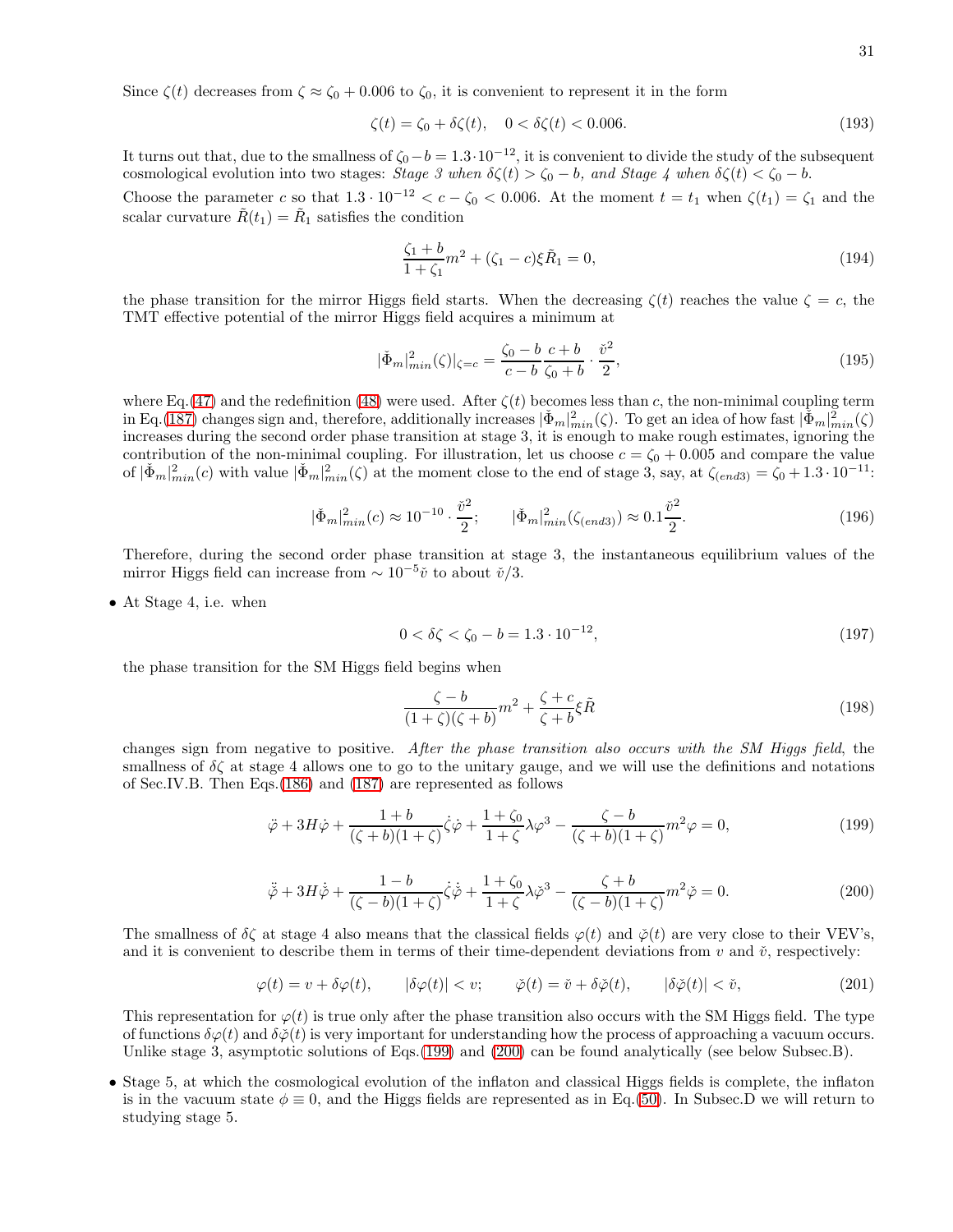### B. Stage 4. A new type of transition to the vacuum state. Preliminary consideration

Using the representation [\(201\)](#page-30-2) for the Higgs fields we get an expansion of the constraint [\(189\)](#page-29-0) to the first degree in  $\phi^2(t)$ ,  $\delta\check{\varphi}(t)$  and  $\delta\varphi(t)$ 

<span id="page-31-0"></span>
$$
\delta\zeta(t) \approx 2.4 \cdot 10^{-2} \frac{\phi^2(t)}{M_P^2} + 4.8 \cdot 10^{-9} \lambda \frac{\delta\check{\varphi}(t)}{\check{v}},\tag{202}
$$

The term with  $\delta\varphi/v$  (which could appear after the phase transition for  $\varphi$ ) was omitted because the coefficient before it is 35 orders of magnitude less than that before  $\delta\phi/\tilde{v}$ . It also used the value of the parameter q found in Eq.[\(181\)](#page-27-4). Recall that in the constraint [\(189\)](#page-29-0) and, therefore, in [\(202\)](#page-31-0), we used the value of the integration constant  $M$  determined by Eq.[\(173\)](#page-26-0), which means that we consider the case of zero vacuum energy density.

In stage 4, Eq.[\(166\)](#page-24-0) for the inflaton can be represented by Eq.[\(176\)](#page-26-4), since the corrections caused by the deviation of  $\zeta$  from  $\zeta_0$  lead to higher powers of  $\phi^2$ , which, as usual, we will not take into account. Expanding the TMT effective potential, Eq.[\(161\)](#page-24-1)-[\(163\)](#page-24-2)), near the zero energy vacuum to the first degrees of  $\phi^2$  and deviations of the Higgs fields from their VEV's, we get

<span id="page-31-5"></span>
$$
U_{eff}|_{\text{(near vac)}} = \frac{1}{2} m_{\phi}^2 M_P^2 \left( \frac{\phi^2}{M_P^2} + 1.9 \cdot 10^{-7} \lambda \frac{\delta \check{\varphi}(t)}{\check{v}} \right) \tag{203}
$$

where the contribution of the SM Higgs can again be neglected. As we will see below, despite the small factors before  $\delta\phi(t)/\tilde{v}$ , the second terms in  $\delta\zeta(t)$  and  $U_{eff}|_{(\text{near vac})}$  can become dominant over the inflaton contributions when  $m_{\phi}t \gg 10^5$ . This effect requires special research, which will be carried out elsewhere. However, near the vacuum, but before the second term becomes dominant, solving the system of Einstein's equations and Eq.[\(176\)](#page-26-4) for the homogeneous inflaton field leads to the following well-known asymptotic regime

<span id="page-31-1"></span>
$$
\phi(t) = \tilde{\phi}(t)\sin(m_{\phi}t); \qquad \tilde{\phi}(t) = \sqrt{\frac{8}{3}}\frac{M_P}{m_{\phi}t}.
$$
\n(204)

From Eqs.[\(202\)](#page-31-0) and [\(204\)](#page-31-1) it follows that in the course of damped oscillations of the inflaton field around zero,  $\zeta(t) = \zeta_0 + \delta \zeta(t)$  approaches  $\zeta_0$  according to

<span id="page-31-2"></span>
$$
\delta\zeta(t) \approx \frac{3.2 \cdot 10^{-2}}{(m_{\phi}t)^2} \left[1 - \cos(2m_{\phi}t)\right],
$$
\n(205)

that is the approach of  $\zeta(t)$  to  $\zeta_0$  occurs as a superposition of monotonic displacement and damped oscillations around these instantaneous values. The upper constraint on  $\zeta$  in stage 4, Eq.[\(197\)](#page-30-3), is satisfied when  $m_{\phi}t > 2 \cdot 10^5$ .

Studying the process of transition to vacuum, in this paper I restrict myself to a preliminary consideration sufficient to demonstrate its inherent properties that qualitatively distinguish it from the generally accepted idea of how the transition to vacuum should occur.

### 1. Asymptotic solution for the mirror Higgs field

Leaving aside the very important issue of preheating let us start with the equation for the mirror Higgs field [\(200\)](#page-30-1) in the stage 4. Using the linear in  $\delta \zeta$  expansion in Eq.[\(200\)](#page-30-1), we obtain the following equation for the *classical*  $\delta \phi(t)$ 

<span id="page-31-3"></span>
$$
\frac{d^2(\delta\check{\varphi})}{dt^2} + \frac{2}{t}\frac{d(\delta\check{\varphi})}{dt} + 2\lambda\check{v}^2\delta\check{\varphi} + \frac{\lambda\check{v}^3}{\zeta_0 - b}\delta\zeta = 0,
$$
\n(206)

which describes the cosmological evolution of the mirror Higgs field  $\phi(t) = \dot{v} + \delta\phi(t)$  before it reaches its VEV  $\dot{v}$ . Since we are interested in the transition to the vacuum in the asymptotic regime, we can simplify the solution by neglecting terms that decay faster than  $\sim t^{-2}$ . This is why the term proportional to  $\zeta\phi$  has been omitted. Consider a regime when the inflaton contribution dominates in  $\delta \zeta(t)$  and  $U_{eff}|_{(near\, vac)}$ . The interval of  $\zeta$  corresponding to the condition  $\delta\zeta(t) < \zeta_0 - b \approx 10^{-12}$  is realized when  $m_\phi t \gtrapprox 10^5$ . Substitution of  $\delta\zeta(t)$  from Eq.[\(205\)](#page-31-2) into Eq.[\(206\)](#page-31-3) results in the interaction of the inflaton with the Higgs mirror field, which was absent in the underlying action. The corresponding term in the TMT effective Lagrangian near vacuum has the form

<span id="page-31-4"></span>
$$
L_{\phi^2 \ddot{\phi}}^{(eff)} \approx -\frac{2.5 \cdot 10^{-2}}{\zeta_0 - b} \lambda \ddot{v}^3 \frac{\phi^2}{M_P^2} (\ddot{\phi} - \ddot{v}) = -2.5 \cdot 10^{10} \frac{1 - \cos(2m_\phi t)}{(m_\phi t)^2} \lambda \ddot{v}^3 (\ddot{\phi} - \ddot{v}),\tag{207}
$$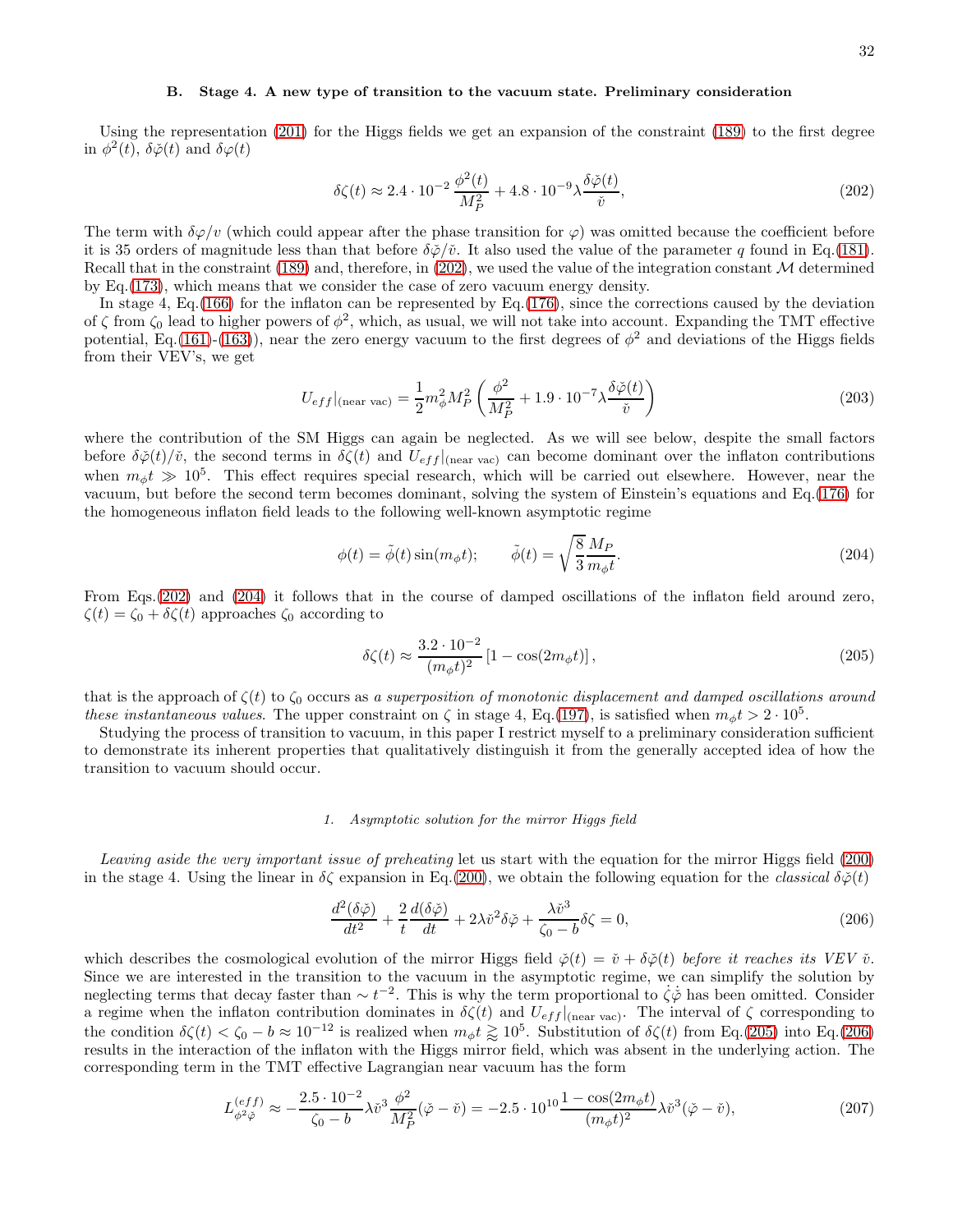which is linear in  $\check{\varphi}-\check{v}$ . It is very important to note here the difference between the structure of this interaction and the interaction of the inflaton with a scalar field  $\varphi$  of the type  $\sim \phi^2 \varphi^2$ , which is usually introduced into the Lagrangian to obtain a mechanism for preheating the Universe[\[49\]](#page-43-1). This difference is the reason for the discovered and described below a new way of transition of the mirror Higgs field to the vacuum state. Below we will see that a similar effect also takes place for the SM Higgs field. And this is the key point that will allow us to formulate a new concept of vacuum.

Using Eq.  $(202)$ , we reduce Eq.  $(206)$  to the following

$$
\frac{d^2(\delta\check{\varphi})}{dt^2} + \frac{2}{t}\frac{d(\delta\check{\varphi})}{dt} + m_h^2 \left[ \delta\check{\varphi} + k_1 \cdot \frac{\check{v}}{(m_\phi t)^2} \right] = 2.5 \cdot 10^{10} \lambda \check{v}^3 \frac{\cos(2m_\phi t)}{(m_\phi t)^2},\tag{208}
$$

where  $m_{\tilde{h}}$  is the mass of the mirror Higgs boson (see below, Eq.[\(222\)](#page-35-0)) and

$$
k_1 = \frac{1.25 \cdot 10^{10}}{1 + 1.9 \cdot 10^3 \lambda} \tag{209}
$$

The equation shows that due to the linearity of the interaction [\(207\)](#page-31-4) in  $\phi$ , the transition of the Higgs mirror field to the vacuum state occurs in a very unusual way: the values of  $\delta\phi(t)$  shift over time due to the second term in parentheses, and forced oscillations around these instantaneous values caused by the inflaton are superimposed. Using the notations

$$
k_2 = \frac{2.5 \cdot 10^{10} \tilde{v}^2}{m_{\phi}^2} \approx 1.1 \cdot 10^{12}, \quad \tilde{\omega}_0^2 = \frac{m_{\tilde{h}}^2}{m_{\phi}^2} \tag{210}
$$

and neglecting terms that decrease faster than  $t^{-2}$ , the general solution for  $\phi(t) = \tilde{v} + \delta\phi(t)$  looks as follows:

<span id="page-32-0"></span>
$$
\check{\varphi}(t) = \check{v} \left[ 1 + \frac{\check{a}}{m_{\check{h}} t} \cos(m_{\check{h}} t + \check{\alpha}) - \frac{1}{(m_{\phi} t)^2} \left( k_1 - \lambda k_2 \frac{\cos(2m_{\phi} t + \check{\beta})}{\sqrt{(\check{\omega}_0^2 - 4)^2 + \frac{16}{(m_{\phi} t)^2}}} \right) \right],
$$
\n(211)

where

<span id="page-32-1"></span>
$$
\tan \check{\beta} = \frac{4}{(\check{\omega}_0^2 - 4)m_\phi t}.\tag{212}
$$

Estimates in the tree approximation give  $\tilde{\omega}_0^2 \approx 2.8 \cdot 10^3$  and  $k_1 \approx 5 \cdot 10^7$ . Note that  $\tilde{\beta} \approx 0$ . The second term in [\(211\)](#page-32-0) is the solution to the homogeneous equation (that is, in the absence of the inflaton contribution). The integration constants  $\check{a}$  and  $\check{\alpha}$  could be determined by matching if we knew  $\check{\varphi}(t)$  and  $\check{\varphi}(t)$  at the very end of stage 3. It can be expected that the amplitude of these free oscillations with friction caused by the expansion of the Universe should be sufficiently small so that in the interval  $10^5 \lesssim m_\phi t \lesssim 10^{10}$ , the inflaton-governed behavior of  $\delta\phi$  is dominant. Nevertheless, due to the dependence  $\sim (m_{\tilde{h}}t)^{-1}$ , for sufficiently large t this term becomes dominant in  $\delta\phi$ , and contributions of  $\frac{\delta \phi(t)}{\delta}$  in  $\delta \zeta$  and  $U_{eff}|_{(near\ vac)}$  also become dominant. In this paper, I will not study these processes, since the results obtained are sufficient for the first qualitative conclusion: the classical mirror Higgs field approaches its VEV  $\check{v}$  so that the monotonic increase of  $\check{v}(1 - \frac{k_1}{(m_\phi t)^2})$  is accompanied by damping oscillations around these instantaneous values.

#### 2. Preliminary consideration of the evolution of the SM Higgs field at stage  $\lambda$

In the regime described by Eqs.[\(203\)](#page-31-5), [\(204\)](#page-31-1) and discussed in the paragraph involving these equations, the energy density can be found as  $\rho \approx \frac{1}{2}\phi^2 + \frac{1}{2}m_\phi^2\phi^2$ . Then the expression [\(198\)](#page-30-4), the change in sign of which causes the beginning of the phase transition, is reduced to the following

$$
\frac{1}{2}m_h^2 - \frac{4}{3}\xi m_\phi^2 \frac{1}{(m_\phi t)^2},\tag{213}
$$

where Eqs.[\(108\)](#page-17-0) and [\(109\)](#page-17-3) were used; it was taken into account that the parameter c is chosen such that  $c \approx \zeta_0$ , and at stage  $4\zeta = \zeta_0 + \delta\zeta$  and  $\delta\zeta < 1.3 \cdot 10^{-12}$ . Therefore, the phase transition for the SM Higgs field occurs when  $m_{\phi}t \geq 2\sqrt{\xi} \cdot 10^{11}$ . The solution of Eq.[\(186\)](#page-28-0) in stage 4 before and immediately after the phase transition is of particular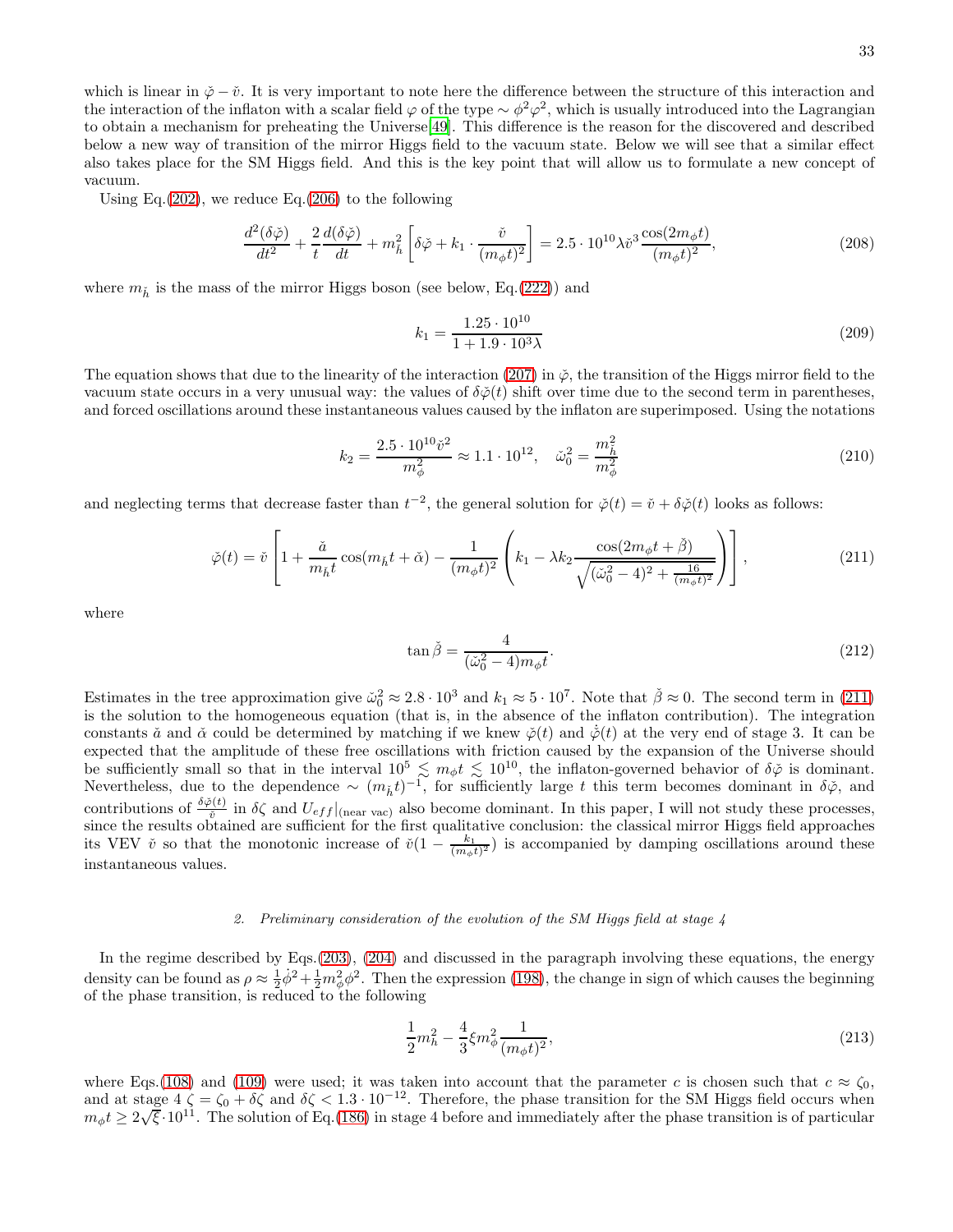interest, since it can include the oscillation mode responsible for production of SM particles. The study of this issue is beyond the scope of this paper.

Turn now to the solution of Eq.[\(199\)](#page-30-0) for the SM Higgs field in stage 4 after the phase transition in an asymptotic regime when  $m_{\phi} t \gg \sqrt{\xi} \cdot 10^{11}$ . In this case we can use the representation [\(201\)](#page-30-2) for  $\varphi(t)$ . Acting in a similar way to what we did when studying the asymptotic solution for the mirror Higgs field, we note that the substitution of  $\delta\zeta(t)$ into the expansion of Eq.[\(199\)](#page-30-0) near the vacuum not only leads to the interaction of the inflaton with the SM Higgs field (of the form  $\phi^2\varphi$ ), but also an interaction arises between the SM and the mirror classical Higgs fields of the form  $\sim \varphi \check{\varphi}$ . Therefore, the behavior of the SM Higgs field can be influenced not only by the inflaton, but also by the mirror Higgs field. Using Eqs.  $(201)$ ,  $(202)$ ,  $(204)$  and  $(211)$ , we arrive at the equation

$$
\frac{d^2(\delta\varphi)}{dt^2} + \frac{2}{t} \frac{d(\delta\varphi)}{dt} + m_h^2 \left[ \delta\varphi - v \frac{(1.25 - 9\lambda) \cdot 10^{10}}{(m_\phi t)^2} \right]
$$
\n
$$
= -m_h^2 v \left[ (1.25 \cdot 10^{10} - 6.2 \cdot 10^{12} \lambda) \frac{\cos(2m_\phi t)}{(m_\phi t)^2} + 1.8 \cdot 10^3 \lambda \tilde{\alpha} \frac{\cos(m_\phi t + \tilde{\alpha})}{m_\phi t} \right],
$$
\n(214)

Again neglecting terms decreasing faster than  $t^{-2}$ , the general solution of this equation reads

<span id="page-33-0"></span>
$$
\varphi(t) = v \left( 1 + \frac{a}{m_h t} \cos(m_h t + \alpha) + F(t) \right) \tag{215}
$$

<span id="page-33-1"></span>
$$
F(t) = \frac{0.9 \cdot 10^9}{(m_{\phi}t)^2} + \frac{5.3 \cdot 10^{-10}}{(m_{\phi}t)^2} \lambda \frac{\cos(2m_{\phi}t + \beta)}{\sqrt{(\omega_0^2 - 4)^2 + \frac{16}{(m_{\phi}t)^2}}} + 1.2 \cdot 10^{-19} \frac{\check{a}}{m_{\check{h}}t} \lambda \frac{\cos(m_{\check{h}}t + \check{\alpha})}{\check{\omega}_0 \sqrt{\check{\omega}_0^2 + \frac{4}{(m_{\phi}t)^2}}},
$$
(216)

where

$$
\omega_0^2 = \frac{m_h^2}{m_\phi^2} \approx 6.9 \cdot 10^{-23}; \quad \tan \beta = \frac{4}{(\omega_0^2 - 4)m_\phi t} \approx -\frac{1}{m_\phi t},\tag{217}
$$

and used the estimates in the tree approximation similar to those we did after Eq.[\(212\)](#page-32-1). The integration constants  $a$ and  $\alpha$  could be determined by matching if we knew  $\varphi(t)$  and  $\dot{\varphi}(t)$  immediately after the phase transition. For now, one can formulate the second qualitative conclusion: the classical SM Higgs field approaches its VEV  $v$  so that the monotonic decrease of  $v[1 + 0.9 \cdot 10^9 (m_{\phi}t)^{-2}]$  is accompanied by damping oscillations around these instantaneous values.

To better understand why the results obtained are fundamentally new, it is worth recalling that usually the transition of the SM Higgs field to the vacuum state occurs in the form of oscillations of the Higgs field around its VEV. The solutions obtained show that in the considered model the transition of the Higgs fields to their VEV's occurs in a radically different way. As was formulated in the two above qualitative conclusions, the solutions for both the SM Higgs field and the mirror Higgs field asymptotically approach their VEV's in the regime of composition of monotonic displacements of their instantaneous values and oscillations around these instantaneous values. Apparently, it is worth emphasizing once again that the described evolution at stage 4 occurs before the Higgs fields reach their VEV's.

# C. Vacuum: a new concept consistent with general physical principles and avoiding the cosmological constant problem

As we begin to analyze the implications of the results formulated in the last paragraph of the previous subsection, we must take into account that the values of  $\zeta_0$  and M were obtained in Sec.VIII.B.1 using the vacuum energy postulate. In the studied model, the vacuum energy postulate implies that the following conditions are fulfilled in the vacuum state: 1) the inflaton and Higgs fields have values at the minima of their TMT effective potentials; 2) the vacuum value of the scalar  $\zeta$  satisfies the constraint; 3) the value of the vacuum energy density is selected based on some additional requirement not contained in the model. As we found out earlier, the implementation of these three items allows us to find the value of the integration constant M, the value of the scalar  $\zeta = \zeta_0$  and the values of the classical Higgs fields in the vacuum. For the sake of simplicity, in Sec.VII.B.1, the zero value of the vacuum energy density is chosen. Any other choice is also possible which will naturally lead to different physical results. For example, if the vacuum energy density is chosen to be non-zero, but tiny  $\Lambda_0$ , as in the current cosmological epoch, then Eq.[\(169\)](#page-25-0) is modified. In this case we again use Eq.[\(161\)](#page-24-1) but instead of equating  $V_2 - B/(1+\zeta)^2$  to zero, we must equate it to  $\Lambda_0$ . Of course, this leads to corresponding tiny changes in the values of  $\zeta_0$  and M.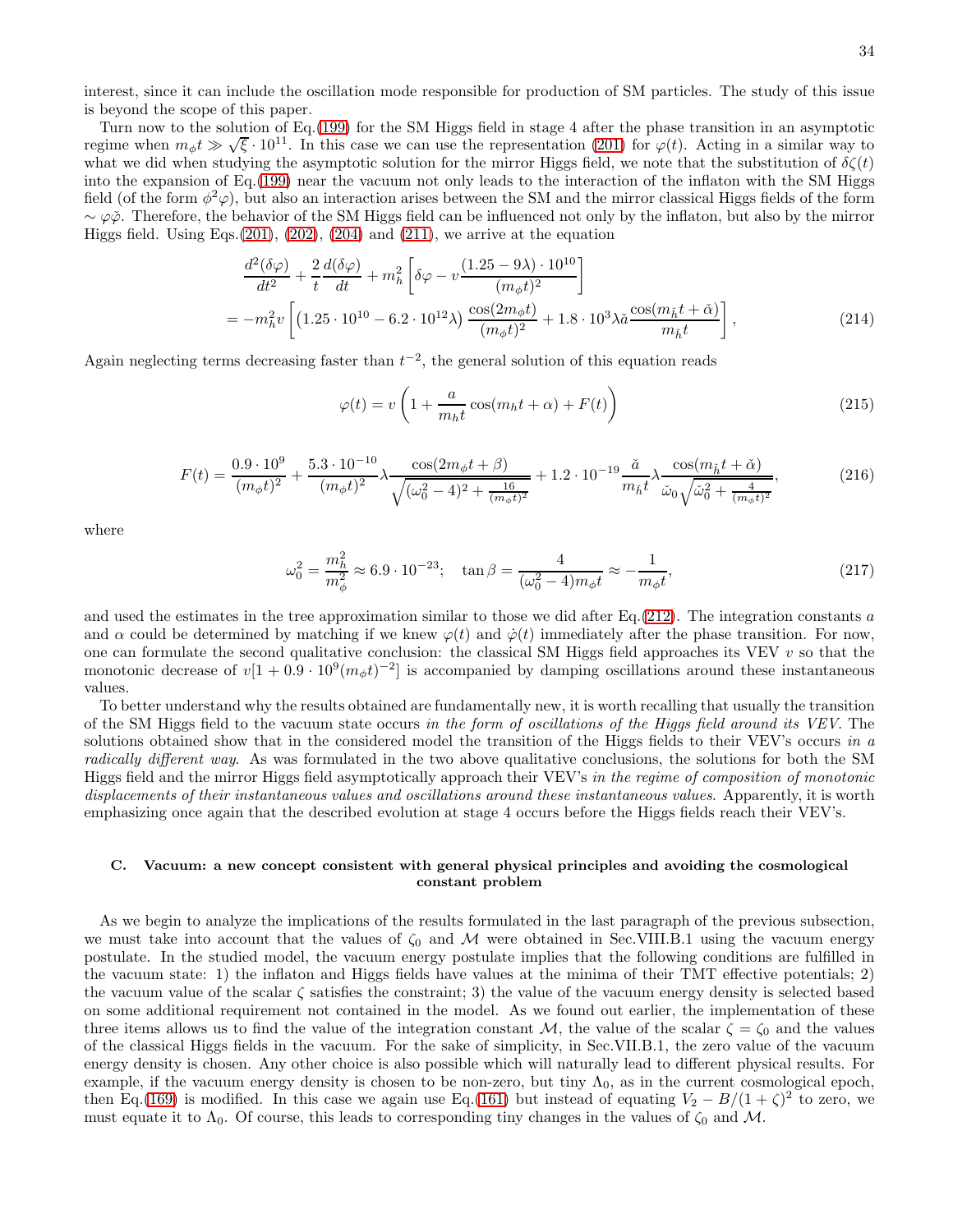35

In the light of finding the previously unknown behavior of the Higgs fields at the stage 4 of cosmological evolution, it becomes possible to understand what physical meaning has an additional requirement imposed on the value of the vacuum energy density. Asymptotic solutions to the Higgs field equations allow us to find out how the oscillation amplitudes of the classical Higgs fields (around their instanteneous monotonically shifting values) decrease due to the expansion of the universe. But we left aside the fact that the oscillatory regime of transition to a vacuum is usually accompanied by particle production, and thus the energy of scalar fields is converted into energy of matter and heats up the Universe. In the case of studied MESM, oscillations of the classical Higgs fields at stage 4 of cosmological evolution obviously cause oscillations of the effective masses of both SM fermions and mirror fermions with a frequency equal to the inflaton mass, or with frequencies that can be equal to the masses of the Higgs bosons. Investigation of the efficiency of these and other possible preheating mechanisms (such as e.g. in Refs.[50]-[\[52\]](#page-43-2)) is beyond the scope of this paper. But if effective mechanisms for preheating/reheating exist, then besides the friction caused by the expansion of the Universe, the energy of the classical Higgs fields will also decrease due to a production of matter particles. Monotonic displacements of the classical Higgs fields continue until all the energy of the inflaton and Higgs fields is converted into the energy of the expanded Universe filled with matter. The corresponding final states of the classical Higgs fields are their VEV's. Therefore, vacuum is realized as the limiting state of the inflaton and classical Higgs fields, in which the energy stored in them becomes minimal, providing the maximum possible contribution of these fields to the increase in the entropy of the Universe (by the time the vacuum is reached). In this context, the vacuum energy postulate appears to be quite justified: in the course of the described continuous process, the system of scalar fields selects and stops in that state (from the continuous set of their instanteneous equilibrium values) which is most probable from the point of view of general physical principles.

Based on what we explained in Sec.VII.B.1, it is very important to emphasize once again that in the model under study, there is no need to fine-tune the parameters to implement the vacuum energy postulate. Thus, it is possible to circumvent the cosmological constant problem.

Let us return to the previously noted analogy between the temperature of the universe and the scalar  $\zeta(x)$  from the point of view of their role in the second order phase transitions. Due to the constraint, the value of the scalar  $\zeta(x)$  is the function of the inflaton and the Higgs fields at the same space-time point x. Therefore, in contrast to the temperature,  $\zeta(x)$  reacts to any fluctuation of the inflaton  $\phi(x)$  and Higgs fields  $\varphi(x)$  and  $\phi(x)$  with a corresponding fluctuation  $\delta\zeta(x)$ . Thus, the decreasing scalar  $\zeta(t)$ , reacting to the oscillations of the inflaton and Higgs fields, acquires an oscillating addition, which is a function of these fields. Since the field equations contain  $\zeta$ , the feedback appears in the form of interactions that are not present in the underlying action. In particular, one of the results of this effect is the emergence of interactions of the Higgs fields with the inflaton field (like in Eq.[\(207\)](#page-31-4) for  $\phi^2 \phi$  and similar for  $\phi^2 \phi$ coupling), which provide the possibility of the new concept of vacuum formulated above.

I should note that within the framework of the presented model, there are doubts that oscillations of the classical SM Higgs field with a very small amplitude at Stage 4, as in Eqs.[\(215\)](#page-33-0), [\(216\)](#page-33-1), can be effective for the production of the SM Higgs bosons. It is also not obvious whether the mass oscillations of SM fermions caused by these oscillations of the classical SM Higgs field can lead to efficient production of the SM fermions at Stage 4. In any case, the proposed concept of a vacuum can be acceptable only if it is possible to build a model that ensures efficient preheating of the Universe.

### D. Stage 5. Masses and mixing of the SM and mirror Higgs bosons in Minkowski space

Let us continue with stage 5, which we have already begun to study in Sec.IV.B (see Eqs.[\(50\)](#page-10-0)-[\(54\)](#page-10-4)). The constraint in stage 5 can be obtained from Eq.[\(189\)](#page-29-0) by setting  $\phi \equiv 0$  and using the representations  $\varphi = v + h$ ,  $\check{\varphi} = \check{v} + h$  instead of  $\varphi(t)$ ,  $\varphi(t)$ . Then for  $\delta\zeta(h, h)$  introduced in Eq.[\(52\)](#page-10-7) we get the following linear expansion in quantum Higgs fields  $h$  and  $h$ 

<span id="page-34-1"></span>
$$
\delta\zeta(h,\check{h}) = \frac{2(1+\zeta_0)^2}{\sqrt{V_2}(\sqrt{V_1} + \sqrt{V_2})} \left[1 + b - \frac{(\sqrt{V_1} + \sqrt{V_2})^2}{2\sqrt{V_2}(\sqrt{V_1} + \sqrt{V_2})}\right] \left(\lambda \check{v}^3 \check{h} + \frac{\zeta_0 + b}{\zeta_0 - b} \lambda v^3 h\right)
$$
  

$$
\approx \frac{1.6 \cdot 10^9 \lambda}{M_P^4} \left(\check{v}^3 \check{h} + \frac{\zeta_0 + b}{\zeta_0 - b} v^3 h\right),
$$
 (218)

where, again, as in stage 4, considering the case of zero vacuum energy density.

We can now find some important properties of the Higgs fields in Minkowski space. Inserting the found dependence of  $\delta \zeta$  on h and h into Eqs.[\(53\)](#page-10-3) and [\(54\)](#page-10-4), we obtain

<span id="page-34-0"></span>
$$
\frac{\partial V_{eff}(h;\zeta_0)}{\partial h} = 2\lambda v^2 \left(1 - 1.5 \cdot 10^{-55} \lambda\right) h + \lambda (3v h^2 + h^3) - \Delta_{mix} \cdot \lambda^2 v \check{v} h,\tag{219}
$$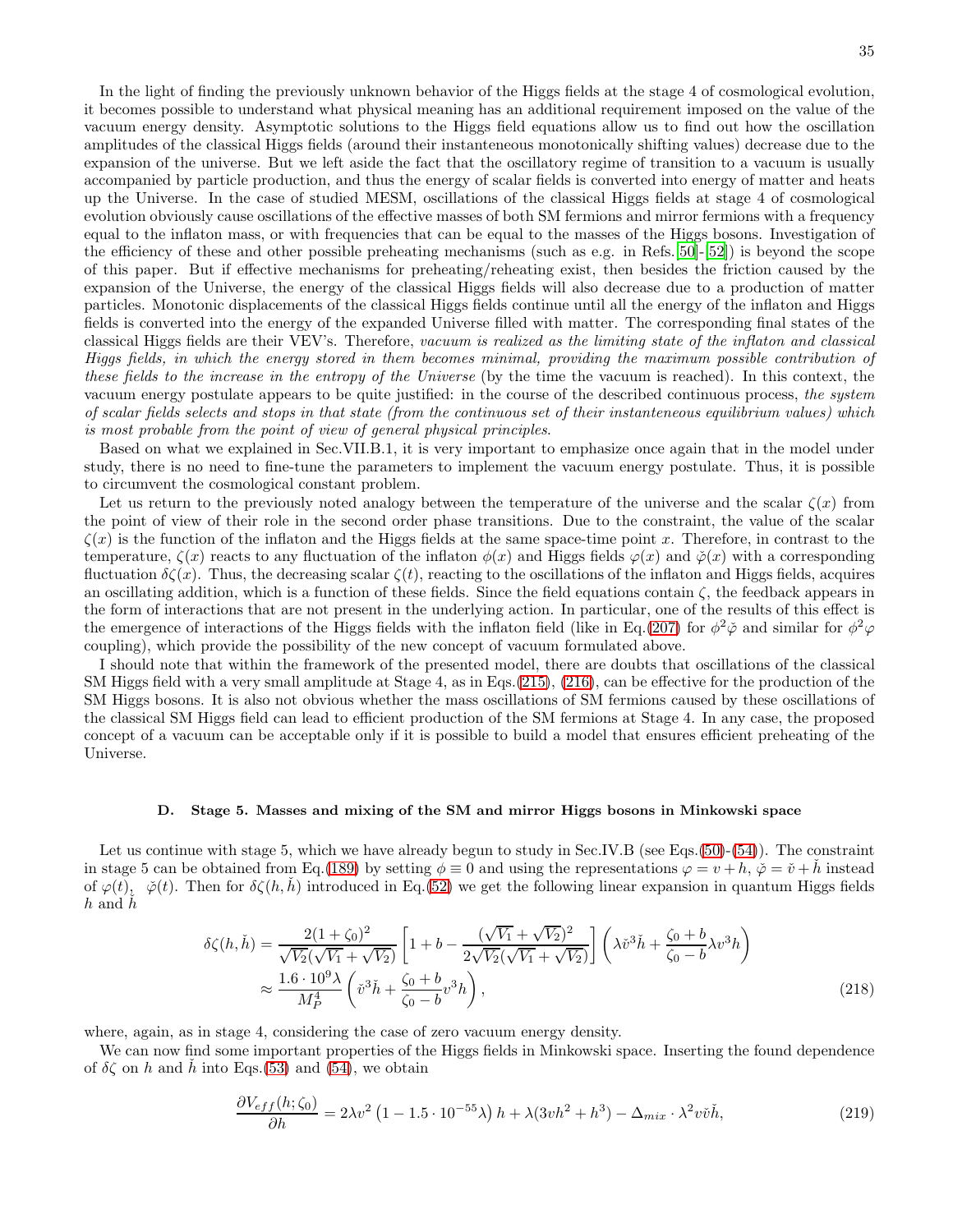<span id="page-35-1"></span>
$$
\frac{\partial V_{eff}(\check{h};\zeta_0)}{\partial \check{h}} = 2\lambda \check{v}^2 \left(1 + 1.9 \cdot 10^3 \lambda\right) \check{h} + \lambda (3\check{v}\check{h}^2 + \check{h}^3) + \frac{\zeta_0 + b}{\zeta_0 - b} \Delta_{mix} \cdot \lambda^2 v \check{v} h. \tag{220}
$$

$$
\Delta_{mix} = \frac{(1+\zeta_0)^2}{\zeta_0 - b} 10^9 \frac{v^2 \tilde{v}^2}{M_P^4} \approx 2.2 \cdot 10^{-20},\tag{221}
$$

As seen, the squared mass of the SM Higgs field has a negligible correction compared to the standard expression  $2\lambda v^2$ . However, the mass  $m_{\tilde{h}}$  of the mirror Higgs boson acquires an addition that can be significant

<span id="page-35-0"></span>
$$
m_{\tilde{h}}^2 = 2\lambda \tilde{v}^2 \left( 1 + 1.9 \cdot 10^3 \lambda \right) \tag{222}
$$

Let us consider this issue at the tree approximation where  $\lambda$  is the same in the SM and in the mirror world. From Eq.[\(220\)](#page-35-1), using the known values of v,  $m_h$  and the predicted VEV  $\check{v} = 10^{14}GeV$  we obtain  $m_{\check{h}} \approx 7.9 \cdot 10^{14}GeV$ , which is 53 times greater than the inflaton mass predicted by Eq.[\(182\)](#page-27-5). Although not directly related to the model under study, it is interesting to note that, as shown in paper[\[49\]](#page-43-1), the production of superheavy particles with mass  $M$  can be efficient during preheating if  $M \gg m_{\phi}$ . However, if quantum corrections are taken into account, then these estimates may turn out to be incorrect, since there is no reason for the effective values of  $\lambda$  in the SM and in the mirror world to remain equal.

Here I have limited myself to only linear in h and h contributions arising from  $\delta\zeta(h, h)$  in the derivatives of the TMT effective potentials, that is to quadratic contributions in the TMT effective potentials. Keeping the quadratic terms in the expansion of  $\delta\zeta(h,\check{h})$ , we can get changes in the trilinear self couplings  $\lambda_3 h^3$  and  $\check{\lambda}_3 h^3$  in the TMT potentials. The corresponding correction in  $\lambda_3$  as compared with the SM value at the tree level  $\lambda_3^{SM} = \lambda v$  turns out to be much less than the correction that we observed in  $m_h^2$  (see the first term on the right side of Eq.[\(219\)](#page-34-0)). Therefore, they cannot serve as a beyond SM indication [53]. The correction in  $\lambda_3$  may be significant, but not observable.

The terms with  $\Delta_{mix}$  in Eqs.[\(219\)](#page-34-0) and [\(220\)](#page-35-1) describe the effect of mixing h and h resulting from SB of the MESM symmetries. Finding the appropriate effective mixing potential using these terms turns out to be difficult due to the appearance of additional multipliers when performing the TMT procedure. A more direct and controllable method consists in the expansion in powers of h and h of the effective TMT potential [\(163\)](#page-24-2) near the vacuum with zero energy density. Then one can see that the effective TMT potential contains the following term describing the interaction between  $h$  and  $h$ :

$$
U_{h\check{h}}^{(eff)} = 4\frac{(1+b)(\zeta_0+b)}{1+\zeta_0} \Delta_{mix} \cdot \lambda^2 v \check{v} h \check{h} \approx 4 \cdot 10^{-20} \lambda^2 v \check{v} h \check{h}.
$$
 (223)

Despite the weakness of the described effect, the very fact of its occurrence is of fundamental importance. First, it demonstrates the special role that the constraint and the scalar  $\zeta$  play in the theory. Due to the constraint, quantum fluctuations h and h of the Higgs fields lead to fluctuations of the scalar  $\zeta$ , expressed in terms of h and h, Eq.[\(218\)](#page-34-1). And as a feedback, these oscillations of the scalar  $\zeta$  lead to the appearance of the effects described above. Secondly, apparently this is the only interaction between the particles of the visible and mirror worlds that exists in the MESM. Third, this is the only interaction that violates paritation conservation. And if dark matter consists of mirror particles, then, in addition to gravity, it is also the only interaction between visible and dark matter.

In conclusion of this section, it is necessary to make an important general theoretical remark. To obtain the expression [\(218\)](#page-34-1) for  $\delta\zeta(h,\hbar)$ , we actually made a very non-trivial assumption that requires special discussion. The representation of a scalar field as a sum of a classical field (condensate) and a quantum scalar field describing excitation over a condensate is generally accepted in field theory and cosmology. This concept is understandable within the framework of quantum field theory with spontaneous symmetry breaking, where the role of the condensate is played by a nonzero VEV. Recall, however, that the scalar  $\zeta(x)$  is defined by Eqs.[\(1\)](#page-2-3) and [\(7\)](#page-2-5) where both  $\sqrt{-g}$  and  $\Upsilon$  are geometric in nature. Therefore, representing  $\zeta(x)$  in the form of the sum of the constant (vacuum) value  $\zeta_0$  and the combination [\(218\)](#page-34-1) of the quantum Higgs fields we must assume that either  $\sqrt{-g}$  or  $\Upsilon$  (or both) have quantum components. Since we are confident that the gravitational field in the model under study remains classical, we must accept the idea that Υ and, therefore, the 4-form on the space-time manifold may have some properties of quantum fields. Although this idea is highly controversial, it seems to me that it deserves serious study.

# IX. SUMMARY AND DISCUSSION

In Sec.II, motivation was given for what I would call the restoration of "mathematical justice" in the basic concepts of field theory. The recognition of the need to use the volume measure  $dV_\Upsilon$ , Eq.[\(1\)](#page-2-3), which is an attribute of space-time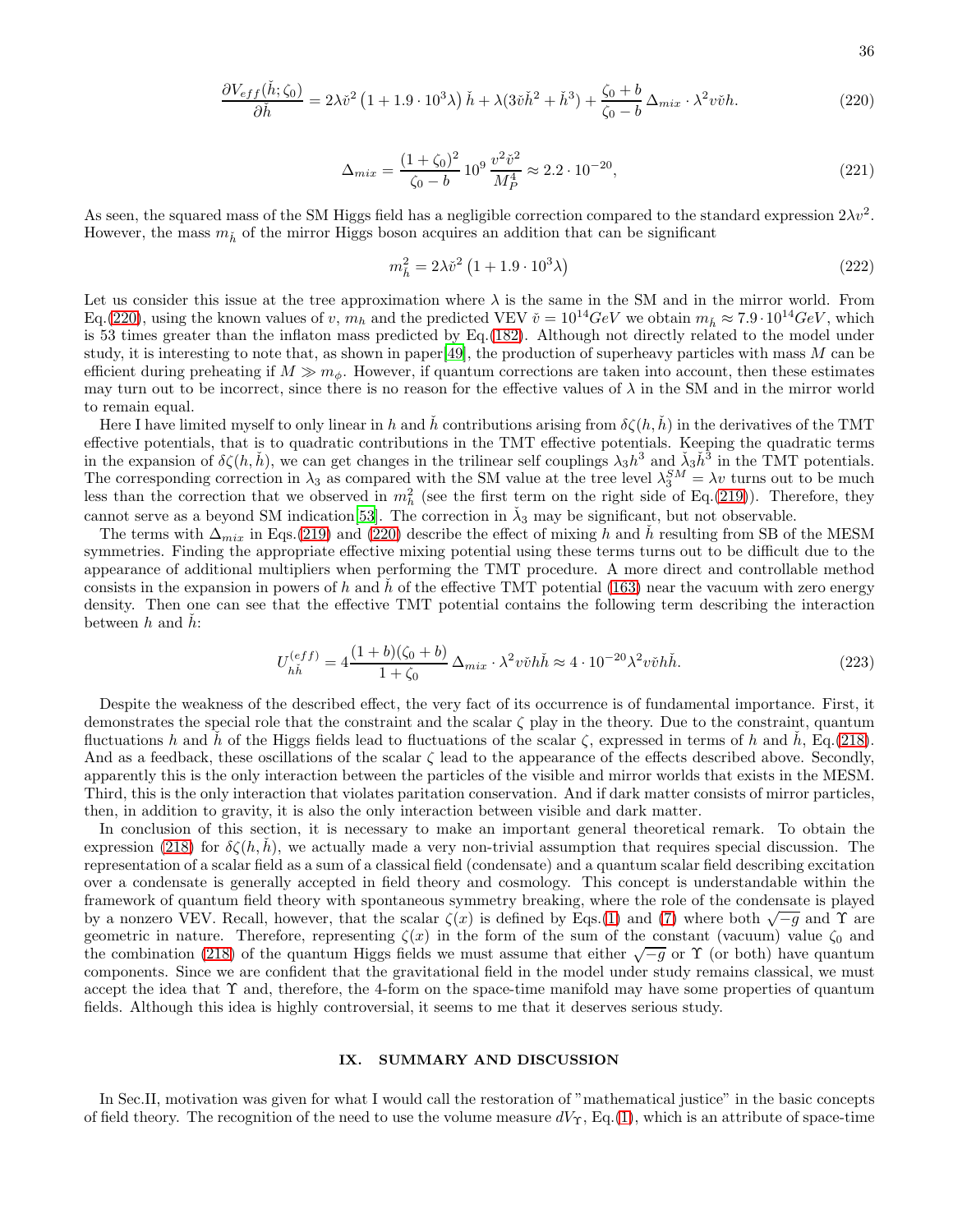The use of both volume elements leads to the appearance of the function  $\zeta(x) \equiv \frac{\gamma}{\sqrt{-g}}$ , which is a scalar relative to general coordinate transformations and a pseudoscalar relative to spatial reflections.  $\zeta(x)$  is present in all field equations, and its value, due to the constraint, locally depend on the matter fields. The emergence of this function is critical for all TMT models, including the model studied in this paper. This can be verified once again by discussing the results of this work.

### A. MESM answers to three fundamental questions of SM

There are several questions in SM that have no satisfactory answers. Among them there are three puzzles, without an answer to which, in my opinion, it is extremely difficult to recognize SM as complete. These are the following: 1) What is the nature of the giant interval of Yukawa coupling constants required to obtain the mass hierarchy of SM fermions; 2) Why the mass term of the Higgs field potential has a "wrong" sign; 3) What is the origin of tiny neutrino masses.

It is important to note that preserving all symmetries, one can simplify the model by choosing in the underlying action the same sign in front of  $\zeta$  in all Lagrangian terms of the SM fields (say plus) and the same sign (minus) in front of ζ in all Lagrangian terms of mirror fields. After spontaneous symmetry breaking, such a model turns out to be somewhat similar to the model studied in Refs.[15]-[20]: mirror counter-partners have not only the same quantum numbers, but also the same masses (however, it should be noted that, unlike the models [15]-[20], there is no need to postulate the presence of mixing of some mirror counter-partners in the unerlying action to break the left-right symmetry). The cost of this simplification of the model turns out to be the impossibility of finding satisfactory answers to the listed open questions of SM.

The answers that the MESM can give to these puzzles have been explored in the present paper. But there are some aspects that need to be discussed in order to better understand how this became possible.

### 1. Some important aspects of the implementation of the idea of the universal Yukawa coupling constant

As we have seen, choosing a universal and quite reasonable value of the Yukawa coupling constant for charged leptons and up quarks, it is possible to obtain the masses of all these SM fermions and to predict the masses of their mirror partners. This turns out to be possible due to the appropriate choice of signs in front of  $\zeta$  in the linear combinatins  $b_l \pm \zeta$  for charged leptons and  $b_q \pm \zeta$  for up quarks. Of course, the suitable values of the parameters  $b_l$   $(l = e, \mu, \tau)$ ,  $b_q$   $(q = u, c, t)$  are also selected. If, for example, we choose the same universal Yukawa coupling constant for charged leptons and up quarks  $y^{(ch)} = y^{(up)} = 10^{-3}$  then six parameters  $b_l$ ,  $b_q$  have values in the interval  $-0.242 \lesssim (b_l, b_q) \lesssim 0.247$ . Comparing this with the need to adopt in SM that the Yukawa coupling constants have a scatter of values that differ by 5 orders of magnitude, it can be argued that in MESM it is possible to overcome the problem of the hierarchy of fermion masses.

The origin of the correlations between the signs in front of  $\zeta$  is explained in detail in Appendix A.

In the underlying Lagrangian for charged SM leptons, Eq.[\(75\)](#page-13-2), a linear combination  $b_l + \zeta$  was chosen in the kinetic terms and  $b_l - \zeta$  in terms describing the Yukawa couplings. In order to guarantee the (mirror×parity) invariance of MESM, in the underlying Lagrangian for mirror charged leptons, Eq.[\(76\)](#page-13-1), we were forced to choose opposite signs.

To implement the idea of the universal Yukawa coupling constant for up quarks, we were forced to choose the underlying Lagrangians with signs in  $b_q \pm \zeta$  opposite to those that were in the case of charged leptons.

There are no obstacles to using the idea of the universal Yukawa coupling constant to obtain the masses of the down quarks, in the same way as was done for the up quarks. But this would require accounting for mixing, which would lead to the appearance of a large number of additional details that are not directly related to the main ideas of this paper. In the future, this, as well as the inclusion of three generations of neutrinos, will need to be done.

### 2. Miracle of "wrong" sign mass term in the Higgs potential

When constructing the Higgs fields sector of MESM, Eq.[\(36\)](#page-8-0), I abandoned the standard requirement for mass terms  $\sqrt{-g}m^2|\Phi|^2$  and  $\sqrt{-g}m^2|\check{\Phi}|^2$  to have "wrong" signs. But to ensure the (mirror×parity) invariance of the underlying MESM Lagrangian density, some terms containing Υ are chosen with "wrong" signs. All this leads to a non-trivial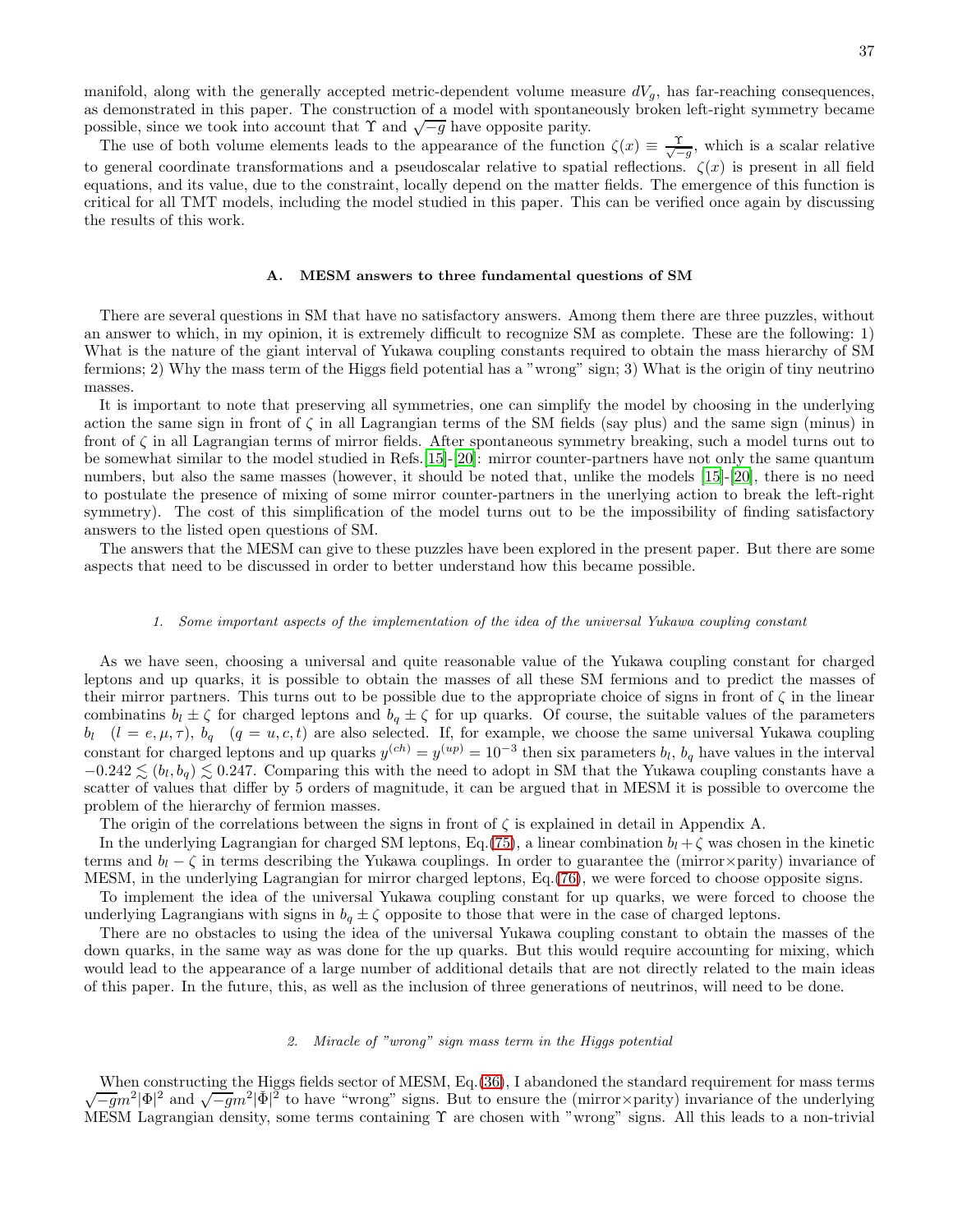structure of the underlying action [\(36\)](#page-8-0), the role of which apparently deserves additional clarification. To start this discussion, it is convenient to introduce the following notations

<span id="page-37-0"></span>
$$
S_H = \int \sqrt{-g} d^4 x (\mathbb{L}_H + \mathbb{L}_{\check{H}}), \tag{224}
$$

$$
\mathbb{L}_H = (b + \zeta) \left( g^{\alpha \beta} \left( \mathcal{D}_\alpha \Phi \right)^{\dagger} \mathcal{D}_\beta \Phi - \lambda |\Phi|^4 \right) - (b - \zeta) m^2 |\Phi|^2 \tag{225}
$$

$$
\mathbb{L}_{\check{H}} = (b - \zeta) \left( g^{\alpha \beta} \left( \mathcal{D}_{\alpha} \check{\Phi} \right)^{\dagger} \mathcal{D}_{\beta} \check{\Phi} - \lambda |\check{\Phi}|^{4} \right) - (b + \zeta) m^{2} |\check{\Phi}|^{2}.
$$
 (226)

As we already know, in the model studied in this paper, throughout the evolution of the universe, from inflation to the transition to vacuum, the condition  $\zeta > b$  is satisfied. Therefore, in the underlying action for the SM Higgs field, the mass term  $(b - \zeta) m^2 |\Phi|^2$  always has a "wrong" sign, and the first two terms have "correct" signs. In contrast, in the underlying action for the mirror Higgs field, the mass term has a "correct" sign, but the first two terms have "wrong" sign. However, after varying the action [\(224\)](#page-37-0) with respect to  $\Phi$  and  $\tilde{\Phi}$  and passing to the Einstein frame, we must bring the equations to the form where the left-hand side provides the canonical Green's functions. To do this, we must divide the found equations for the SM and mirror Higgs fields by  $(b+\zeta)$  and  $(b-\zeta)$ , respectively. As a result, the equations of the Higgs fields in the Einstein frame acquire the standard form with the "wrong" sign mass terms.

The choice of signs in front of  $\zeta$  in  $\mathbb{L}_H$  and  $\mathbb{L}_H$ <sup>x</sup> was motivated by a similar correlation that was found and applied to fermions. The true source of this in the case of Higgs fields remains unclear. But compared to the mystery of the "wrong" sign of the Higgs mass term in SM, the proposed structure of the Higgs Lagrangians in MESM seems to be much more attractive.

#### 3. Problem of tiny neutrino masses

The upper bound [\[38\]](#page-42-6) on the SM neutrino mass  $m_{\nu} \lesssim 1.1$ eV means that the Yukawa coupling constant must be incredibly small:  $y_{SM}^{(\nu)} \leq 6 \cdot 10^{-12}$ . As shown in Sec.VI.A.4, in MESM, when choosing the value of the neutrino Yukawa coupling constant  $y^{(\nu)}$  in the underlying action, we find arbitrariness in a fairly wide range. For the mass of a mirror neutrino  $m_{\tilde{\nu}}$  do not exceed  $10^{17}GeV$ , it is necessary that  $y^{(\nu)} \lesssim 10^{-4}$ . If  $m_{\tilde{\nu}} \sim 10^{13}GeV$  then  $y^{(\nu)} \sim 10^{-6}$ However, if there is a mirror neutrino lighter than charged mirror leptons,  $m_{\tilde{\nu}} \lesssim 10^{10} GeV$ , then  $y^{(\nu)}$  must be very small:  $y^{(\nu)} \lesssim 10^{-8}$ . It is important that for all values of  $y^{(\nu)}$  in the described interval, the corresponding values of the parameter  $b_{\nu}$  are very close to  $\zeta_0$ .

In conclusion, it is probably worth noting once again that although the tiny mass of an ordinary neutrino is associated with the existence of a heavy mirror neutrino, in MESM this mechanism is common to all particles: not only all SM fermions, but also all SM bosons have superheavy mirror partners. Therefore, although the general idea is similar to the see-saw mechanism, its implementation differs in principle: there is no need specifically for neutrino to postulate the existence of a sterile heavy neutrino.

Summarizing the details of how the three problems discussed above are solved in MESM, it is important to emphasize once again that this was done at close values of the parameters b,  $b_l$ ,  $(l = e, \mu, \tau)$ ,  $b_{\nu}$ ,  $b_q$ ,  $(q = u, c, t)$ .

#### B. Cosmology and vacuum state

In order to provide the simplest, single-field slow-rolling inflation that guarantees good agreement with recent Planck observations, in this paper we have used the T-model[40]. But the implementation of this inflationary scenario within the framework of the TMT turns out to be impossible without a very nontrivial change in our ideas about which vacuum-like terms can be in the underlying action. In addition to the usual vacuum-like contribution to the action in the form  $-\int d^4x\sqrt{-g}V_1$ , the vacuum-like term  $-\int d^4x\sqrt{-g}\zeta^2V_2$  associated with the volume element  $dV_T$ , also required. The presence of both of these vacuum-like terms allows one to obtain the TMT effective potential of the T-model, in which, as is known, the cosmological constant is assumed to be zero. To implement the latter in the constructed TMT model, both of these vacuum-like terms are also required. This fundamentally distinguishes our model from the usual ones where there is only one vacuum parameter of dimension  $(mass)^4$  in the form of a cosmological constant. It should be emphasized once again that the introduction of two vacuum-like parameters is possible due to the presence of two measures of volume.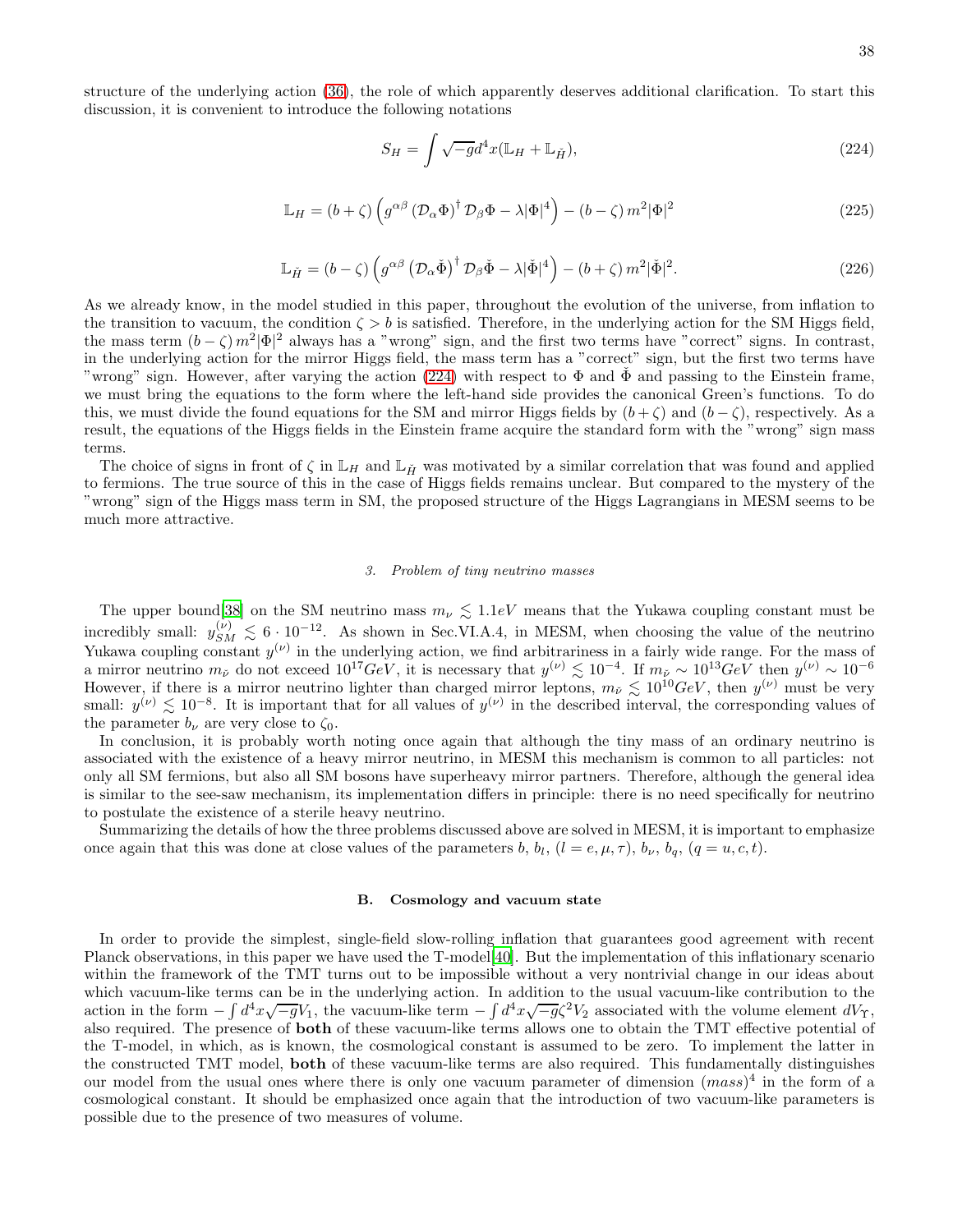In addition, the choice of the parameters  $V_1^{1/4}$  and  $V_2^{1/4}$  of the order ~  $10^{16}GeV$ , which is dictaited by the need to satisfy the Planck observations in the context of the T-model inflation, turns out to be very important also for the proposed particle model. Indeed, due to this, the obtained values of  $\zeta$  in the vacuum and the integration constant M are insensitive to the details of the studied particle physics model (see Sec.VII.B.1). This feature of the "gravity + inflaton + particle fields" model plays a decisive role in the possibility of constructing the mirror-extended electroweak standard model. However, when generalizing the developed approach, for example, to the grand unified theory (GUT), a certain correlation may arise between the cosmological parameters and the parameters of GUT.

As far as the problem of the cosmological constant is concerned, the TMT models are radically different from the rest of the models. This is primarily due to the inherent structural feature of TMT, which implies that gravity is fully accounted for. Therefore, applying the action principle and solving the equations, we cannot ignore the cosmological constant problem or push it aside in the hope that it will be solved by some alternative method or theory.

The definition of vacuum of the inflaton and classical Higgs fields and its energy density was one of the main topics of the present paper. In Sec.VII.B.1, as a preliminary tool, we started with the formulation of the vacuum energy postulate, which changes the usual definition of vacuum in a significant way. Then, in Secs.VIII.B and VIII.C, we investigated the unusual features of the transition to a vacuum. The results obtained mean that the vacuum is the limiting state, in the transition to which the energy of the inflaton and classical Higgs fields is converted into the energy of the expanded universe, filled with matter in the maximum possible amount.

The unusual scenario of the transition to vacuum is one of the key results of the model: the approach of the classical Higgs fields to the vacuum state occurs in the form of monotonic changes in their instantaneous equilibrium values, accompanied by oscillations around these instantaneous equilibrium values; this complex behavior is a superposition of free modes and forced modes governed by inflaton. This feature, like many other results of the model, have a common source - a pseudoscalar  $\zeta = \Upsilon/\sqrt{-g}$  of geometric nature.

If further study of the model reveals the existence of an effective mechanism for preheating the Universe, the proposed new concept of understanding the vacuum of the classical Higgs fields, including the discovered new mechanism of how it is reached, would mean that the problem of the cosmological constant is absent in its usual sense. It is important to emphasize that this is achieved without the need for fine tuning of the model parameters.

The investigation of quantum corrections in the context of the studied MESM is important both for testing the renormalizability of the model and its consistency. Since the SM is renormalizable, and the particle model in the mirror world has a structure identical to that of the SM, we could argue that the theory is renormalizable. It can be shown that the quantum corrections to the MESM do not violate the vacuum-related results that were obtained at the tree level. This statement is true both in relation to the applicability of the vacuum energy postulate and in the substantiation of the new concept of vacuum. In addition, in MESM there are possibilities for new interesting results in the problem of electroweak instability of vacuum at and after inflation. However, proof of these claims would require a significant increase in the length of the paper and it will be done elsewhere.

## C. Some topics for further research

In this paper, I did not touch on a number of important issues without which the physical picture based on the MESM is incomplete. Here I list in my opinion the main ones.

1) Extention of MESM by adding QCD, which also implies the development of QCD for mirror quarks.

2) Study of physical processes and possible bound states of mirror particles. The scale of masses of mirror particles depends mainly on the value of the parameter b. In this paper, I have chosen the value of b given by  $Eq.(107)$  $Eq.(107)$  as an example, and all other numerical estimates have been derived from this example. Further study of the problems of particle physics and cosmology should lead to restrictions on the parameters.

3) As shown in Sec.VIII.D, there is practically no interaction of the SM with mirror particles, except for the gravitational interaction. Therefore, DM may be composed of superheavy mirror particles predicted by MESM. For example, a gas of stable mirror superheavy nonrelativistic neutrinos can be one of the DM components. However, it is also necessary to study which bound states of other mirror particles can constitute DM. It should be noted that the mass spectrum of mirror fermions predicted in this paper is close in order of magnitude to the masses of hypothetical superheavy long-lived dark matter particles (wimpzillas) [56], [\[57](#page-43-3)]. MESM allows one to provide a more accurate correspondence of masses simply by a small change in parameter b. Note that the mirror fermions predicted by the proposed Mirror-Extended Standard Model cannot be responsible for ultrahigh-energy cosmic ray events[58]-[60], since in their decay or annihilation processes only unobservable mirror photons can arise.

4) A comprehensive study of the cosmological process of transition to a vacuum state, which implies:

a) Solving cosmological equations for the Higgs fields at the end of inflation and at stages 3 and 4 (see Secs.VIII.A,B) without taking into account preheating.

b) Possible mechanisms of preheating (as the production of both SM and mirror particles).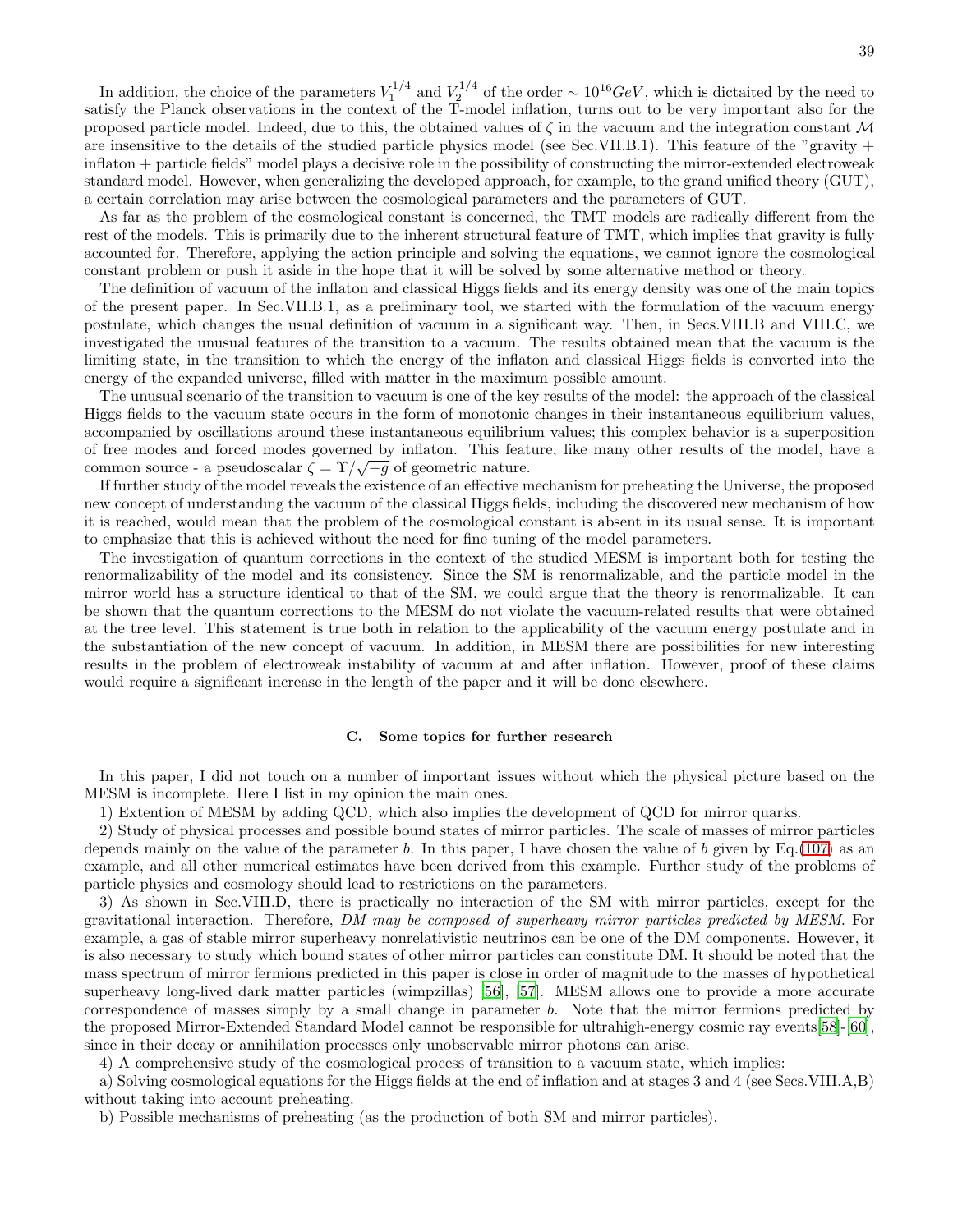c) Study of the back reaction of the produced matter on cosmological evolution, and in particular on the processes arising during the transition to vacuum. In particular, it may turn out that in the context of MESM, the results of Ref.[\[37](#page-42-4)] can explain Dark Energy as a mirror neutrino effect.

5) The possible impact of the scalar  $\zeta(x)$  on the perturbation spectrum during inflation may turn out to be significant.

6) In this paper, we have limited ourselves to a single-field  $\alpha$ -attractor inflation model. But TMT does not create significant obstacles to the implementation of a multi-field  $\alpha$ -attractor model[\[54](#page-43-4)]. For example, the double inflation model of Ref.[\[55](#page-43-5)] could be fitted instead of the simplest T-model used in this paper.

7) In this paper we investigated some aspects of the cosmological scenario that arises if the constant of non-minimal coupling to gravity  $\xi > 0$ , see Eq.[\(149\)](#page-22-4) and Sec.VIII.A. It would be interesting to check the possibility of an alternative cosmological scenario that could be obtained if the non-minimal coupling constant  $\xi < 0$ . In this case, there is no need for inflaton at all, and inflation is driven by the SM and mirror Higgs fields, since the  $SU(2) \times U(1)$  gauge symmetry is broken at the very beginning of inflation. Preliminary estimates show that, as a result of the latter, the realization of the Higgs inflation-type scenario explored in papers[41], [42] may be possible without the need for a strong non-minimal coupling.

# X. ACKNOWLEDGEMENTS

I am grateful to Matej Pavsic, whose comments prompted me to improve the description of some aspects of the model.

#### Appendix A: Basic ideas for constructing a fermionic sector with parity conservation. A toy model

In this appendix I am going to demonstrate the idea of how in TMT it is possible to build an electroweak interaction with spontaneously broken parity. At the same time, this model allows one to demonstrate some technical aspects of working with fermions in TMT, without complicating them with irrelevant details arising in a realistic model. This will be done by means of a toy model which contains the left  $SU(2)$  electron doublet L and the right electron singlet  $e_R$ 

$$
L = \frac{1 - \gamma_5}{2} \begin{pmatrix} \nu_e \\ e \end{pmatrix}; \qquad e_R = \frac{1 + \gamma_5}{2} e \tag{A1}
$$

and also the model contains the mirror fermions - the right  $SU(2)$  electron dublet R and the left electron singlet  $e<sub>L</sub>$ 

$$
R = \frac{1 + \gamma_5}{2} \begin{pmatrix} \nu_e \\ e \end{pmatrix}; \qquad e_L = \frac{1 - \gamma_5}{2} e \tag{A2}
$$

It is assumed that the mirror symmetric pairs of fermions have the same  $SU(2) \times U(1)$  quantum numbers. But in contrast to a more realistic model studied in the main text of the paper, the toy model under consideration contains only one set of gauge fields: isovector  $\mathbf{A}_{\mu}$  and isoscalar  $B_{\mu}$ , and only one Higgs  $SU(2)$  doublet

$$
\Phi = \begin{pmatrix} \phi^+ \\ \phi^0 \end{pmatrix},\tag{A3}
$$

that is the toy model does not contain mirror bosons. The assumption that the appropriate mirror symmetric pairs of fermions have the same  $SU(2)\times U(1)$  quantum numbers obviously leads to the natural transformation laws:  $\mathcal{P}L = R$ ,  $\hat{\mathcal{P}}R = L, \hat{\mathcal{P}}e_R = e_L, \hat{\mathcal{P}}e_L = e_R.$ 

The postulated exact left-right symmetry of the fermion sector in the underlying action allows to start without splitting the Dirac spinors by chirality, i.e. to proceed formally with

<span id="page-39-1"></span>
$$
\Psi = L + R = \begin{pmatrix} \nu_e \\ e \end{pmatrix}; \qquad e = e_R + e_L \tag{A4}
$$

A parity features of  $\Upsilon$  and  $\zeta$ , Eq.[\(8\)](#page-3-0), open new posssibilities for extention of the SM to a model which possesses a spontaneosly broken space reflection symmetry. The novelty is that multiplying a psuedoscalar and an axial vector by the pseudoscalar  $\zeta$  we get a scalar and vector respectively. Indeed, in addition to the available vector currents

<span id="page-39-0"></span>
$$
\overline{\Psi}\gamma^{\mu}\Psi = \overline{L}\gamma^{\mu}L + \overline{R}\gamma^{\mu}R; \quad \overline{e}\gamma^{\mu}e = \overline{e}_R\gamma^{\mu}e_R + \overline{e}_L\gamma^{\mu}e_L,\tag{A5}
$$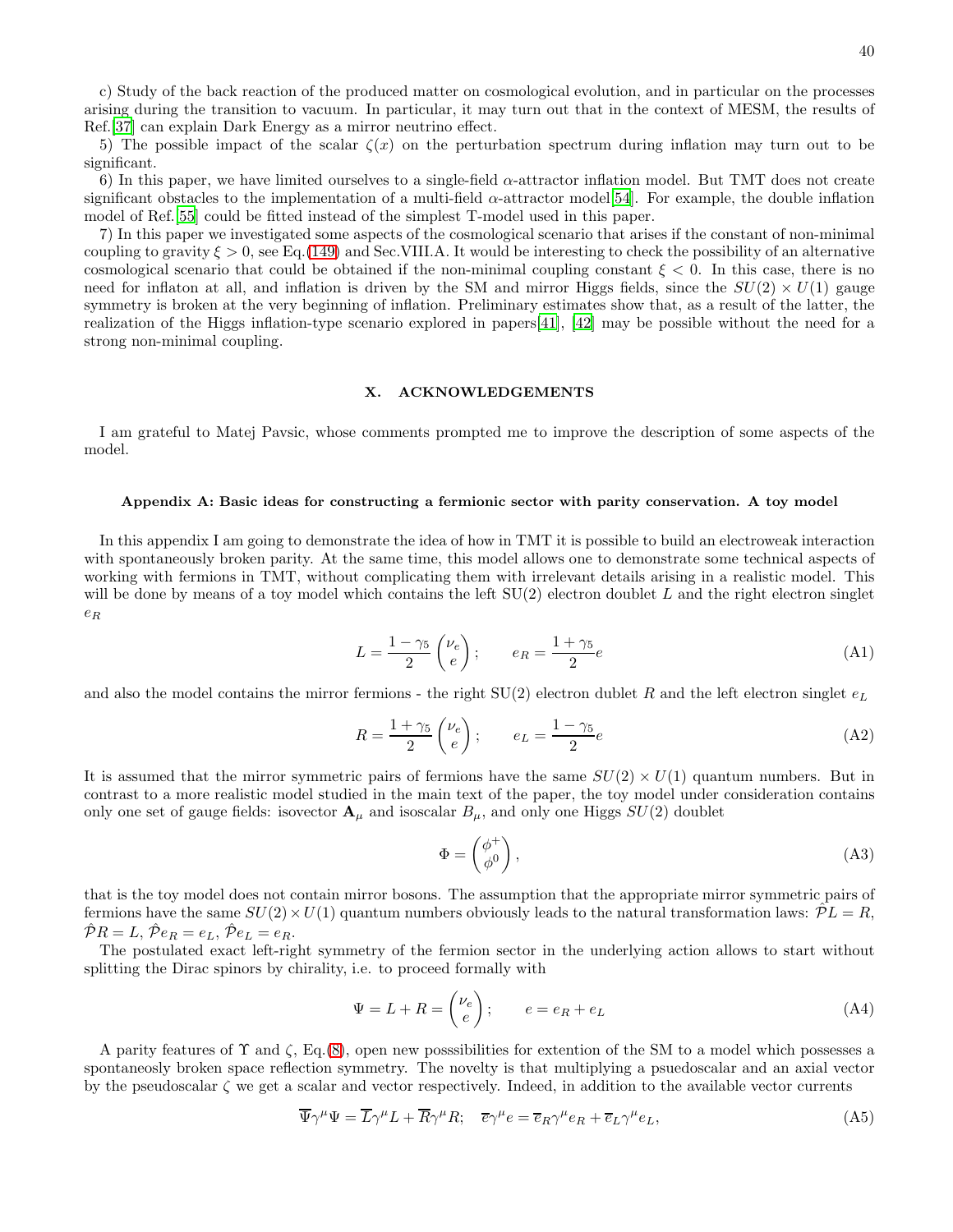<span id="page-40-0"></span>
$$
\zeta \overline{\Psi} \gamma^{\mu} \gamma_5 \Psi = \zeta \left( -\overline{L} \gamma^{\mu} L + \overline{R} \gamma^{\mu} \check{R} \right); \quad \zeta \overline{e} \gamma^{\mu} \gamma_5 e = \zeta \left( \overline{e}_R \gamma^{\mu} e_R - \overline{e}_L \gamma^{\mu} \check{e}_L \right)
$$
(A6)

Here  $\gamma^{\mu} = V_k^{\mu} \gamma^k$  and  $V_k^{\mu}$  are vierbeins which must be included here because proceeding with two volume elements it is necessary to ensure that the constraint is satisfied. This suggests that the underlying action involves gravity. Besides, in addition to the Hermitian, gauge and  $\hat{\mathcal{P}}$  invariant scalar

<span id="page-40-1"></span>
$$
\bar{\Psi}\Phi e + \bar{e}\Phi^{\dagger}\Psi \tag{A7}
$$

one can construct one more Hermitian, gauge and  $\hat{\mathcal{P}}$  invariant scalar

<span id="page-40-2"></span>
$$
\zeta \left( \bar{\Psi} \gamma_5 \Phi e - \bar{e} \gamma_5 \Phi^\dagger \Psi \right), \tag{A8}
$$

where the minus sign is dictated by hermiticity.

Now we are able to construct a generally coordinate invariant action which is also  $SU(2) \times U(1)$  gauge and  $\hat{\mathcal{P}}$ invariant. To do this, use linear combinations of vectors, Eqs. [\(A5\)](#page-39-0) and [\(A6\)](#page-40-0), and scalars, Eqs.[\(A7\)](#page-40-1) and [\(A8\)](#page-40-2), in a form of the action [\(2\)](#page-2-2) adapted to the case of fermions. Namely, in the fermion sector, the requirements of  $SU(2) \times U(1)$ gauge invariance suffice, as usual, to impose on Lagrangian scalars  $L_1$  and  $L_2$  (recall the general structure [\(2\)](#page-2-2) of action in TMT); however, the requirement of  $\hat{\mathcal{P}}$  -invariance is imposed on the corresponding Lagrangian densities  $\mathcal{L}_1 = \sqrt{-g}L_1$  and  $\mathcal{L}_2 = \Upsilon L_2 = \zeta \sqrt{-g}L_2$ . The implementation of this idea in our toy model leads to the following action:

<span id="page-40-4"></span>
$$
S_{(toy, total)} = \int \left( \mathcal{L}_{(1, total)} + \mathcal{L}_{(2, total)} \right) d^4 x \tag{A9}
$$

where

$$
\mathcal{L}_{(1, total)} = b_e \sqrt{-g} \left\{ \frac{i}{2} \left[ \overline{\Psi} \gamma^\mu \nabla_\mu \Psi + \overline{e} \gamma^\mu \nabla_\mu e - \left( \nabla_\mu \overline{\Psi} \right) \gamma^\mu \Psi + (\nabla_\mu \overline{e}) \gamma^\mu \gamma_5 e \right) \right\}
$$
\n
$$
-y^{(e)} \left( \overline{\Psi} \Phi e + \overline{e} \Phi^\dagger \Psi \right) \right\}
$$
\n(A10)

<span id="page-40-3"></span>
$$
\mathcal{L}_{(2, total)} = -\zeta \sqrt{-g} \left\{ \frac{i}{2} \left[ \overline{\Psi} \gamma^{\mu} \gamma_{5} \nabla_{\mu} \Psi - \overline{e} \gamma^{\mu} \gamma_{5} \nabla_{\mu} e - \left( (\nabla_{\mu} \overline{\Psi}) \gamma^{\mu} \gamma_{5} \Psi - (\nabla_{\mu} \overline{e}) \gamma^{\mu} \gamma_{5} e \right) \right] - y^{(e)} (\overline{\Psi} \gamma_{5} \Phi e - \overline{e} \gamma_{5} \Phi^{\dagger} \Psi) \right\}
$$
(A11)

To simplify the presentation, I have omitted the corresponding neutrino terms. They will be taken into account in the main text of the paper. The subscript 'total' indicates that the Lagrangian densities are constructed from Dirac spinors without splitting [\(A4\)](#page-39-1) into left and right fermions. Obviously, these Lagrangian densities are  $\hat{\mathcal{P}}$ -invariant. The operator

$$
\nabla_{\mu} = \mathcal{D}_{\mu} + \frac{1}{2} \omega_{\mu}^{cd} \sigma_{cd}; \qquad \mathcal{D}_{\mu} = \partial_{\mu} - ig \hat{\mathbf{T}} \mathbf{A}_{\mu} - i \frac{g'}{2} \hat{Y} B_{\mu}, \tag{A12}
$$

involves spin-connection  $\omega_{\mu}^{ab}$  and, as usually,  $\hat{\bf T}$  stands for the three generators of the  $SU(2)$  group and  $\hat{Y}$  is the generator of the U(1) group;  $\mathbf{A}_{\mu}$  and  $B_{\mu}$  are the gauge isovector and isoscalar respectively.

The explanations for the choice of signs that I made in Eq.[\(A11\)](#page-40-3) are necessary.

In the second line, opposite signs before the terms in parentheses are due to the hermiticity requirement (see  $Eq.(A8))$  $Eq.(A8))$  $Eq.(A8))$ . In the first line, the opposite signs in the contributions to the kinetic terms from isodublet and isosinglet must be chosen to guarantee the canonical structure of the current for a free electron.

When choosing a common sign in  $\mathcal{L}_{(2, total)}$ , it is necessary to take into account that  $\zeta$ , like  $\Upsilon$ , with equal right can be both positive or negative, depending on the orientation of space-time. Therefore, there is arbitrariness in the choice of the common sign in  $\mathcal{L}_{(2, total)}$ . As will be shown in the main text of the paper, due to the initial conditions in the inflation model, an orientation with  $\zeta > 0$  is spontaneously fixed. In this toy model, I have chosen a common minus sign in  $\mathcal{L}_{(2, total)}$  to illustrate below the implications of this choice when passing to a description in terms of left and right fermions. In the realistic MESM studied in Secs.V and VI, this allows the idea of a universal Yukawa coupling constant for three generations of charged leptons to be realized. To implement this idea with up-quarks, one needs to choose the opposite sign.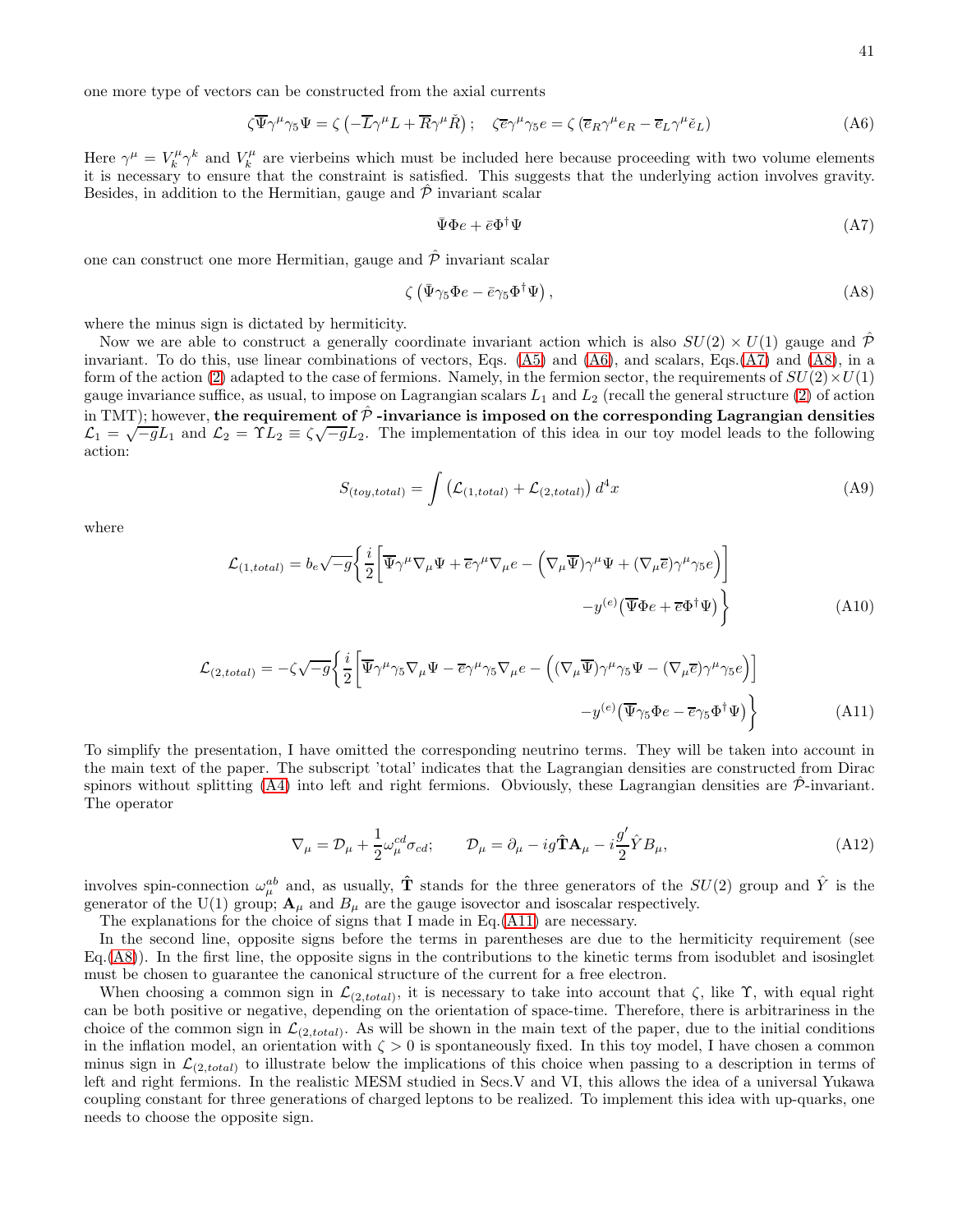$$
S_{(toy, total)} = \int \left[ \mathbb{L}_{L,R}^{(e)} + \mathbb{L}_{\tilde{R}, \tilde{L}}^{(e)} \right] \sqrt{-g} d^4 x,\tag{A13}
$$

where the Lagrangian  $\mathbb{L}_{L,R}^{(e)}$  stands for the left isodoublet and right isosinglet, while  $\mathbb{L}_{\tilde{R},\tilde{L}}^{(e)}$  stands for the right isodoublet and left isosinglet and they are as follows

<span id="page-41-5"></span>
$$
\mathbb{L}_{L,R}^{(e)} = (b_e + \zeta) \frac{i}{2} \left[ \overline{L} \gamma^\mu \nabla_\mu L - (\nabla_\mu \overline{L}) \gamma^\mu L + \overline{e}_R \gamma^\mu \nabla_\mu e_R - (\nabla_\mu \overline{e}_R) \gamma^\mu e_R \right] - (b_e - \zeta) y^{(e)} \left[ \overline{L} \Phi e_R + \overline{e}_R \Phi^\dagger L \right],
$$
\n(A14)

<span id="page-41-6"></span>
$$
\mathbb{L}_{\tilde{R},\tilde{L}}^{(\tilde{e})} = (b_e - \zeta) \frac{i}{2} \left[ \overline{\tilde{R}} \gamma^\mu \nabla_\mu \tilde{R} - (\nabla_\mu \tilde{R}) \gamma^\mu \tilde{R} + \overline{\tilde{e}}_L \gamma^\mu \nabla_\mu \tilde{e}_L - (\nabla_\mu \overline{\tilde{e}}_L) \gamma^\mu \tilde{e}_L \right] - (b_e + \zeta) y^{(e)} \left[ \overline{\tilde{R}} \Phi \tilde{e}_L + \overline{\tilde{e}}_L \Phi^\dagger \tilde{R} \right].
$$
\n(A15)

Besides the  $SU(2) \times U(1)$  gauge invariance, the Lagrangian  $\mathbb{L}_{L,R}^{(e)} + \mathbb{L}_{\tilde{R},\tilde{L}}^{(e)}$  possesses the  $\hat{\mathcal{P}}$  -invariance, and this is due to the parity property of  $\zeta: \hat{\mathcal{P}} \zeta = -\zeta$ .

As we see, the splitting of the initial action [\(A9\)](#page-40-4)-[\(A11\)](#page-40-3) into the sum of actions with Lagrangians [\(A14\)](#page-41-5) and [\(A15\)](#page-41-6) for fermions with opposite chirality automatically entails the occurrence of opposite signs, with which  $\zeta$  is present in corresponding terms in [\(A14\)](#page-41-5) and [\(A15\)](#page-41-6). This means that decompositions [\(A4\)](#page-39-1) of the Dirac spinors  $\Psi$  and e is accompanied by the appearance of a new quantum number - the signs with which  $\zeta$  is present in appropriate terms of the fermion Lagrangians with opposite chirality. The latter circumstance looks as if the mirror-symmetric fermion partners being in the same space-time manifold would "perceive" it as having the opposite orientation. Since the presence of the pseudoscalar  $\zeta$  in the action [\(A9\)](#page-40-4)-[\(A11\)](#page-40-3) ensures its parity invariance, I propose to call this new quantum number "paritation" (= parity + orientation). In the toy model under study, let us assign *paritation* = 1 for regular fermions, i.e. for left isodoublet and right isosinglet; and correspondingly *paritation* =  $-1$  for mirror fermions, i.e. for right isodoublet and left isosinglets. Consequently, when varying the action with respect to electron field, the electron component of the isodoublet L and isosinglet  $e<sub>L</sub>$ , as having opposite paritation, should be considered as independent; and similarly for the electron component of the isodoublet R and isosinglet  $e_R$ . For this reason, to explicitly indicate that we are dealing with different physical degrees of freedom, for fermions that are mirror symmetrical with respect to regular fermions we will use the notations  $R, \check{e}_L, \check{\nu}_L$ .

- <span id="page-41-1"></span>[2] T. D. Lee and C. N. Yang, "Question of Parity Conservation in Weak Interactions", Phys. Rev. 104, 254 (1956).
- <span id="page-41-2"></span>[3] Y. Kobzarev, L. Okun and I. Ya Pomeranchuk, "On the possibility of experimental observation of mirror particles", Sov. J. Nucl. Phys. 3, no.6, 837 (1966).

- [6] S. I. Blinnikov and M. Y. Khlopov, "On possible effects of 'mirror' particles", Sov. J. Nucl. Phys. 36, 472 (1982).
- [7] S.I.Blinnikov and M.Yu.Khlopov, "On the possible astronomical effects of 'mirror' particles", Sov. Astron. 27, 371 (1983). [8] E. W. Kolb, D. Seckel, M. S. Turner "The Shadow World" Nature 314, 415 (1985).
- [9] M.Yu. Khlopov, G.M. Beskin, N.E. Bochkarev, L.A. Pustylnik, S.A. Pustylnik, "Observational physics of mirror world" Sov. Astron. 35, 21 (1991) .
- [10] A. D. Dolgov, "Neutrinos in cosmology", Phys. Rept. **370**, 333 (2002) [\[hep-ph/0202122\]](http://arxiv.org/abs/hep-ph/0202122).
- [11] Z. Berezhiani, "Through the looking-glass: Alice's adventures in mirror world", In: Shifman, M. (ed.) et al., From fields to strings, 3, 2147 (2005) [\[hep-ph/0508233\]](http://arxiv.org/abs/hep-ph/0508233).
- [12] M. Khlopov "Fundamentals of cosmic particle physics", CISP-Springer, Cambridge (2012).
- [13] R. Foot, "Mirror dark matter: Cosmology, galaxy structure and direct detection", Int. J. Mod. Phys. A 29, 1430013 (2014) [\[arXiv:1401.3965](http://arxiv.org/abs/1401.3965) [astro-ph.CO]].

<span id="page-41-0"></span><sup>[1]</sup> S. Rappoccio, "The experimental status of direct searches for exotic physics beyond the standard model at the Large Hadron Collider", Rev. Phys. 4, 100027 (2019) [\[arXiv:1810.10579\]](http://arxiv.org/abs/1810.10579).

<span id="page-41-3"></span><sup>[4]</sup> L.B. Okun, "Mirror particles and mirror matter: 50 years of speculations and search", Phys. Usp. 50, 380 (2007) [\[hep-ph/0606202\]](http://arxiv.org/abs/hep-ph/0606202).

<span id="page-41-4"></span><sup>[5]</sup> Ya. B. Zeldovich, M. Yu. Khlopov, "The neutrino mass in elementary particle physics and in big bang cosmology", Sov. Phys. Usp. 24, 755 (1981).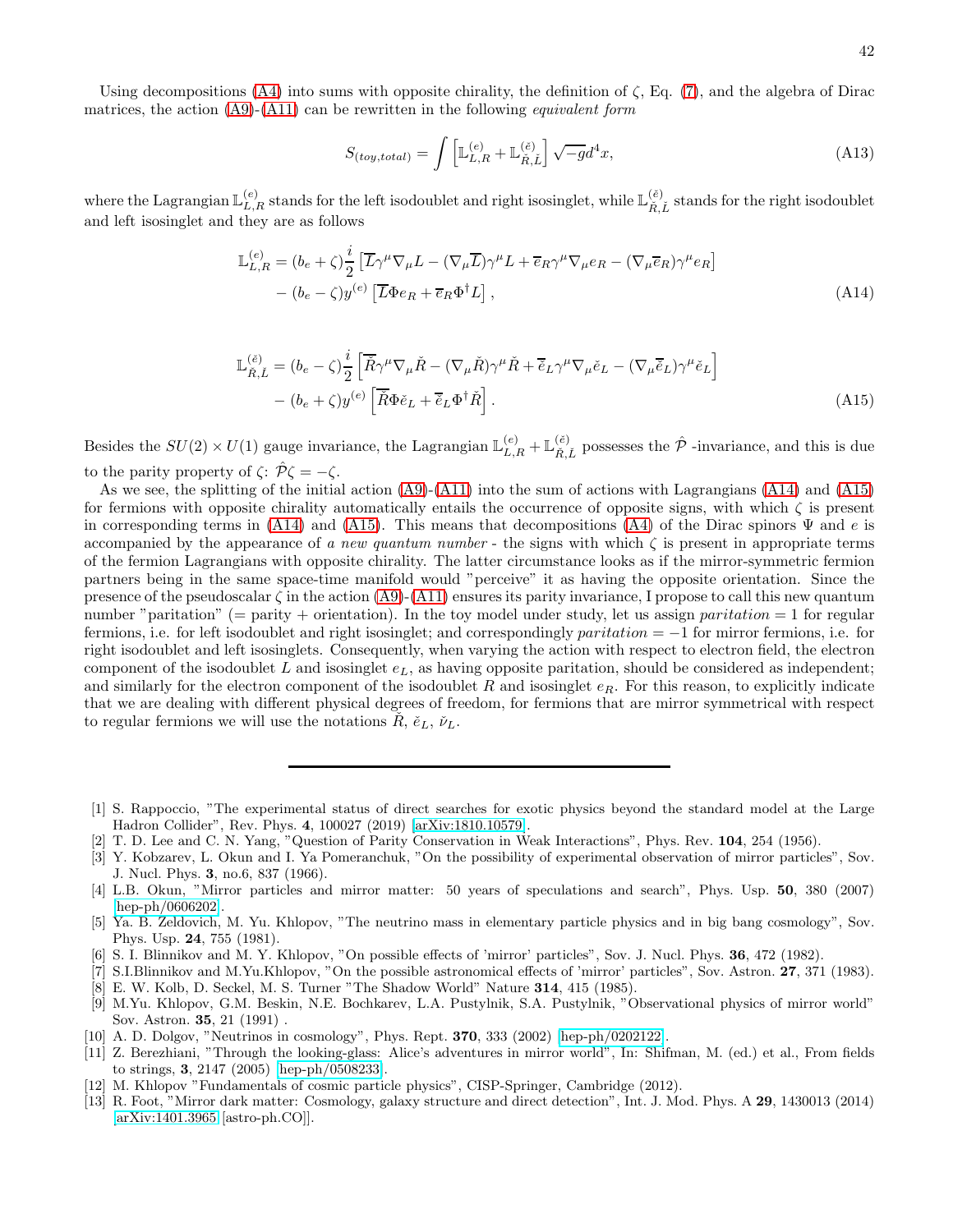- <span id="page-42-0"></span>[14] M. Pavsic, "External inversion, internal inversion, and reflection invariance", Int. J. Theor. Phys. 9, 229 (1974) [\[hep-ph/0105344\]](http://arxiv.org/abs/hep-ph/0105344).
- [15] R. Foot, R.R. Volkas, "Neutrino physics and the mirror world: How exact parity symmetry explains the solar neutrino deficit, the atmospheric neutrino anomaly and the LSND experiment", Phys. Rev. D 52, 6595 (1995) [\[hep-ph/9505359\]](http://arxiv.org/abs/hep-ph/9505359).
- [16] R. Foot, H. Lew and R. Volkas, "A Model with fundamental improper space-time symmetries", Phys. Lett. B 272, 67 (1991).
- [17] R. Foot, H. Lew and R. R. Volkas, "Possible consequences of parity conservation", Mod. Phys. Lett. A 7, 2567 (1992) 2567.
- [18] R. Foot, "Mirror matter-type dark matter" Int. J. Mod. Phys. D 13, 2161 (2004) [\[astro-ph/0407623\]](http://arxiv.org/abs/astro-ph/0407623).
- [19] R. Foot, R. R. Volkas, "Natural electroweak symmetry breaking in generalised mirror matter models", Phys. Lett. B 645, 75 (2007) [\[hep-ph/0610013\]](http://arxiv.org/abs/hep-ph/0610013).
- [20] R. Foot, H. Lew and R. R. Volkas, "Unbroken versus broken mirror world: a tale of two vacua" JHEP 0007, 032 (2000) [\[hep-ph/0006027\]](http://arxiv.org/abs/hep-ph/0006027).
- [21] D. Chang, R. N. Mohapatra, M .K. Parida, "A New approach to left-right symmetry breaking in Unified Gauge Theories", Phys. Rev. D 30, 1052 (1984).
- [22] Z. Berezhiani and R. N. Mohapatra, "Reconciling present neutrino puzzles: Sterile neutrinos as mirror neutrinos" Phys. Rev. D 52, 6607 (1995) [\[hep-ph/9505385\]](http://arxiv.org/abs/hep-ph/9505385).
- [23] Z. Berezhiani, A. Dolgov and R. N. Mohapatra, "Asymmetric inflationary reheating and the nature of mirror universe" Phys. Lett. B 375, 26 (1996) [\[hep-ph/9511221\]](http://arxiv.org/abs/hep-ph/9511221).
- [24] R. N. Mohapatra and V. L. Teplitz, "Mirror matter MACHOs", Phys. Lett. B  $462$ , 302 (1999) [\[astro-ph/9902085\]](http://arxiv.org/abs/astro-ph/9902085).
- [25] R. N. Mohapatra and V. L. Teplitz, "Mirror dark matter and galaxy core densities of galaxies", Phys. Rev. D 62, 063506 (2000) [\[astro-ph/0001362\]](http://arxiv.org/abs/astro-ph/0001362).
- <span id="page-42-1"></span>[26] Y. Choquet-Bruhat, C. Dewitt-Morette, M. Dillard-Bleick, "Analysis, Manifolds and Physics. Part 1, Basics" (Amsterdam, New York, Elsevier, 1996).
- <span id="page-42-2"></span>[27] S. W. Hawking and G. F. R. Ellis, "The large Scale Structure of Space-Time" (Cambridge University Press, 1984).
- <span id="page-42-3"></span>[28] E. I, Guendelman and A. B. Kaganovich, "From inflation to a zero cosmological constant phase without fine tuning", Phys. Rev. D 57, 7200 (1998) [\[gr-qc/9709059\]](http://arxiv.org/abs/gr-qc/9709059).
- <span id="page-42-5"></span>[29] E. I. Guendelman and A. B. Kaganovich, "Dynamical measure and field theory models free of the cosmological constant problem", Phys. Rev., D 60, 065004 (1999) [\[gr-qc/9905029\]](http://arxiv.org/abs/gr-qc/9905029).
- [30] A. B. Kaganovich, "Field theory model giving rise to 'quintessential inflation' without the cosmological constant and other fine tuning problems", Phys. Rev. D 63, 025022 (2001) [\[hep-th/0007144\]](http://arxiv.org/abs/hep-th/0007144).
- [31] E. I. Guendelman and A. B. Kaganovich, "Exotic low density fermion states in the two measures field theory: Neutrino dark energy", Int. J. Mod. Phys. A 21, 4373 (2006) [\[gr-qc/0603070\]](http://arxiv.org/abs/gr-qc/0603070).
- <span id="page-42-9"></span>[32] E. I. Guendelman and A. B. Kaganovich, "Fine tuning free paradigm of two measures theory: K-essence, absence of initial singularity of the curvature and inflation with graceful exit to zero cosmological constant state", Phys. Rev. D 75, 083505 (2007) [\[gr-qc/0607111\]](http://arxiv.org/abs/gr-qc/0607111).
- <span id="page-42-8"></span>[33] E. I. Guendelman and A. B. Kaganovich, "Transition to zero cosmological constant and phantom dark energy as solutions involving change of orientation of space-time manifold", Class. Quant. Grav. 25, 235015 (2008) [\[arXiv:0804.1278](http://arxiv.org/abs/0804.1278) [gr-qc]].
- [34] E. I. Guendelman and A. B. Kaganovich, "Absence of the fifth force problem in a model with spontaneously broken dilatation symmetry", Annals Phys. 323, 866 (2008) [\[arXiv:0704.1998](http://arxiv.org/abs/0704.1998) [gr-qc]].
- [35] E. I. Guendelman, A. B. Kaganovich, E. Nissimov, S. Pacheva, "Einstein-Rosen 'Bridge' needs lightlike brane source", Phys. Lett. B 681, 457 (2009) [\[arXiv:0904.3198](http://arxiv.org/abs/0904.3198) [hep-th]].
- [36] S. Campo, E. I. Guendelman, A. B. Kaganovich, R. Herrera, "Emergent universe from scale invariant two measures theory", Phys. Lett. B 699, 211, (2011) [\[arXiv:1105.0651](http://arxiv.org/abs/1105.0651) [astro-ph.CO]].
- <span id="page-42-4"></span>[37] E. I. Guendelman and A. B. Kaganovich, "Neutrino generated dynamical dark energy with no dark energy field", Phys. Rev. D 87, 044021 (2013) [\[arXiv:1208.2132](http://arxiv.org/abs/1208.2132) [gr-qc]].
- <span id="page-42-6"></span>[38] P. A. Zyla et al (Particle Data Group), "Review of Particle Physics ", Progress of Theoretical and Experimental Physics, Volume 2020, Issue 8 (2020).
- <span id="page-42-7"></span>[39] The idea that the weak  $V - A$  and  $V + A$  currents can interact with the corresponding bosons  $W_{(V-A)}$  and  $W_{(V+A)}$  (but without introducing a hidden mirror sector) was first proposed by E. M. Lipmanov in: JETP 50, 1309 (1966) (in Russian). In this case, the observed parity violation in weak interactions is explained if the mass of the  $W_{(V+A)}$  boson is much greater than the mass of the  $W_{(V-A)}$  bozon.
- [40] R. Kallosh and A. Linde, "Universality class in conformal inflation", JCAP 1307, 002 (2013) [\[arXiv:1306.5220](http://arxiv.org/abs/1306.5220) [hep-th]].
- [41] F. L. Bezrukov, M. Shaposhnikov, "The Standard Model Higgs boson as the inflaton", Phys. Lett. B 659, 703 (2008) [\[arXiv:0710.3755](http://arxiv.org/abs/0710.3755) [hep-th]].
- [42] A.O. Barvinsky, A.Yu. Kamenshchik, A.A. Starobinsky, "Inflation scenario via the Standard Model Higgs boson and LHC", JCAP, 0811, 021 (2008) [\[arXiv:0809.2104](http://arxiv.org/abs/0809.2104) [hep-ph]].
- <span id="page-42-10"></span>[43] J. J. van der Bij, H. van Dam and Y. J. Ng, "The Exchange of massless spin two particles", Physica, 116A, 307 (1982).
- [44] F. Wilczek, "Foundations and Working Pictures in Microphysical Cosmology", Phys. Rept. **104**, 143 (1984).
- <span id="page-42-11"></span>[45] M. Shaposhnikov and D. Zenhausern, "Scale invariance, unimodular gravity and dark energy", Phys. Lett. B 671, 187 (2009) [\[arXiv:0809.3395](http://arxiv.org/abs/0809.3395) [hep-th]].
- <span id="page-42-12"></span>[46] S. Weinberg, "The cosmological constant problem", Rev. Mod. Phys. 61, 1 (1989).
- <span id="page-42-13"></span>[47] P. A. R. Ade et al. [Planck Collaboration], "Planck 2015 results. XVII. Constraints on primordial non-Gaussianity", Astron. Astrophys. 594, A17 (2016) [\[arXiv:1502.01592](http://arxiv.org/abs/1502.01592) [astro-ph.CO]].